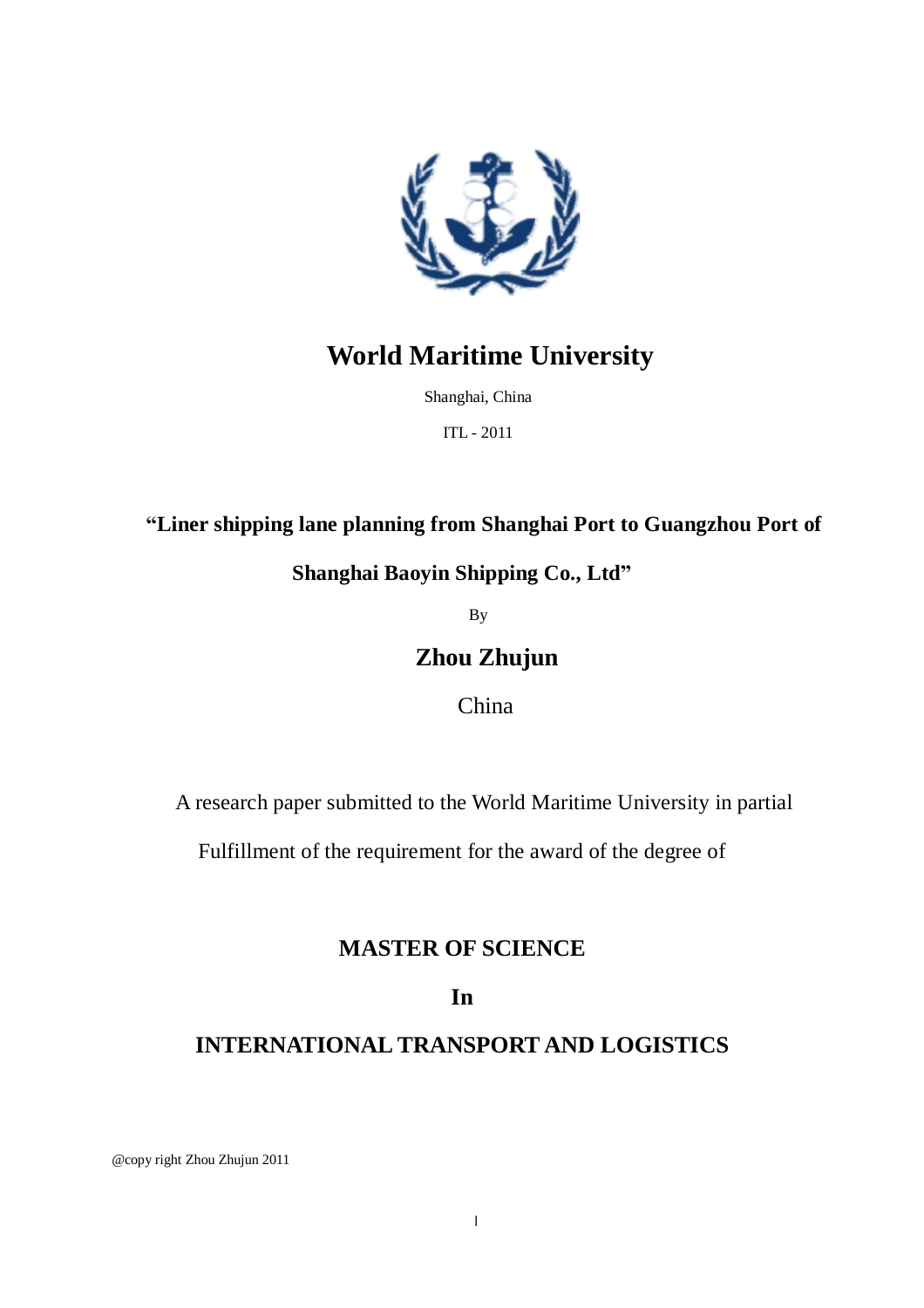## **DECLARATION**

**I certify that all the material in this dissertation that is not my own work has been identified, and that no material is included for which a degree has previously been conferred on me.**

**The contents of this dissertation reflect my own personal views, and are not necessarily endorsed by the University.**

**(Signature):\_\_\_\_\_\_\_**

**(Date):\_\_\_\_\_\_\_\_\_\_\_**

**Supervised by** 

**Professor Qu Linchi**

**Shanghai Maritime University** 

**Assessor**

**World maritime university**

**Co-Assessor**

**Shanghai maritime university**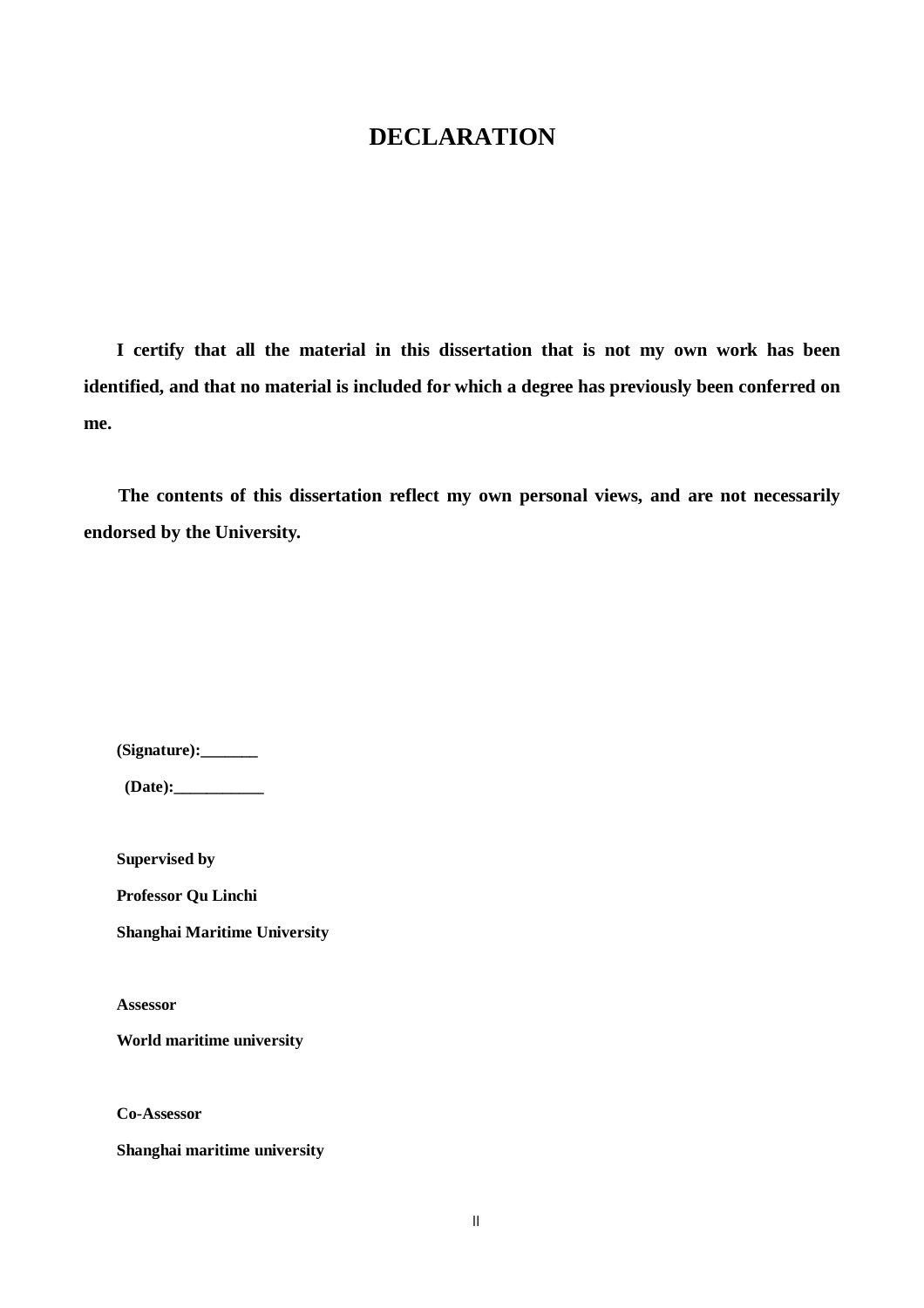## **ACKNOWLEDGEMENT**

First, I am thankful to the World Maritime University and Shanghai Maritime University for giving the chance to study international transportation and logistics.

Second, I am thankful to Ms. Zhou Yingchun, Ms. Hu Fangfang and all the others who working in the administration office. They gave me so much help both in study and in daily life. I am also grateful to all the professors who gave us excellent classes and share the profound knowledge.

Third, I want to give my wholehearted appreciation to my supervisor Professor Qu Linchi, who kindly gives me lots of guidance, supports and encouragements during the whole process of my paper work. I am also benefit a lot for the future from her attitude towards details and structure to academic, which is not easy to be learned in books.

Finally, I would like to show my indebtedness to my beloved parents, who offered me full supports and always encourage me during the whole studies in Shanghai.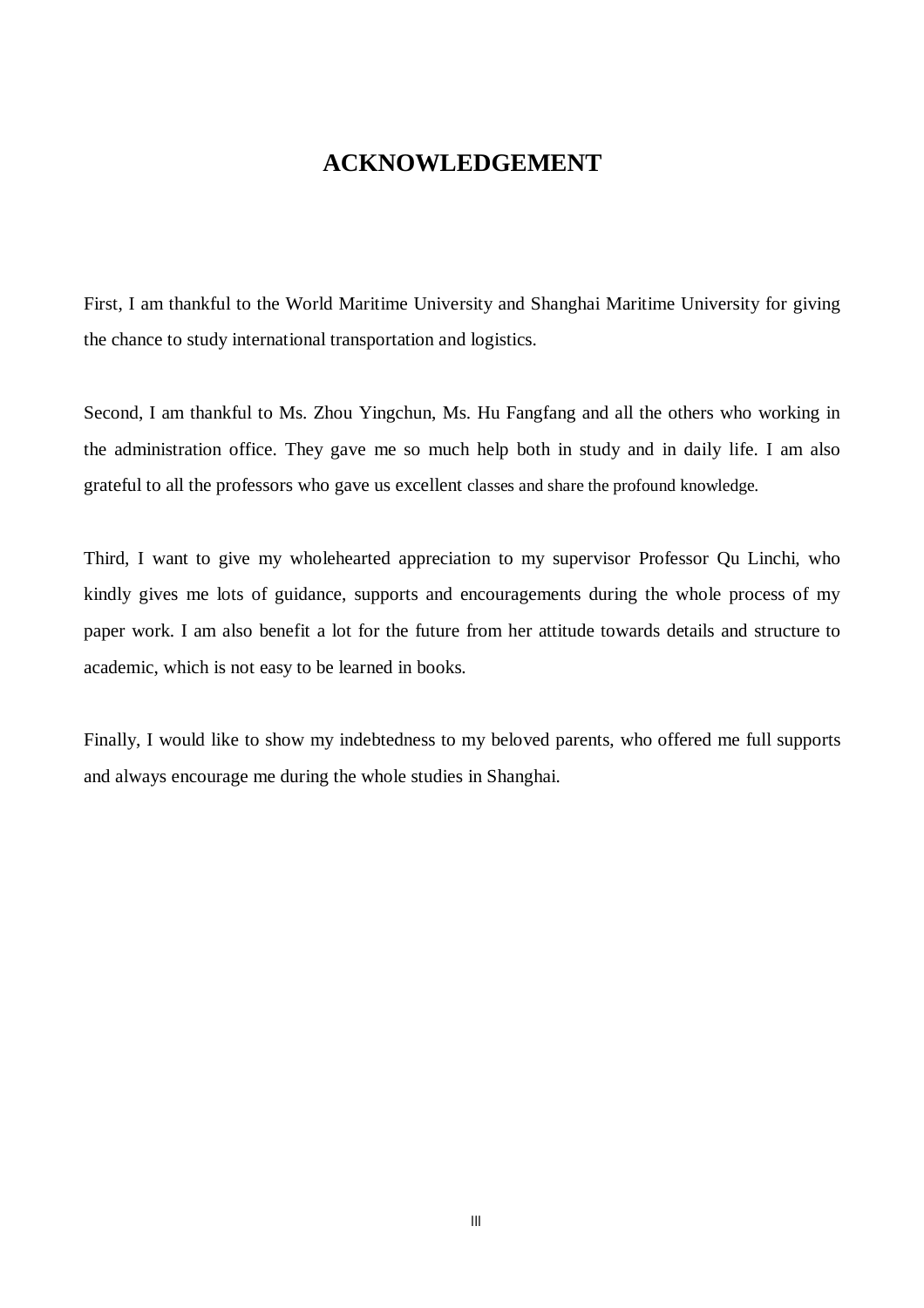## **ABSTRACT**

# Title of Dissertation: **Liner shipping lane planning from Shanghai Port to Guangzhou Port of Shanghai Baoyin Shipping Co., Ltd**

#### Degree: **Master of Science in International Transport and Logistics**

**Abstract:** Due to discovering that Shanghai Baoyin shipping Co., Ltd has a relatively lower profit in its domestic coastal liner shipping. Through choosing a most suitable type of ship, a best schedule and an optimal route's port of call, Baoyin Co., Ltd can realize its liner shipping profit maximization from Shanghai Port to Guangzhou Port. I evaluate this container shipping lane step by step, from its operating indexes to its ship financial indexes and ship investment indexes.

As a result, I obtain the best calling port, the fittest type of ship and the schedule of voyage. I also analyze the influencing factors during the transportation such as freight rates, traffic volume, oil price and ship price to reach the goals of saving the shipping costs, optimizing the route structure and developing Baoyin Shipping Company's liner shipping coastal transportation.

**Keywords: Lane Optimization, Operating index, Ship financial index, Ship investment index, Sensitivity analysis**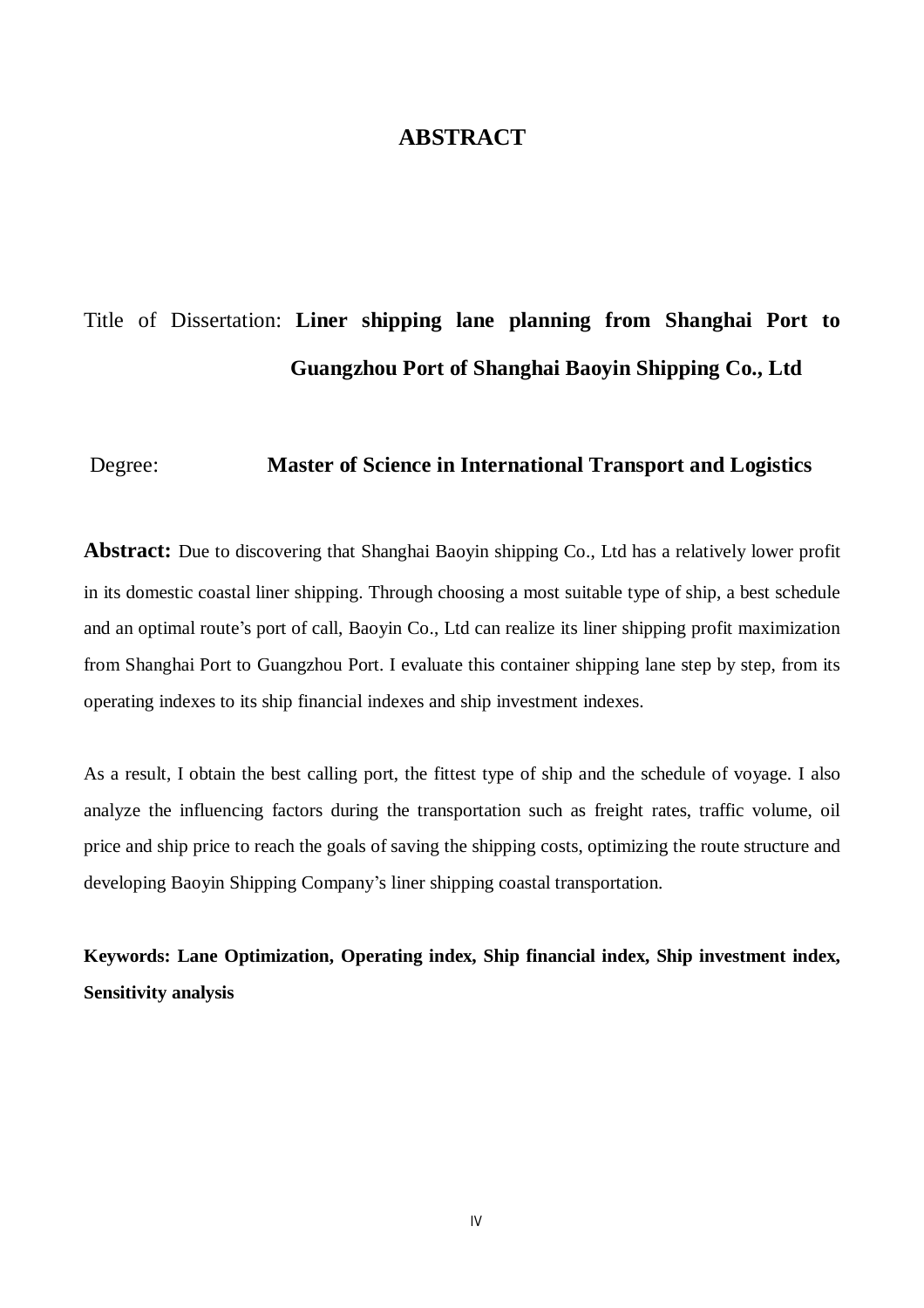# **Table of Content**

| Chapter2. Influencing factors and basic principles of liner shipping route optimization 8 |  |
|-------------------------------------------------------------------------------------------|--|
|                                                                                           |  |
|                                                                                           |  |
|                                                                                           |  |
|                                                                                           |  |
| Chapter 3. Design the route from Shanghai Port to Guangzhou Port of Baoyin Co., 12        |  |
|                                                                                           |  |
|                                                                                           |  |
|                                                                                           |  |
|                                                                                           |  |
|                                                                                           |  |
|                                                                                           |  |
|                                                                                           |  |
|                                                                                           |  |
|                                                                                           |  |
|                                                                                           |  |
|                                                                                           |  |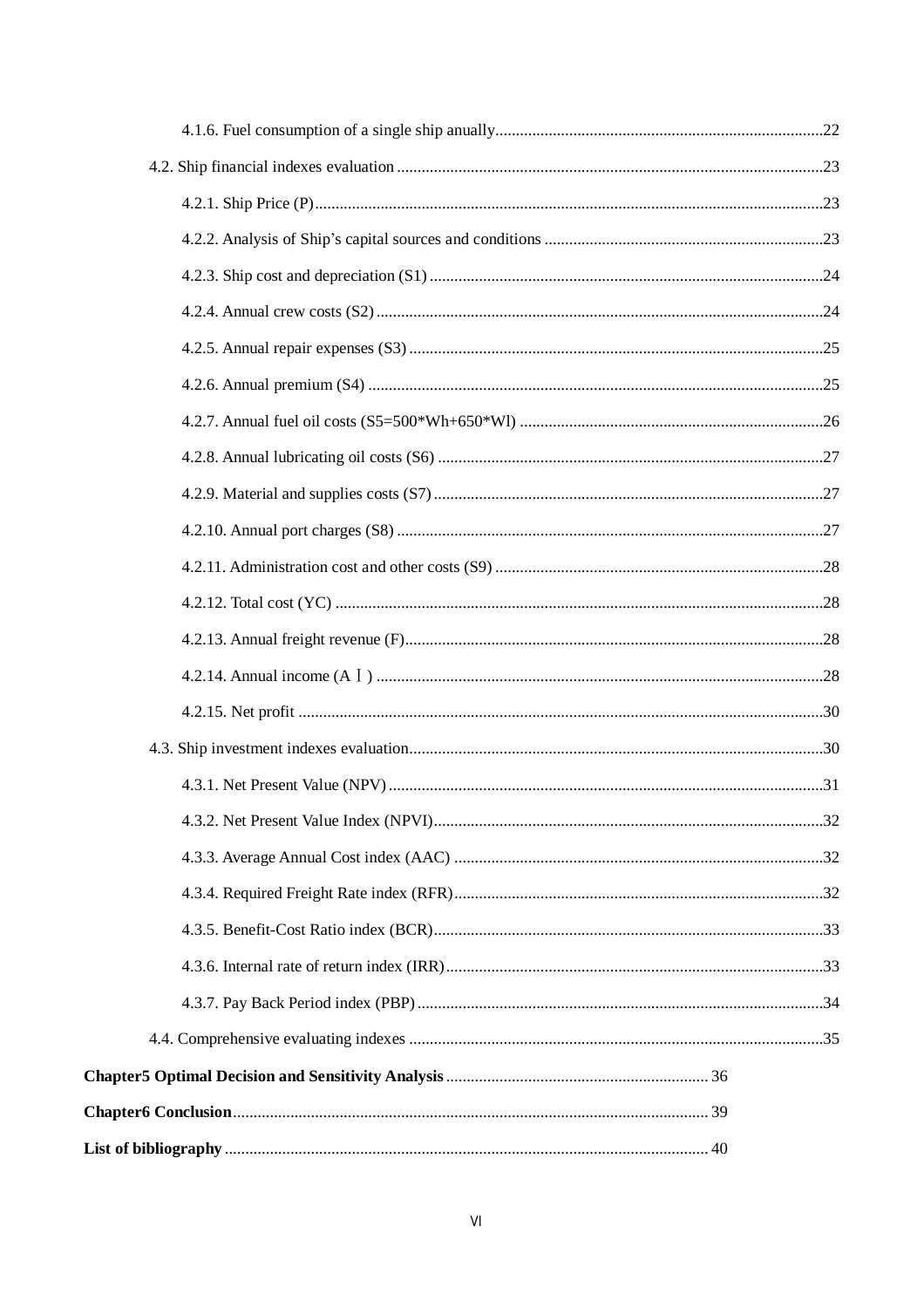### **List of Table**

- Table 3.1-1 Distance between the three ports: kilometres
- Table 3.1-2 Draught Limitation of each port: metres
- Table 3.4-1 Main engine fuel consumption OCM I (ton/day) and Main engine fuel consumption OCM I (ton/day)
- Table 4.1.2-1 Under 14.4 knots speed ships' voyage sailing time Tsr (day)
- Table 4.1.2-2 Under 16 knots speed ships' voyage sailing time Tsr (day)
- Table 4.1.3-1 Under scheme (a) Voyage Berthing Time  $(T<sub>PT</sub>)$
- Table 4.1.3-2 Under scheme (b) Voyage Berthing Time  $(T<sub>PT</sub>)$
- Table 4.1.4-1 Under calling scheme (a), speed is 14.4 knots, Round-trip voyage time
- Table 4.1.4-2 Under calling scheme (a), speed is 16 knots, Round-trip voyage time
- Table 4.1.4-3 Under calling scheme (b), speed is 14.4 knots, Round-trip voyage time
- Table 4.1.4-4 Under calling scheme (b), voyage speed is 16 knots, Round-trip voyage time
- Table 4.1.5-1 Under calling scheme (a), voyage speed is 14.4 knots, Round-trip times anually
- Table 4.1.5-2 Under calling scheme (a), voyage speed is 16 knots, Round-trip times anually
- Table 4.1.5-3 Under calling scheme (b), voyage speed is 14.4 knots, Round-trip times anually
- Table 4.1.5-4 Under calling scheme (b), voyage speed is 16 knots, Round-trip times anually
- Table 4.1.6-1 Fuel consumption of a single ship anually
- Table 4.2.1-1 Ship Price
- Table 4.2.3-1 Ship cost and depreciation
- Table 4.2.5-1 Annual repair expenses
- Table 4.2.6-1 Annual premium
- Table 4.2.7-1 Annual fuel oil costs
- Table 4.2.14-1 Annual income
- Table 4.3-1 Ship investment indexes evaluation
- Table 4.4-1 Comprehensive evaluating indexes
- Table 5-1 Sensitivity Analysis of ocean freight on each index
- Table 5-2 Sensitivity Analysis of fuel oil price on each index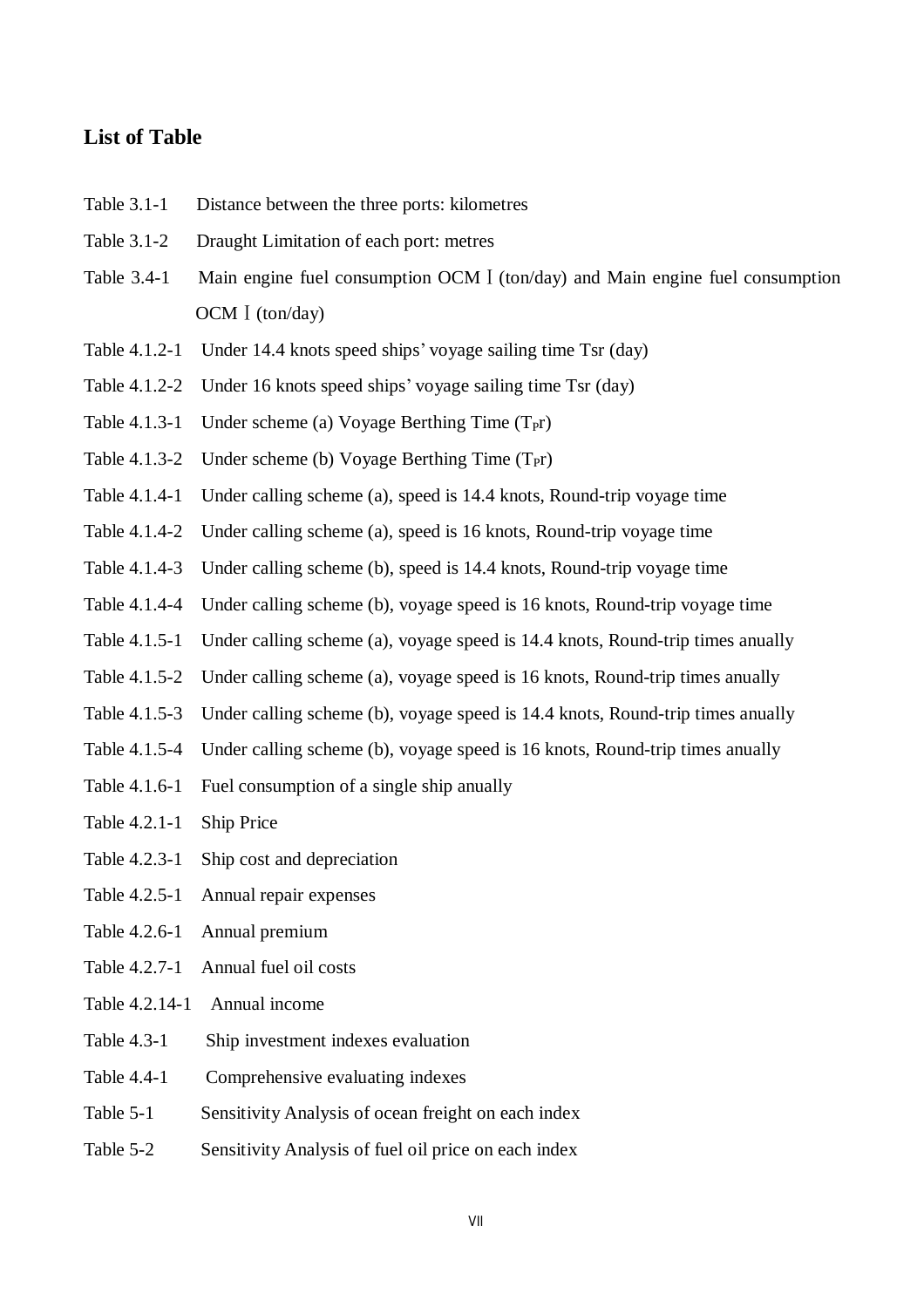## **List of Chart**

Chart 5-1 the freight rate influencing on each indexes.

Chart 5-2 the fuel oil price influencing on each indexes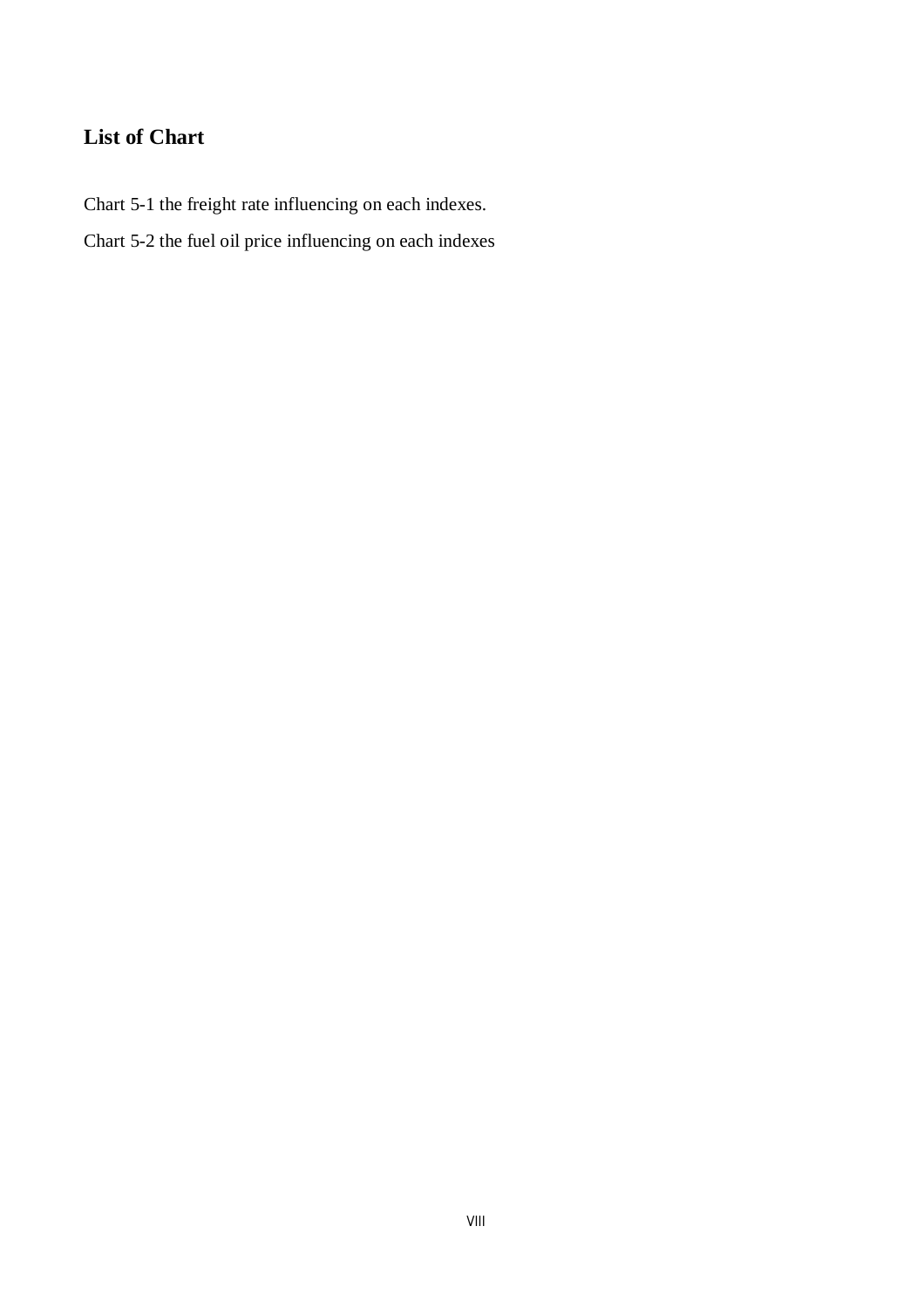## **List of abbreviation**

- NPV: Net Present Value
- NPVI: Net Present Value Index
- AAC: Average Annual Cost
- RFR: Required Freight Rate
- BCR: Benefit-Cost Ratio
- IRR: Internal rate of return
- PBP: Pay Back Period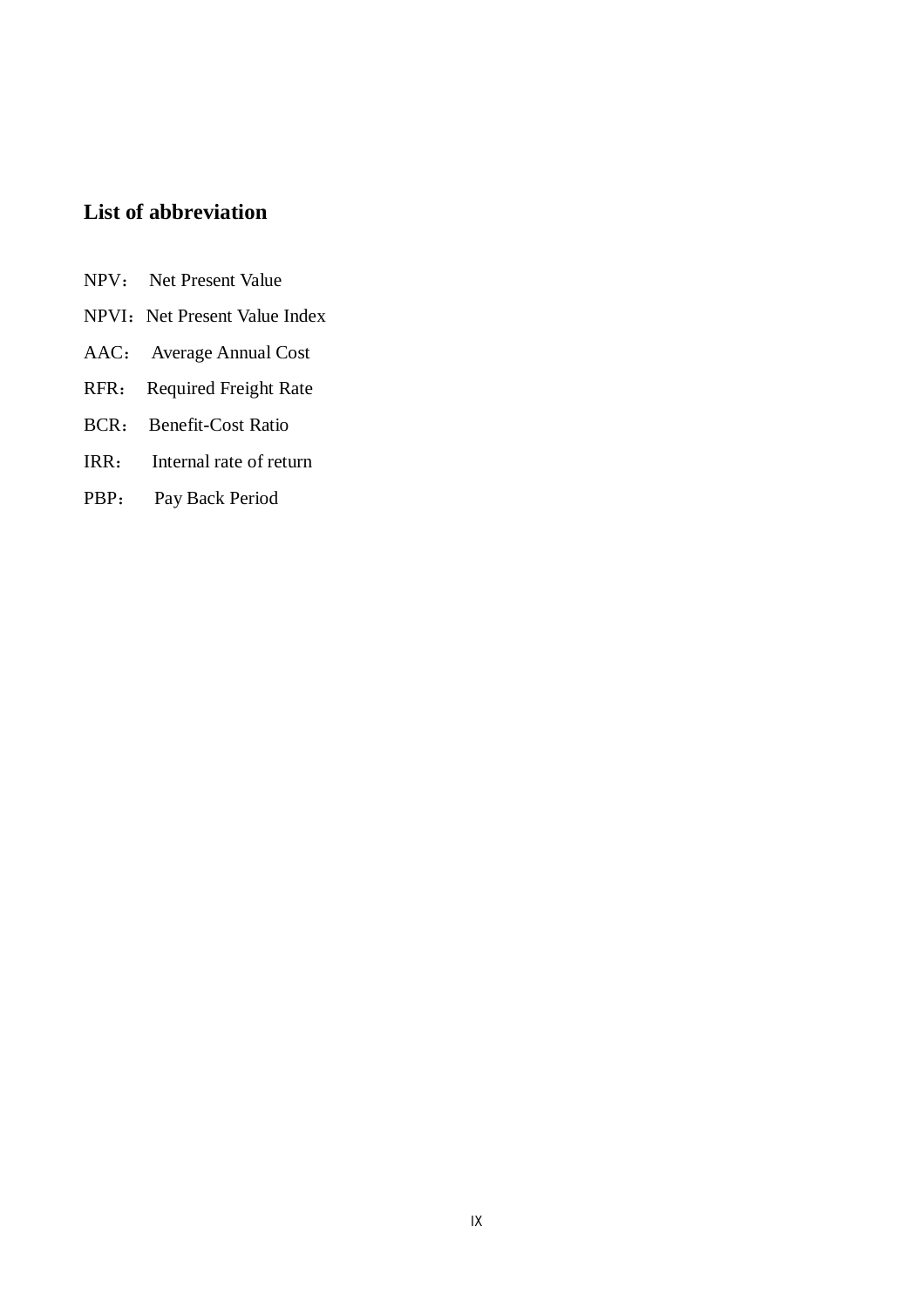#### **Chapter1. Introduction**

#### **1.1. Development of Domastic Trade Container Transportation in China**

In recent years with the rapid development of international container transportation, optimum cargo volume fitting the container is improved, break-bulk transportation atrophies. Besides heavy and oversize cargo, bulk, liquid and container have become the main body of transportation; this is because container transportation has obvious advantages. It is also the embodiment of the economic development and social progress. The global economy gradually blends and it gets everyone's approval.

Meanwhile, China domestic costal transport also has qualitative change. Companies which have domestic costal transport including big companies such as China Shipping and COSCO, small and medium size shipping companies such as Nanqing, Tianhai, Yangzijiang, Sanfeng, Zhenghe, SITC, SYMS, Zhejiang Shipping, COFCO and etc gradually come into the market. This meets the market demand which is the shortage of highway and railway capacity. Whether using water transport or highway transport, no one was in charge of the loss or damage of the break bulk cargo before. However, container transportation just makes up for the insufficient. Therefore, the advantage and development speed of the domestic coastal transportation will have a high speed period during the coming three to five years.

But the development of China's coastal container transportation is not satisfactory, despite more than 20 companies entering the capacity. So far the domestic main shipping conpanies haven't been formed, such as the era of planned economy Guangzhou, Shanghai, Dalian three maritime bureaus dominating domestic coastal transportation has gone. Because of not existng main force fleet, domestic coastal container transportation is now in a crumbling stage, and international lanes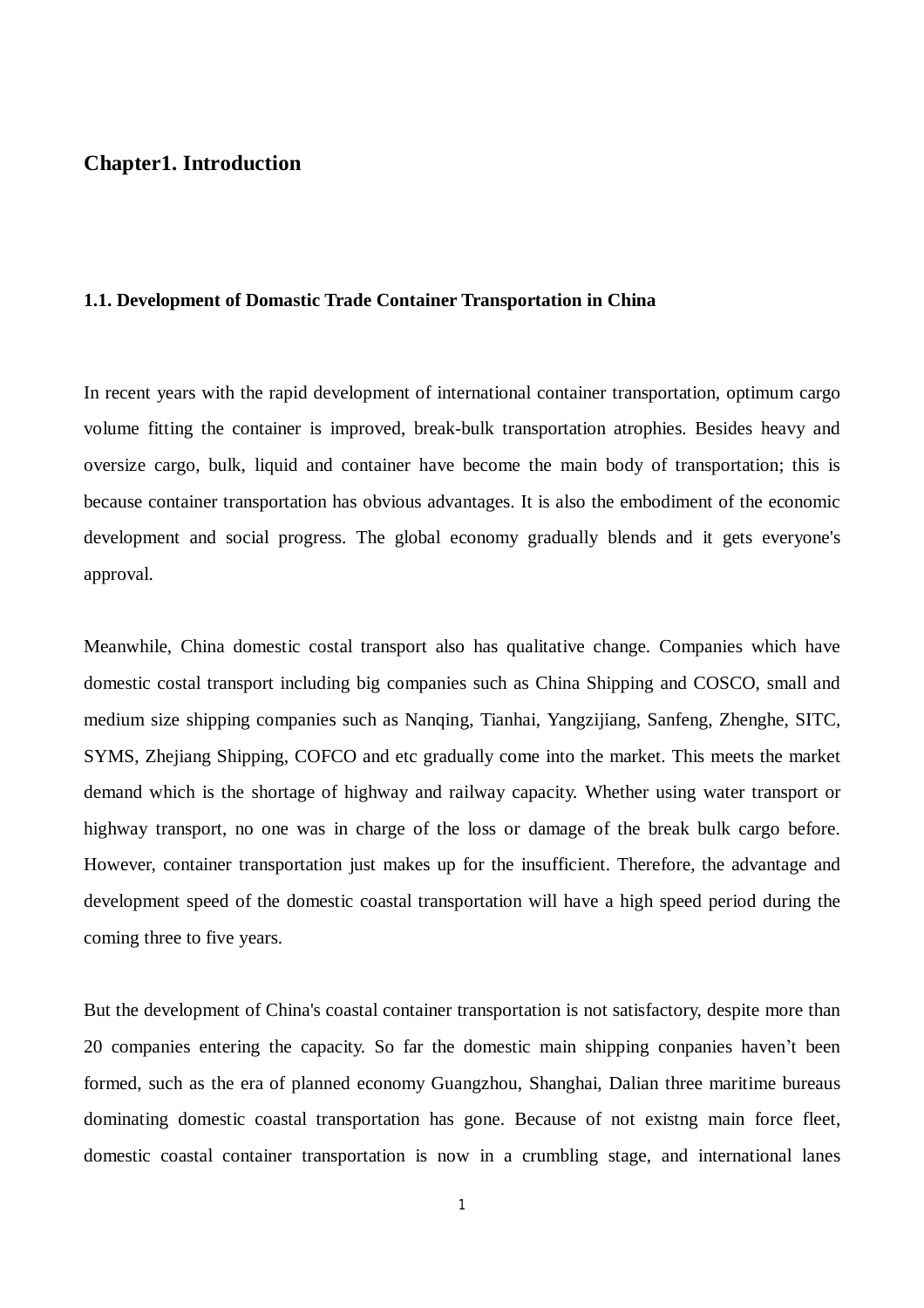shipping companies serve this market as storage pond of the capacity. When the international market is good, they take out their ships and when the international market is bad, they return into coastal line. Because the big shipowners have strong force to make coastal transportation market whether capacity or the spaces being not stable.

This leads to that the medium and small shipping companies which are ineligible in operating the international lanes lay in a very passive, awkward position. This causes whether shipowners or dock, cargo owners were all deeply passive: when the number of vessels is big, tariffs decline and port congestion; when the number of vessels is small, goods can't be transported and quay overstock. Many cargo owners are going waterways today and tomorrow to transport by land, even both buyers and sellers are unable to understand what it is all about, so that isn't benefit to the development of coastal container transportation, and due to the coastal capacity vessel sizes don't match, access to the lane line is too low, also cause the service level too low, and make container transportation advantage not fully play out. Nowadays, big shipping companies have big vessels but few lanes and density is insufficient; Medium-sized companies have good network coverage, but feeder lanes EQ is insufficient and speed is slow and delivery date is long; in small companies the vessel goes after the cargo and can't form competitive advantage and have low rate of return, especially pretty many vessels are distributed amphibious ships to cause instability of supply and demand of coastal transportation capacity. Therefore, this blocks the development of coastal container transportation.

As is known to all, transportation is vanguard commander in national economy, facing precious land, burden on the traffic line, in order to relieve the pressure from south to north traffic lines, we should strongly advocate maritime transport, especially we have advantaged th Bohai Sea, the Huanghai Sea, the East China Sea, the South China Sea and connect Yangtze river and Pearl river two water system. This is the valuable wealth for our Chinese Nation and we have no reason not to take her into good use to create more wealth and save unnecessary waste of resources.

In this thesis, I design the container lane for Baoyin Shipping from Shanghai Port to Guangzhou Port and analyze the change of various elements during the transportation such as the feederage, slot capacity, oil price, vessel price and so on in order that Baoyin Shipping can save the cost of the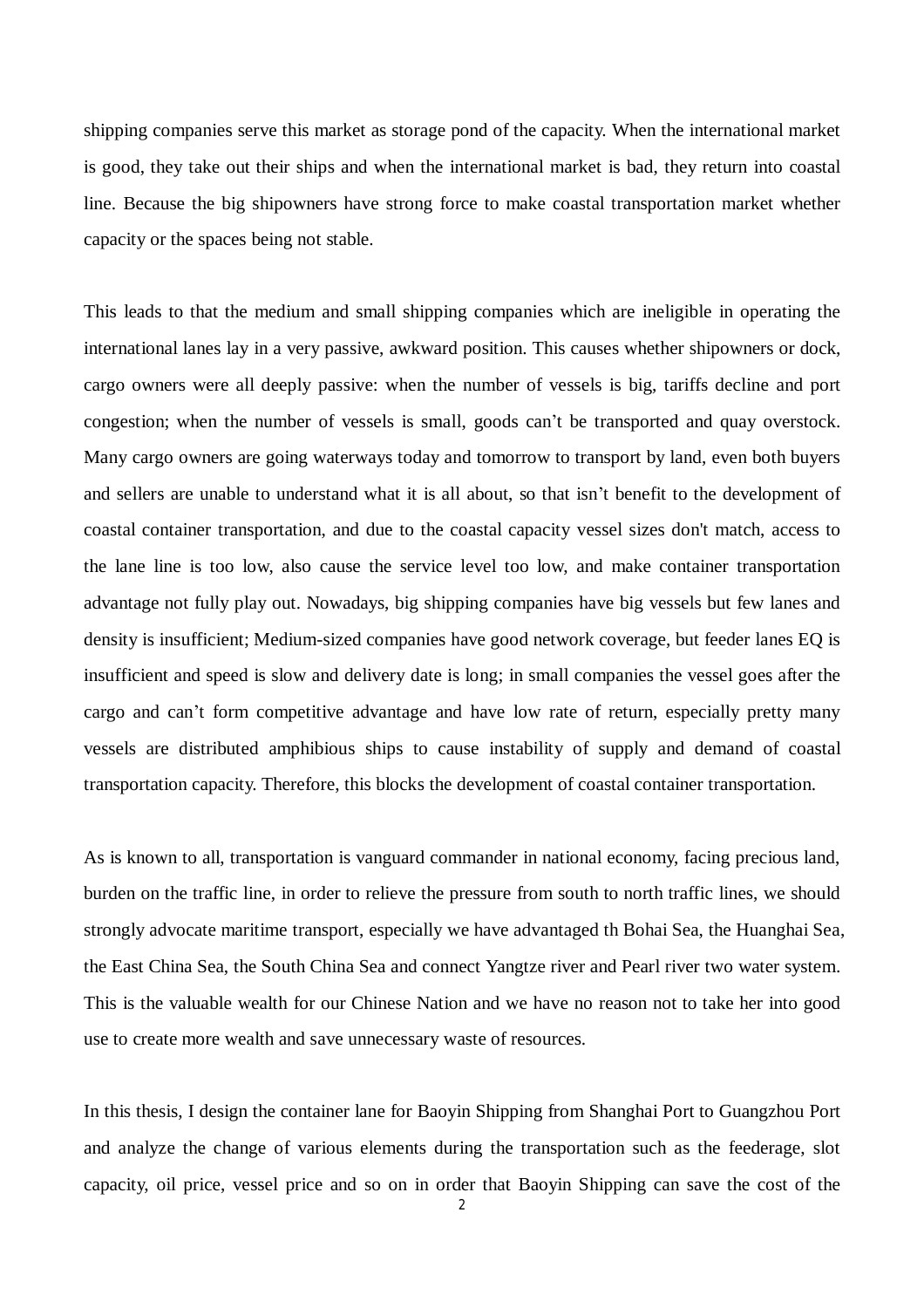transportation, optimize the structure of the lane and promote the development of the containter transportation.

#### **1.2. Introduction of Shanghai Baoyin Shipping Co., Ltd**

Shanghai Baoyin Shipping Co., Ltd's key business is waterway transport, combined road and railway freight transportation, transit and warehousing. It is a modern shipping logistics enterprise specially engaged in the third party logistics. This company was established in April 1998 and its registered capital is 30 million yuan, with six subordinate enterprises and more than thirty ships. Its vessels' total capacity is about 150 thousand tons. It has several hundred long-term cooperation ships and annual cargo transport volume exceeds by six hundred thousand tons. This company undertakes all kinds of domestic and foreign large bulk cargo, miscellaneous goods, container cargos, ro/ro car and other cargos's waterway transportation whole logistics planning and transport services.

Trade Services:

• Main international lanes: from domestic coastal and Yangtze River to main ports in Hongkong, Taiwan, Korea, Japan, Philippines, Malaysia, Indonesia and so on.

• Domestic coastal lanes: from Dantong to Fangcheng

• Yangtze River lanes: from Chongqing to Shanghai

• Inland River lane: branch lanes of Yangtze River, including Shanghai, Anhui, Zhejiang, Fujian, Jiangxi.

However, they don't have the lanes from Shanghai to Guangzhou. We can select a vessel to operate this lane.

#### **1.3. Literature Review**

In recent years with the rapid development of international container transportation, optimum cargo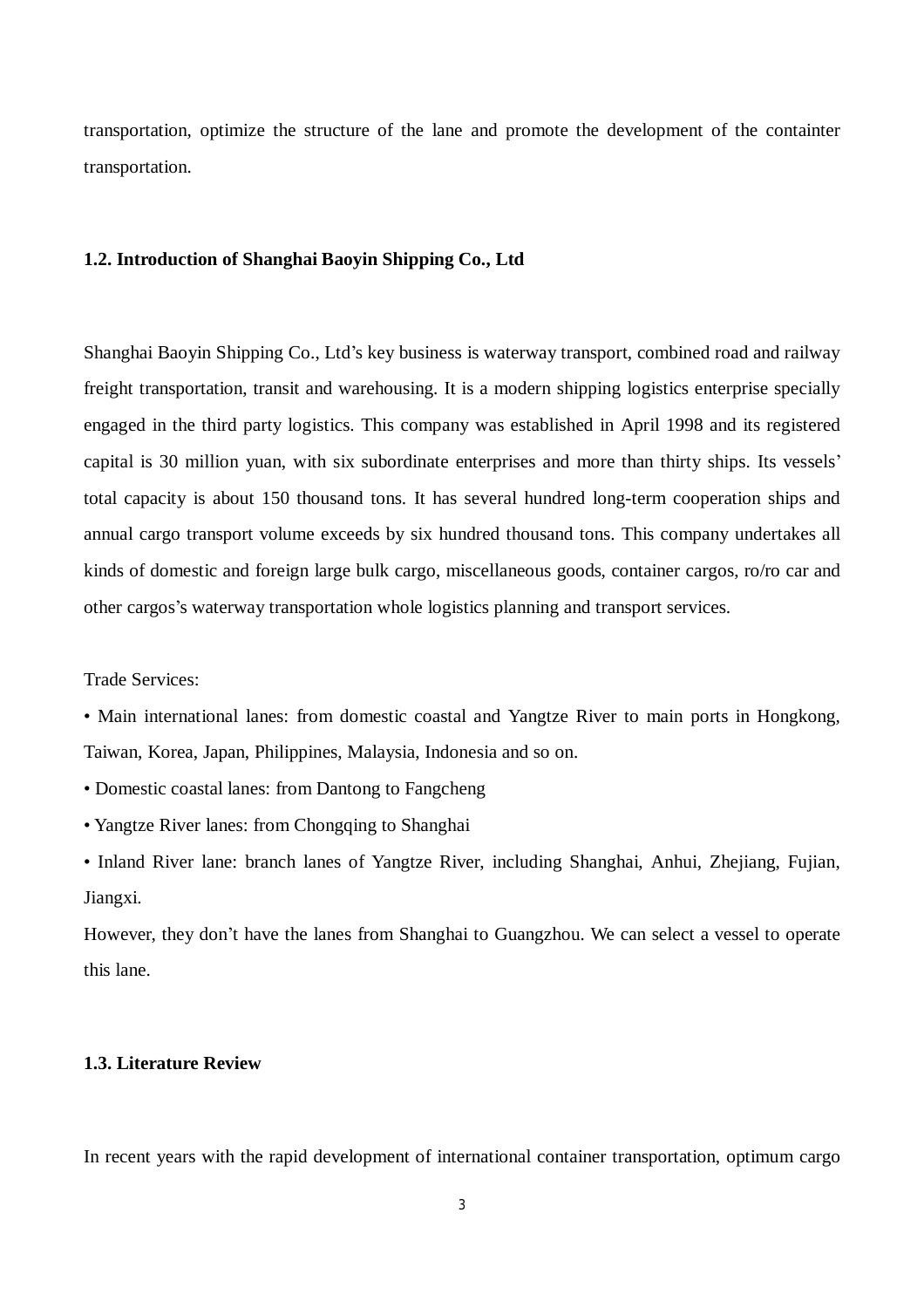volume fitting the container is improved, break-bulk transportation atrophies. Besides heavy and oversize cargo, bulk, liquid and container have become the main body of transportation; this is because container transportation has obvious advantages. It is also the embodiment of the economic development and social progress. The global economy gradually blends and it gets everyone's approval. Research of the liner shipping route planning is very important. There are a lot of methods to optimize the liner shipping routes all over the world in recent years. None of a country can get away from liner shipping.

In YAN Yong's (1999) article "An Improved Ants Genetic Algorithm to Solve the Problem of Route Optimization" points out that "Ants genetics algorithm" is a good way to optimize the route. Its essence is to choose the shortest route. It is a combination of the "Ants algorithm" and "Parent Genetic algorithm (PGA)". By running the algorithm and controlling the number of ants travel, it can firstly find a better solution of the route optimization problem. Compared with ASA algorithm, it greatly reduces the search time. Secondly, it uses the expression of better route that as the initial stocks what is designed as the parent, directly operated gene group and delimitation, significantly reduced randomness of PGA algorithm. The experiments demonstrate that the proposed algorithm is a good algorithm to solve the problem of route optimization. It is a better way to choose the shortest route.

In Dengjia and Le Meilong's (2007) article "Study on Optimization of Domestic Coastal Liner Shipping Routes", they use a hybrid model to solve Chinese domestic coastal liner shipping allocation problem. With the rapid development of the domestic coastal container transportation, how to arrange shipping routes to create the greatest profit becomes the focus. According to the freight in the major coastal routes, a hybrid model which is made of the nonlinear and integer programmingis built in the paper and typical routes are chosen to form a transport network. The mathematical model can be used to solve the domestic coastal liner shipping problem.

It has the objective function:

Constraints .

1. Capacity constraint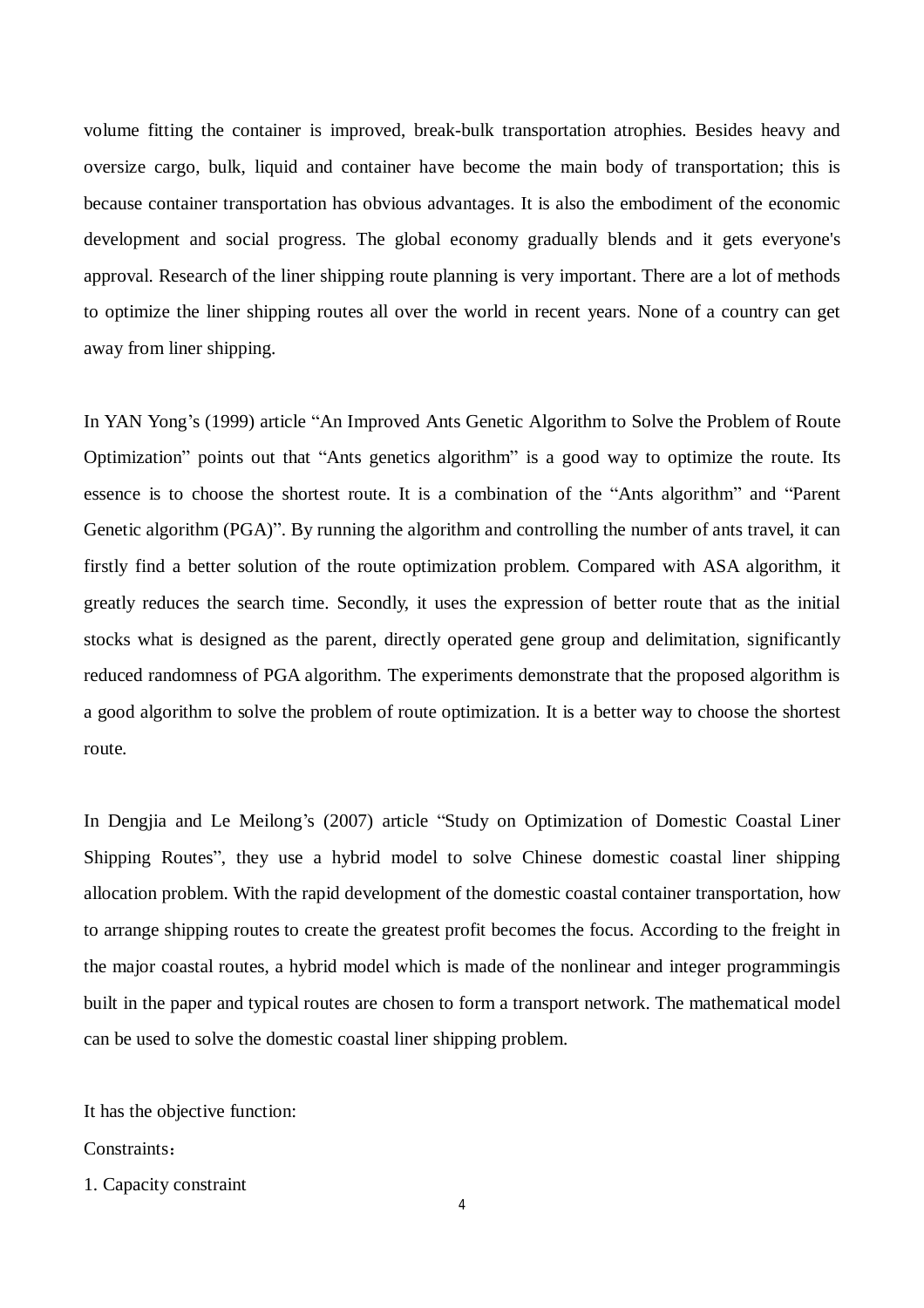- 2. Departure and arrival constraint
- 3. Traffic volume constraint
- 4. Network constraint
- 5. Time constraint
- The basic parameters hypotheses and calculation
- 1. Ship type
- 2. Traffic volume
- 3. Ship route
- 4. Time

To substitute the certain parameters into the model respectively and using Lingo software, you can find out the biggest profits—Objective value: 2933316.

Analyzing the result of the above route optimization, it is not hard to find that the port transport demand has become a factor to choose the port of call. Guangzhou, Shanghai, Tianjin are the coastal ports who have relatively bigger demand for traffic volume. Along one route, the situation container freight volume of the passing ports is very high is not common. Therefore, not every port could be the port of call.

This paper only chose one type ship to calculate, different types of ships have different orders of callings. No matter which kind of ship can use this mathematical model for route optimization calculation, so it serves as a guide for overall planning of the coastal liner shipping transportation.

In Jiang Yi's (2006) paper "Study on Tai Chang Power Plant ship distribution of coal shipping", it studies the issue of Tai Chang power plant's coal shipping optimization. By selecting appropriate ships to transport coal by vessel, the total cost of transportation can be minimized.

With the progress of China's power industry reform, particularly since theseparation of generation from the transmission functions, every generation company has been paying more attention on the profit making capability, the majority of which comes from the coal purchasing and transportation. As the coal price maintains at a high level, the cost of coal accounts for 80% to 85% of a power plant's total cost.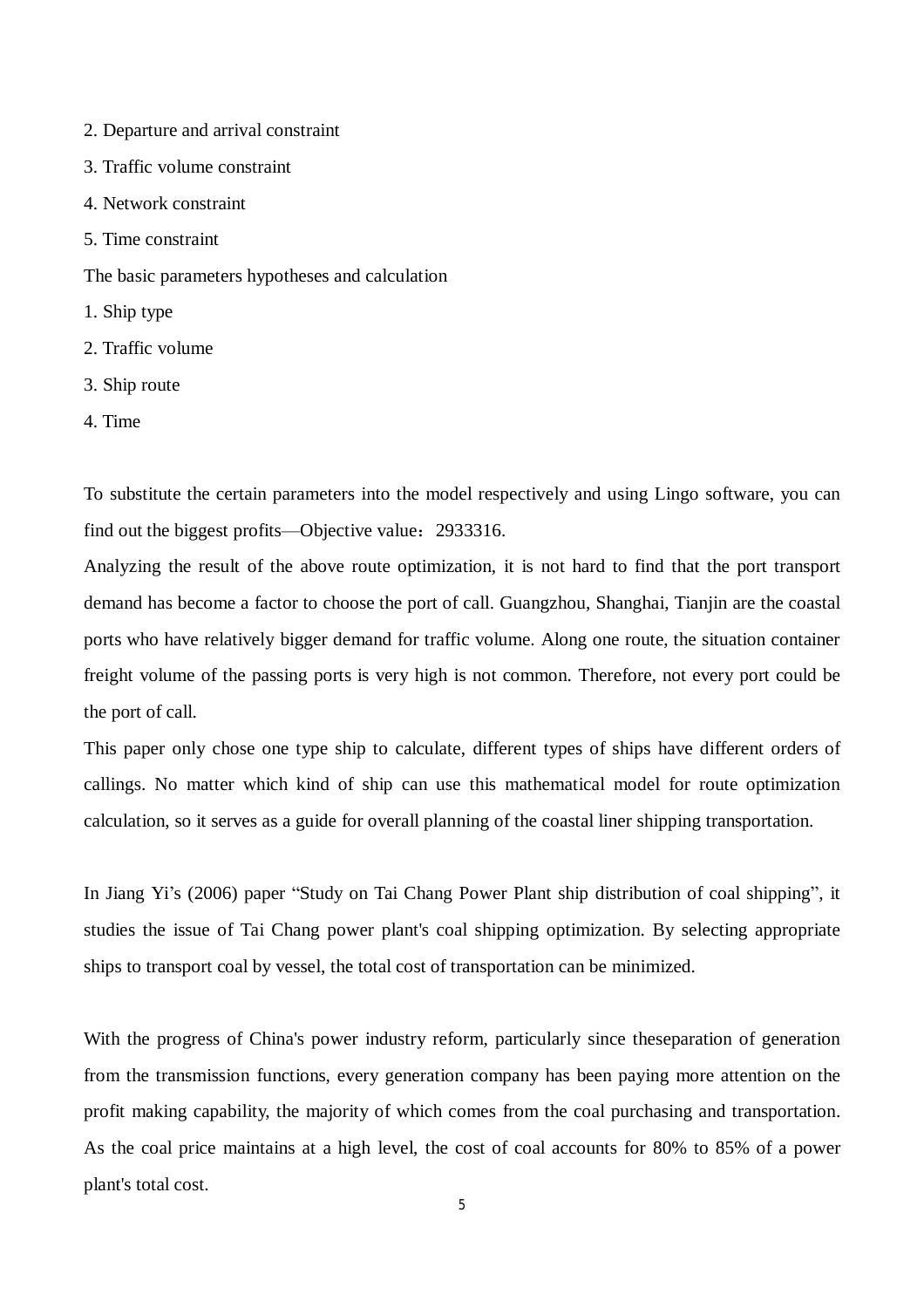Additionally, influenced by the soar of the international crude oil price, the coal transportation expense tends to be higher. The cost of fuel which was 25% of the transportation cost, accounts for 35% at present. The cost of shipping has been increased dramatically. The generation company, although subject to the prearrangement of the voyage line by the transportation company, requires optimizing the shipping arrangement so that the total coal transportation expenditure can be minimized. This paper studies the ship distribution of coal transportation routine arranged by Shanghai Time Shipping Company Ltd, after Tai Chang Power Plant Second Phase expansion .This paper studies the issue of Tai Chang power plant's coal shipping optimization. By selecting appropriate ships to transport coal by vessel, the total cost of transportation can be minimized.

This paper discusses the background of Tai Chang Power Plant project and the current research both domestically and abroad. It also analyzes power plant coal mines situation and the condition of some major coal loading harbors throughout China. This paper explores the methodology of linear programming and the solution of spreadsheet method of integral programming. It also verifies the economical analyzing method for shipping operation so that several of operation parameters of shipping companies can be determined, which serves the basis of the establishment of Ship Distribution Model in shipping routines, targeting at minimizing the total shipping cost. Spreadsheet method is employed to compute the solution of the model, and ultimately gives the result of optimized coal transportation scheme for the power).

In Chen Chao and Zeng Qingcheng's (2006) article "Robust optimization model for asset deployment in a container shipping line", it studies asset deployment in a container line experiencing uncertainty. After considering the characteristics and requirements of a container line, a deterministic model for the problem was developed based on the equilibrium principle. The objective was to optimize ship size, the number of containers, and slot allocation. The deterministic model was expanded to a robust optimization model that considers uncertain factors. Ship size and slot allocation were treated separately as design variables and control variables, when formulating the model. Lastly, effectiveness of the proposed model was demonstrated using the pendulum shipping line as an example. Results indicate that this optimization model considers demand uncertainty,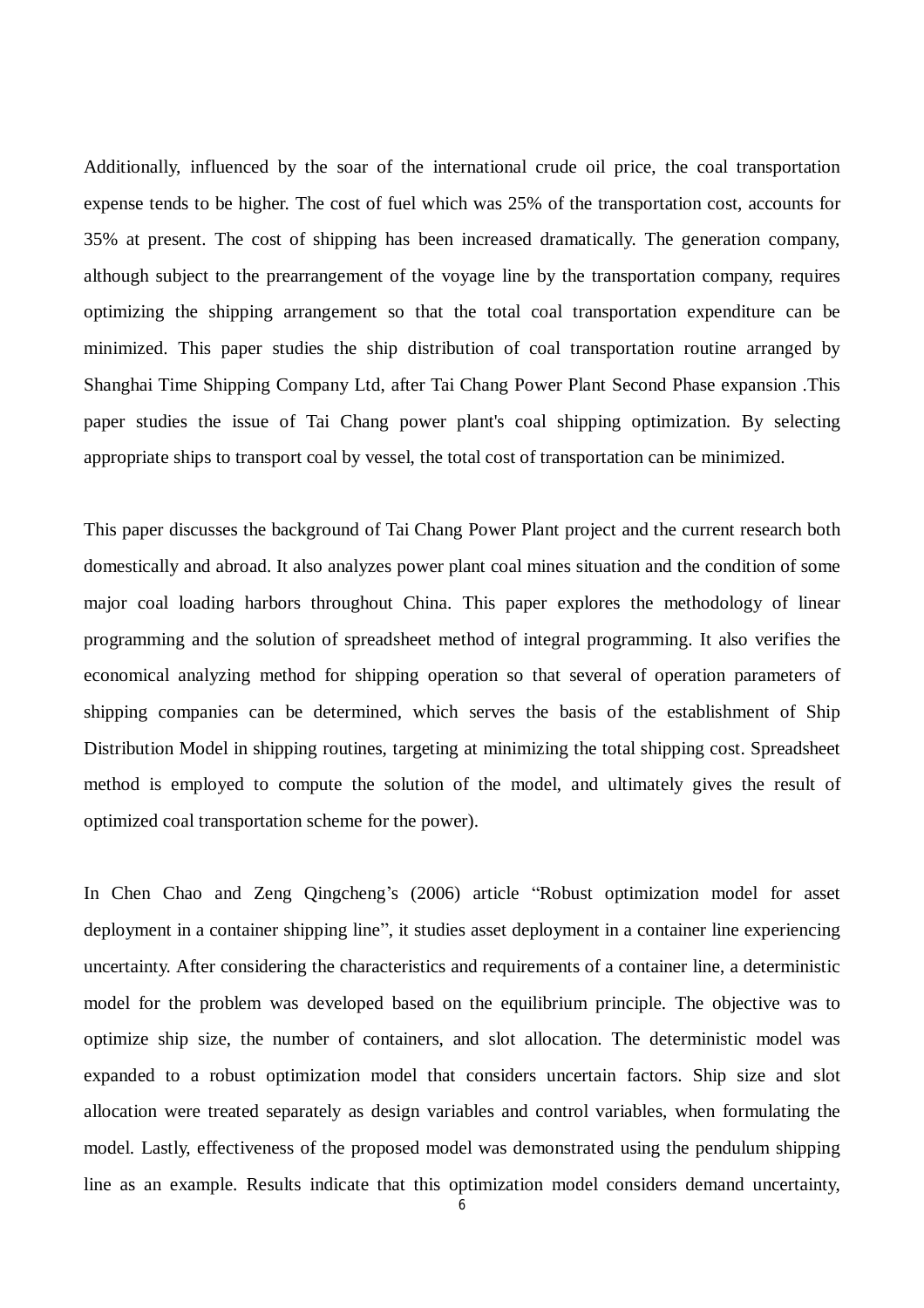model robustness and risk preferences of decisionmakers simultaneously, thus the model agrees well with practice.

In the dissertation "Study on C container Liner Company's China-Persian Gulf trade lane optimization" of Shen Xue Chao, he uses This paper adopts some theories of economics, quantitative economics, marine management etc. to study the optimization of container service. The paper puts forward the general views, principles, models, methods and procedures, which can be served as guidelines to the practice of a container trade lane optimization.

The major content of the paper is as follows:

Chapter one makes analysis of the container transportation industry and current container transportation market.

Chapter two makes a general study on the basic factors/elements that can effect on international container service optimization and the basic principles that should be followed when studying on international container service optimization. Finally, Chapter two concludes some general conclusions.

Chapter three establishes two feasible quantitative mathematical models: Profit or Loss Analysis Model and AHP Model. Firstly, Profit or Loss Analysis Model can quantitatively calculate the Profit or Loss of an international container service and can provide important evidence for the optimization of container services. Then, considering that container liner companies should both calculate the profit or loss of each plan and should synthetically take into account many other factors such as service quality, network of service, ship's employment, market plan etc,. Chapter three establishes the AHP Model to assist the liner company in the decision-making to choose an optimization international container trade lane from several schemes has been produced.

Chapter four analyzes the basic market situation of Far East/Persian Gulf service and makes a study on China/Persian Gulf service of C container line company's firstly,.And then, it studies and concludes optimization schemes of this service, according to the basic factors and basic principles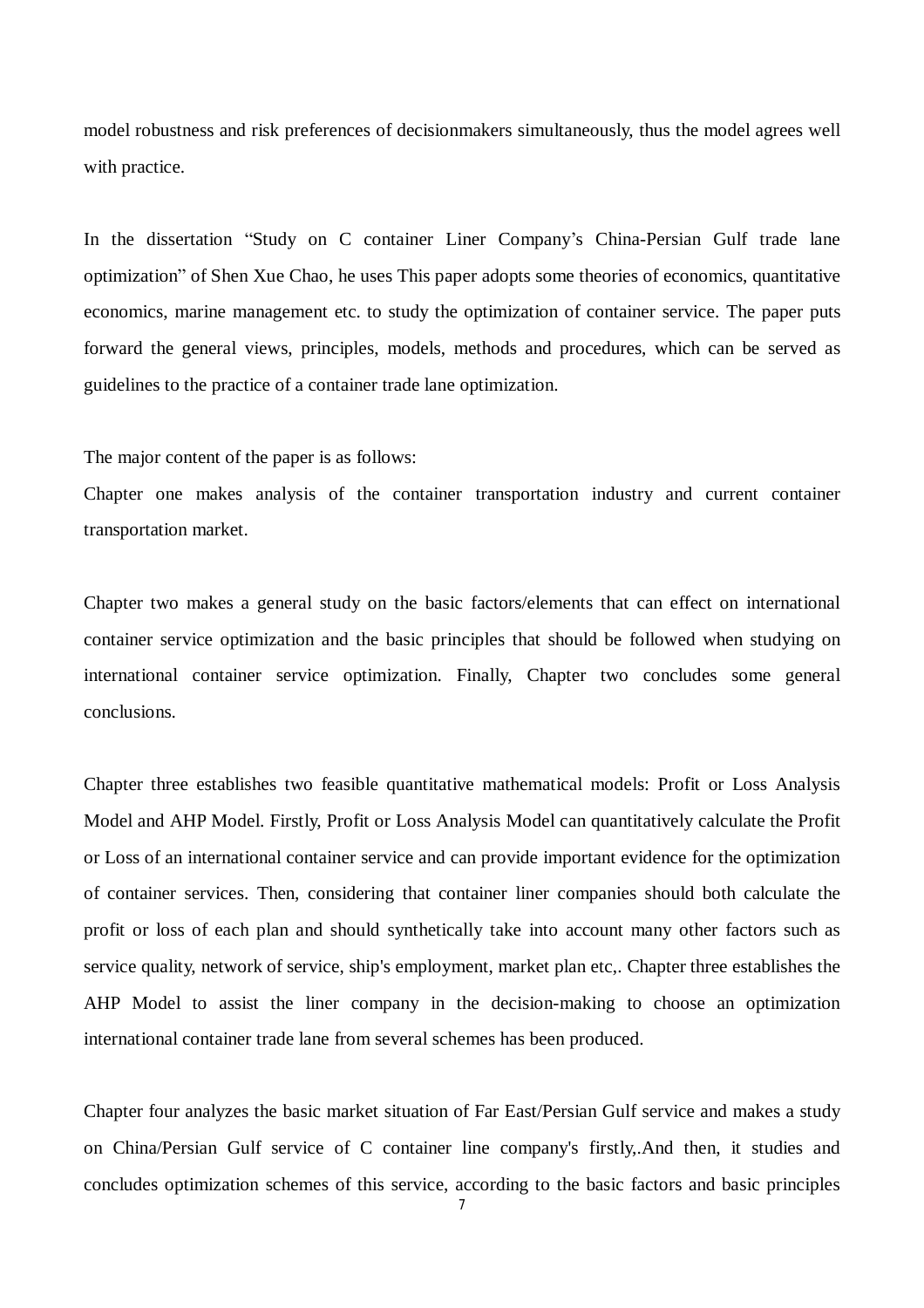mentioned in Chapter two and Chapter three, Finally, it makes use of the two optimization models mentioned in Chapter three to China/Persian Gulf lane of C Container Lines company and concludes the optimal scheme. This optimal scheme shall be applied to business practice, which can prove the feasibility of the models.

Overall, it appears from the available literature that there are many ways to optimize the liner shipping routes. Each company should choose the one which is most suitable for its practical situation. In relation to the publications, many ship investment indexes, ship financial indexes are not evaluated in the articles. The extent of ship related indexes is unclear in other ones' papers. I will calculate and analyze them in my dissertation.

# **Chapter2. Influencing factors and basic principles of liner shipping route optimization**

#### **2.1. Influencing Factors**

Facing the changes of the situation of the international economy and trade, market environment and competitors, shipping companies must adjust and optimize the container liner lanes immediately in order to adapt the change of the market and maintain competitiveness.

The factors influencing the container liner lanes can be divided into external factors and internal factors.

#### 2.1.1 External factors

#### (1)International market environment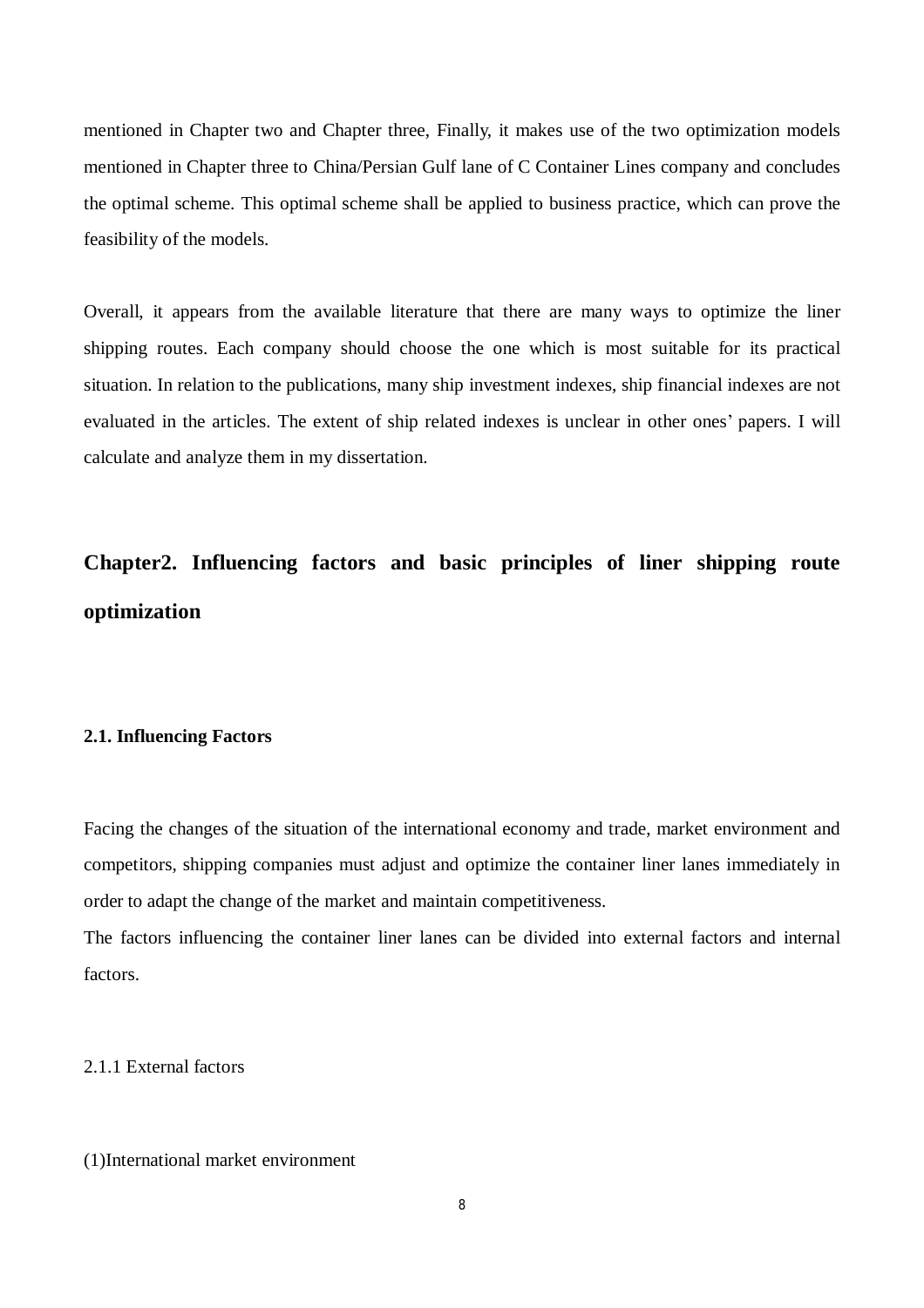Container liner shipping market is the derivative of the international trade market, which conforms to the basic rules of the international trading market, and it also has the special properties of the derived market.

The development of world economy has a decisive impact on international container transportation market. When considering route optimization, we must pay enough attention to the world economic situation especially the regions' economic situation of the calling ports in the lane and make a relatively scientific forecast for the development prospect in the future, the cargo volume of the lane and the cargo flow.

#### (2)Port Condition

Port condition includes natural condition of the port channel and the port hinterland source, port charges, wharf facilities, handling efficiency and other factors, among which port hinterland cargo source is the most important factor which decides whether it could be the calling port.

#### (3)Competitors' lane setting and management tactics

During the adjustment of the lane, we must take the rivals' lane set condition into consideration, including calling ports, port order arrangement, speed of the ship and ship types in order to aviod the same service from the others.

#### 2.1.2. Internal factors

#### (1) Management efficiency

Fair or foul of the lane operation is an important standard to judge the reasonable lane setting, because maximizing profit-push is the main target of the carrier.

#### (2) Arrange the capacity reasonably

Route optimization must be considered from the aspect of enterprise capacity adjustment and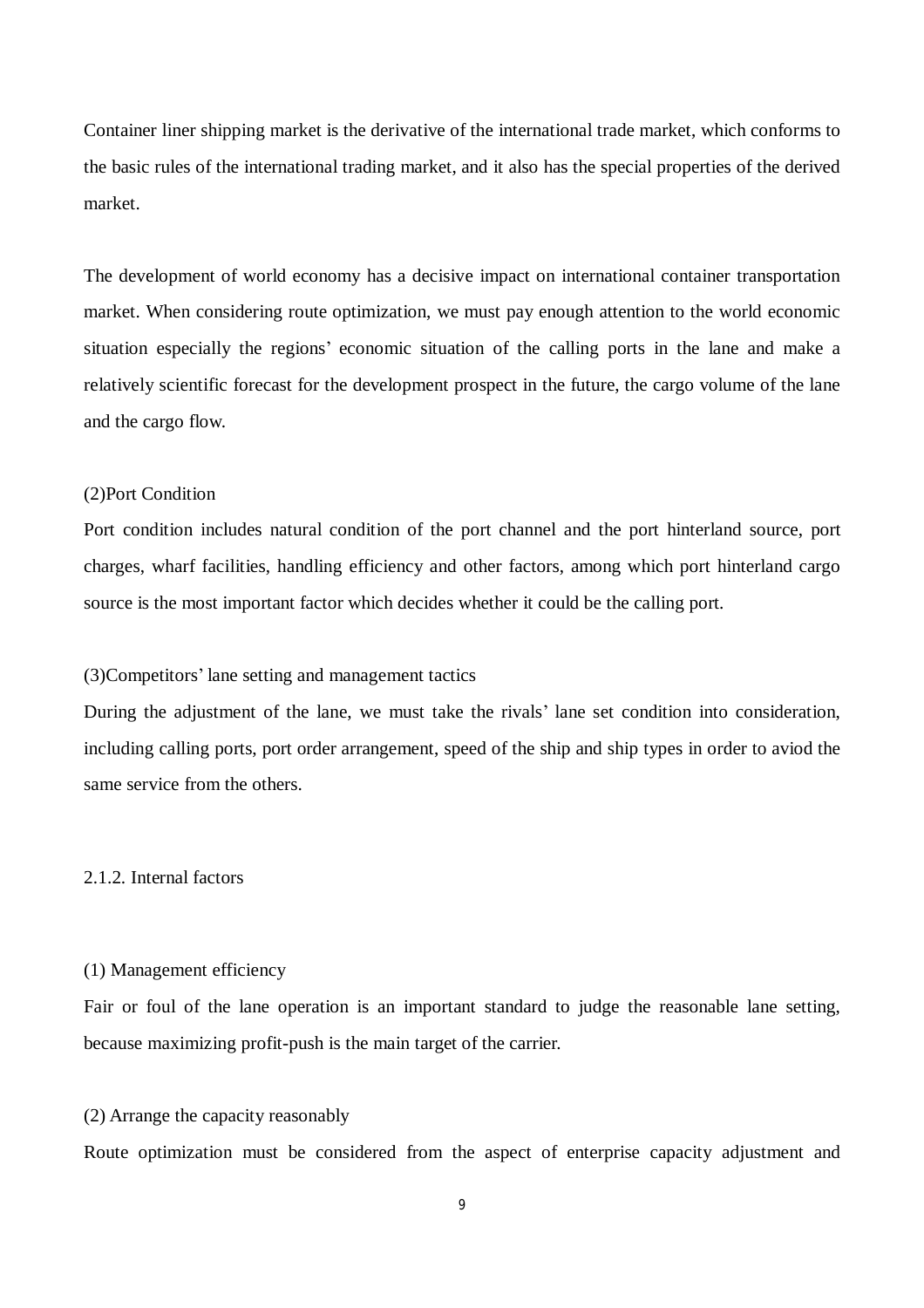arrangement, for example, whether the removed capacity can be arranged well is a question which should be taken deliberation.

#### (3) Changes of the expected goals

Generally speaking, the anticipated goal of the beginning period of the lane is to occupy the market. Secondly, we should consider benefit problem. However, after a period of operating the lane, the anticipated goal will be transferred to the economic benefit.

#### (4) Capacity of trunk lane and fleet update

In order to obtain the steady development, shipping companies must continually update their vessels, improve the fleet structure and add the capacity. With the large-scale development of container ships, as far as large-scale ships being online, this will cause a series of route adjustment and capacity upgrade of the liner companies.

#### **2.2. Basic Principles**

(1) Give consideration to operation benefit of the lane and the development of the whole company When optimize the lanes, besides that we should consider the route itself, we should also consider the problem from the whole enterprise to strive for the lane benefit and the enterprise whole development and properly deal with the relationship between the two.

#### (2) Benefit maximization

Enterprise is profit organization, its starting point and destination is profit, enterprises must be able to gain profit in order to have the value of existence. That is to say, the maximization of enterprise value or shareholders' wealth maximization is the target the enterprise pursuit.

#### (3) Complete the network service

Route optimization is not only optimizing certain route, but we should also take whole network's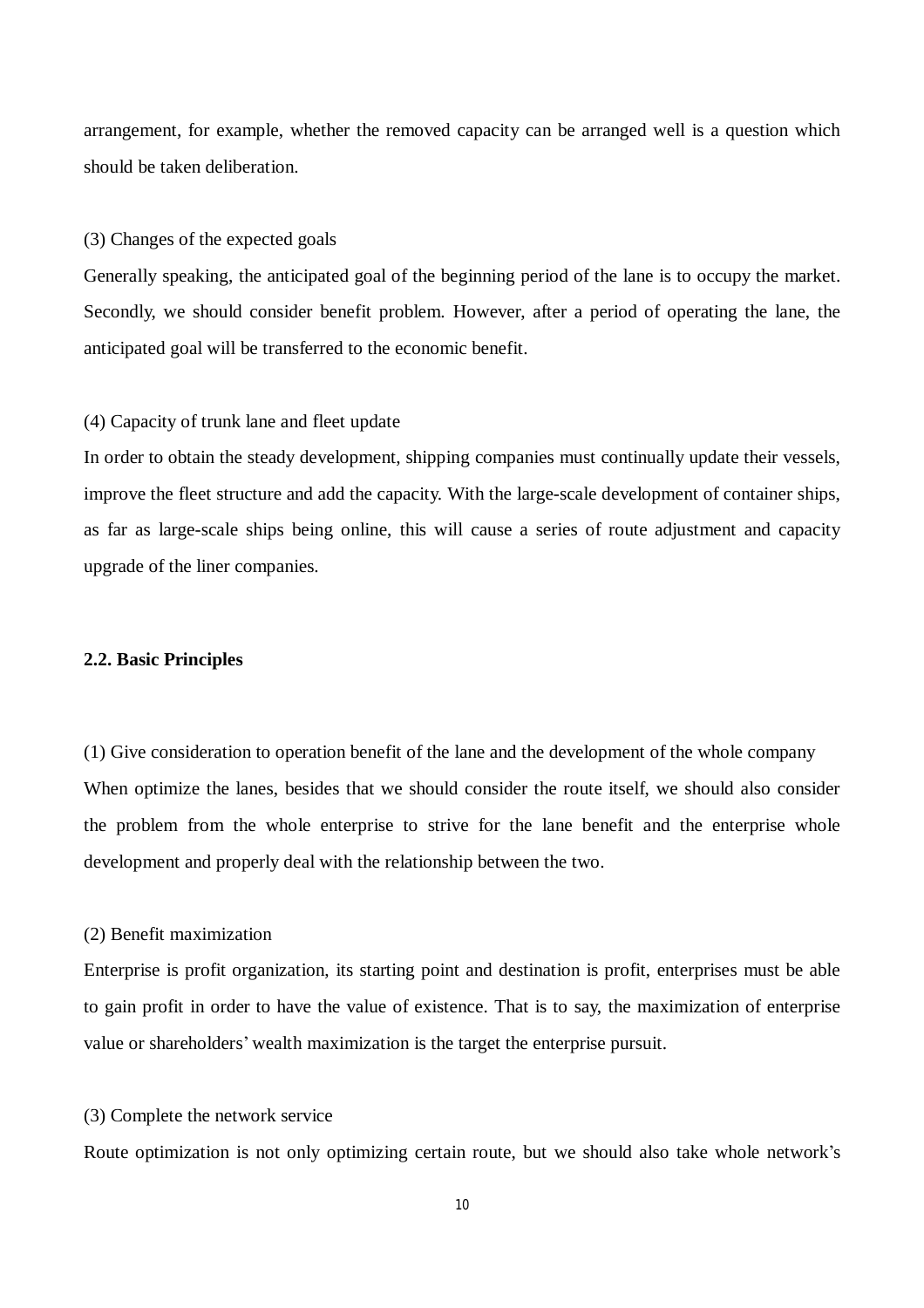design and perfect into consideration during the process of optimizing and adjustment. In practice, the below problem should be taken into consideration: How to avoid lane capacity repeating? Whether the connection in the network is comprehensive? How to interwork among the lanes in order to reduce the cost?

#### (4) Tributary/Feeder Lanes serve the trunk lane

The liner companies using the combination of the trunk and feeders to transport, therefore, we must take the principle of feeders serving the trunks into consideration and consider that feeder adjustment must better transship the trunk cargo, form a network and shorten the transit time. Of course, when we optimize and adjust the feeder capacity, the transshipment of the feeder capacity should be taken into consideration.

(6) Vessel should suit for the lane.

During the lane optimization, proper ship matching the proper lane is the important principle, this includes three aspects: Firstly, the qualification such as ship type should be fit for the lane; secondly, the vessel should have competitiveness in the lane; thirdly, we should make comprehensive assessment on the enterprises' whole lanes to choose the most suitable ship to the lanes.

#### (6) Fully use the cooperation method

Under the circumstance of the present market situation, cooperation has become the inevitable trend of international container liner shipping. The concrete forms of cooperation include feeder service, shipping space renting, mutual renting, joint dispatch of ships and etc. Cooperation can bring economic benefit such as economies of scale, scope of economic, speed economic, symbiosis economic to the enterprise.

#### (7) Close to the market dynamics

In the fierce competitive container transportation market, the shipping company must always be full of crisis and have immediate reaction with the changes of the market situation.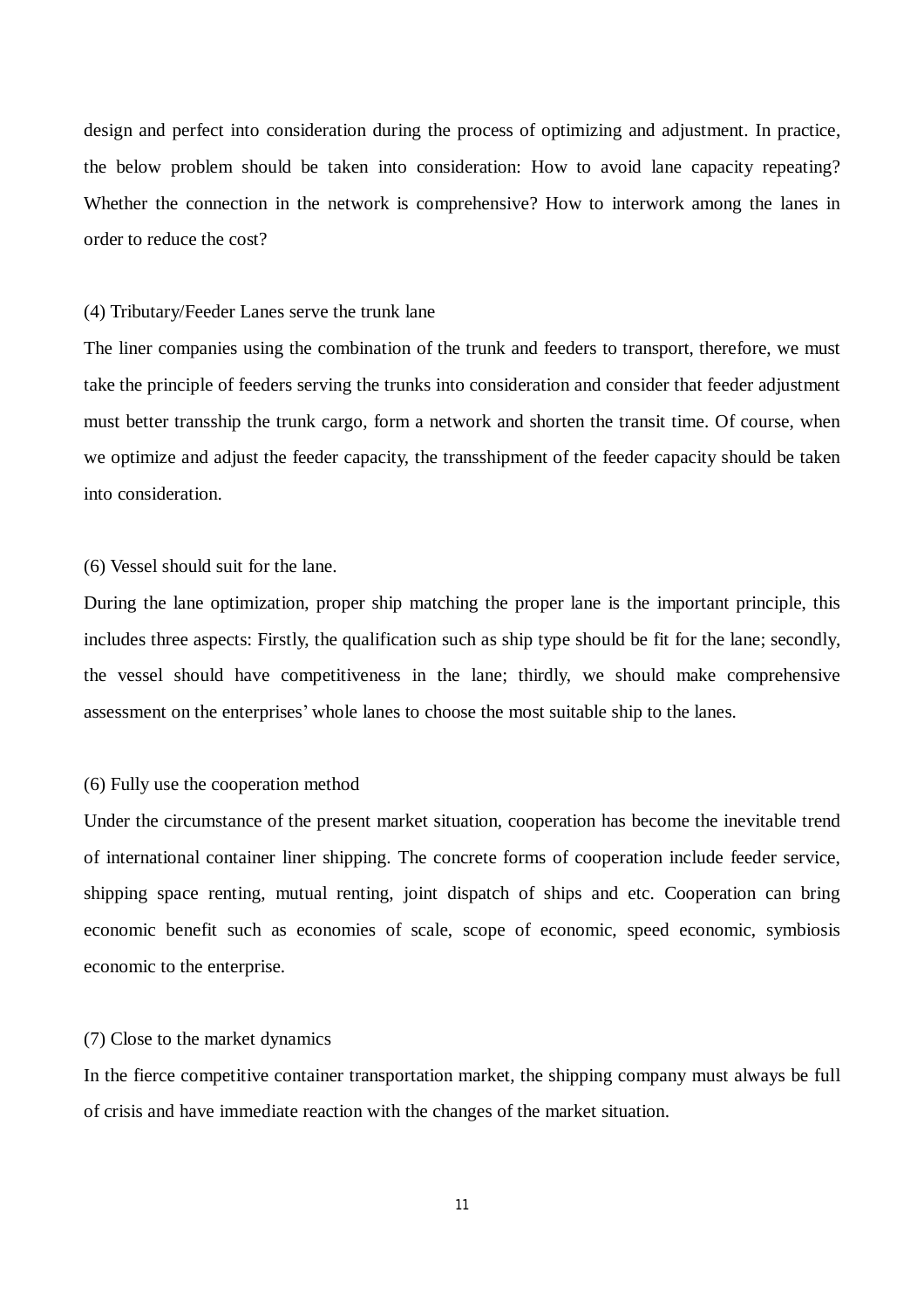**Chapter3. Design the route from Shanghai Port to Guangzhou Port of Baoyin Co.,** 

#### **3.1. Two schemes of choosing the calling ports**

1. Shanghai Port (CNSHA)

- 1) Longitude and Latitude: 121° 31.3' E, 31°23.5' N
- 2) Tidal range: Biggest tidal range is 3.45m and smallest tidal range is 2.60m.
- 3) Channel draught limitation: fresh water 9.5m
- 4) Pilotage Service: compulsory pilotage, pilot 24hours working time
- 5) Before sunrise and after sunset ships can enter or leave the port.
- 6) Tugboat: 1X1900HP 3X2600HP 7X980HP 1X2200HP 1X3200HP 1X3500HP

7) Floating crane: 1X32T 1X63T 1X100T 1X200T 1X500T 1X2500T

- 8) Supply Service: Fuel, fresh water, food
- 9) VHF: Channel 11or27, working hours 24hours
- 10) It has maintainance service.
- 11) Port warehouse condition: warehouse area 3760000m2; yard area 9960000m2

12) Main import and export goods: Import: bulk grain, scattered ore, steel, equipment and wood; Export: Textile chemical products, agricultural and sideline products, petroleum products

Until the end of 2006, Shanghai port has number of various berths about 1140, among which 171 are production berths above megaton, terminal line is 91.6 km. According to the wharf property we can classify: 175 public pier berth, terminal line length is 2.46 km, including 121 production berths, terminal line length is 22.2 kilometers, the annual throughput capacity is 17051 tons; cargo owners have special 965 pier berths and wharf line length is 67 kilometers, including 495 production berths, wharf line length is 38.2 kilometers. Shanghai inland ports have 818 berths and maximum anchorage capacity is 3,000 tonnages.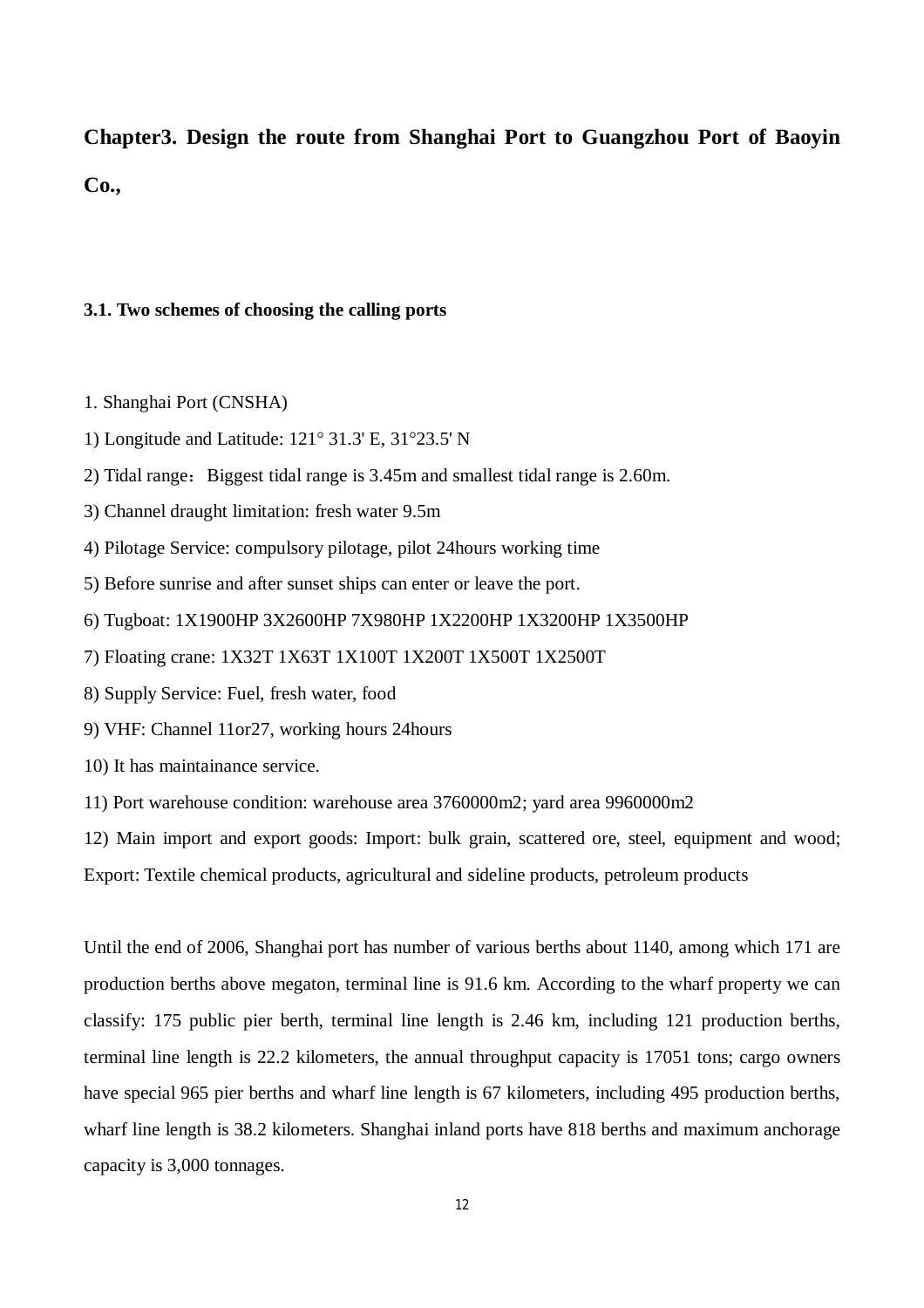Data Source: http://friend.jctrans.com

- 2. Guangzhou Port (CNCAN)
- 1) Port Name: Guangzhou Port
- 2) Port Code: CNCAN
- 3) Port Abbreviation: GUA
- 4) Anchorage ground: 22-08-00N113-47-00E
- 5) Berth Draft: Channel limits maximum draught 11.5m
- 6) Nautical Chart No.: 15455(medium)
- 7) Port Type: Seaport
- 8) Port Size: Medium
- 9) Tide Water: biggest tidal range-  $2m$ , smallest tidal range  $-0.9m$
- 10) Pilotage Service: compulsory pilotage, pilot 24hours working time; beginning place of pilotage: garbage tail water pilotage anchorage.
- 11) Before sunrise and after sunset ships can enter or leave the port.
- 12) Tug and working ship condition: 18 tugboats, the biggest horsepower 900HP
- 13) Floating crane: Load 30T
- 14) Supply Service: Fuel, fresh water, food
- 15) Port warehouse condition: warehouse area  $168043m^2$

16) Main import and export goods: grain, sugar, fertilizer, cement, ore, metal machinery, food, groceries.

- 3. Xiamen Port (CNXMN)
- 1) Port Name: Xiamen Port
- 2) Port Code: CNXMN
- 3) Longitude and Latitude:118°04'15"E 24°29'20"N
- 4) Tide Water: Highest water level 7.55m, Lowest water level 0.25m, Mean high tide 5.49m
- 5) Each channel draft restrictions: West of the Monkey island channel max draught is 8.0m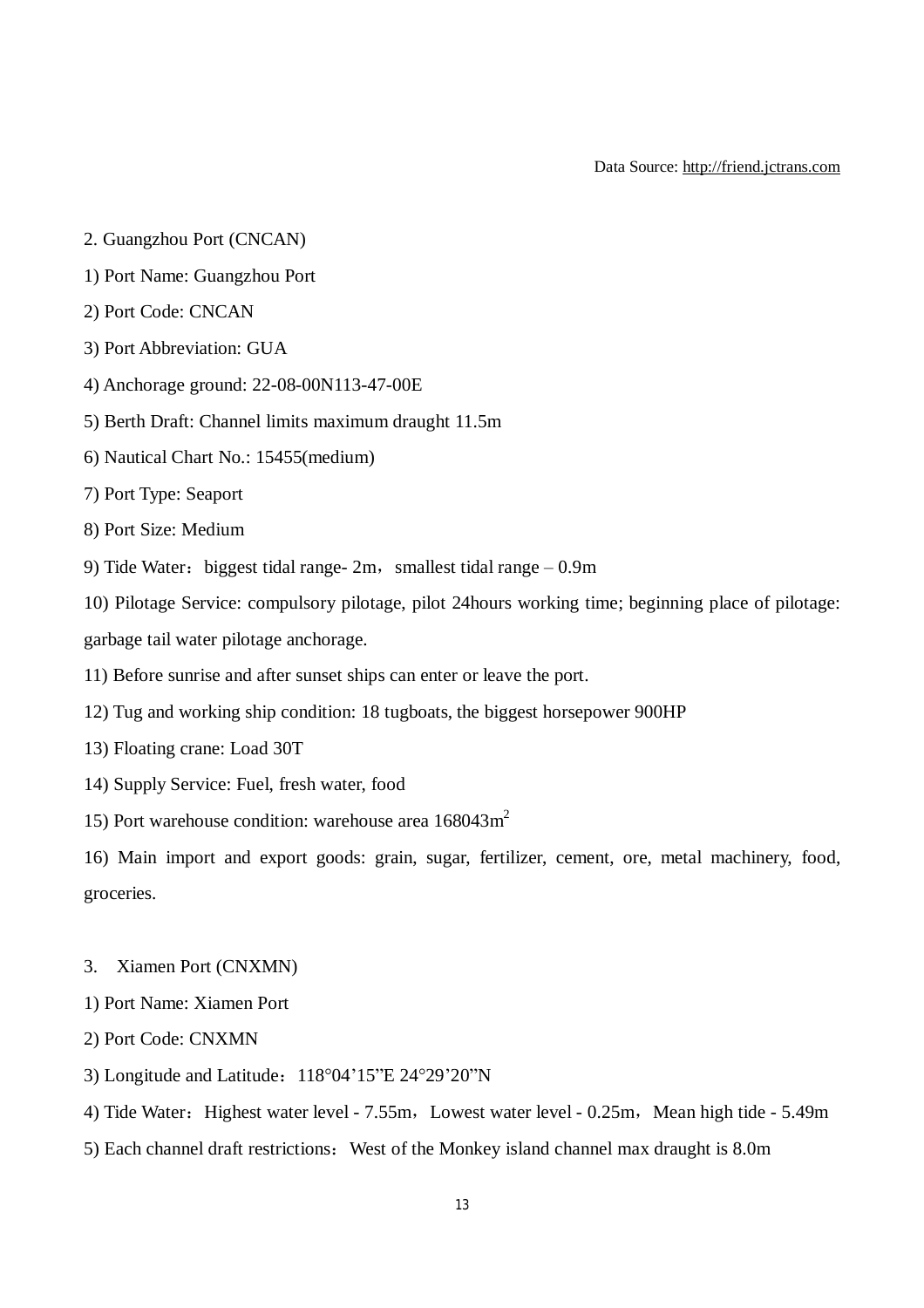- 6) Pilotage Service: Foreign vessel is compulsory to have politage; Pilots' working time is in the day time
- 7) Before sunrise and after sunset ships may enter or leave the port
- 8) Tug and working ship condition: 1×3500horsepower, 1×4900horsepower, 1×4000horsepower, 1×3200horsepower and 1 × 3600horsepower.
- 9) Floating crane:  $1 \times 100t$ ,  $1 \times 60t$
- 10) Supply Services: dock, anchorage ground can add oil, water, and supply food.
- 11) VHF: Channel 16, 12, 25, working hours-24hours, Callsign Xiamen dialect sets
- 12) Port library market conditions: warehouse area  $51503m^2$ ; stacking area  $378873m^2$ ; CY about 70000m<sup>2</sup>
- 13) Main import and export goods: steels, chemical fertilizer, cereal, suger, salt, tea, graphite powder, containers
- 14) Anchorage: can dock 100,000 DWTs of pilotage and quarantine anchorage

Data Source: http://www.cosco-logisticsxm.com

Lane calling ports scheme is to confirm the ports of call and the order in a lane. The best liner lane calling ports scheme can provide maximal freight revenue and profit. In ports choice, we should consider the source factors and port factors. Shanghai Port and Guangzhou, as the two nation's most important container ports, are belonged the world's top ten container transport ports. Both of the two ports are located in the most developed area in our country with rapid economy development, trading a lot with each other, freight volume also is relatively bigger. Xiamen, as the special economic zone in China, has developed rapidly in recent years and it is located opposite Taiwan from across the sea geographically, so shipping develops faster. Therefore, I choose Shanghai - Guangzhou as the first calling ports plan and Shanghai - Xiamen - Guangzhou as the second calling ports plan.

Distance between the three ports: kilometres

Table 3.1-1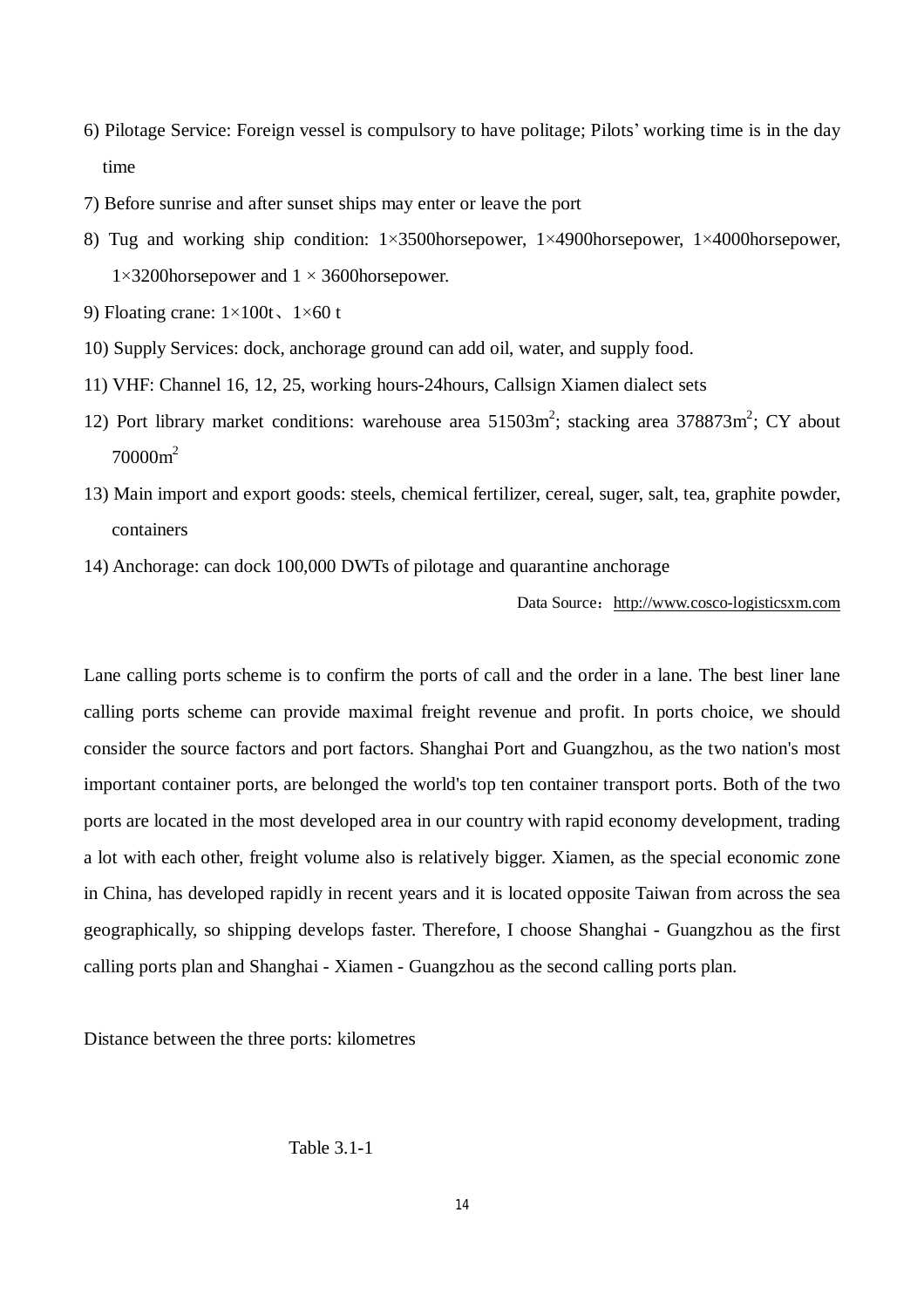| Distance(nm) | <b>CNSHA</b> | <b>CNXMN</b> | <b>CNCAN</b> |
|--------------|--------------|--------------|--------------|
| <b>CNSHA</b> |              | 640          | 957          |
| <b>CNXMN</b> | 640          |              | 317          |
| <b>CNCAN</b> | 957          | 317          |              |

Data Source: http://www.jctrans.com/ziliao/port-mileage1.asp

Draught Limitation of each port: metres

|  | Fable 3.1 |  |
|--|-----------|--|
|--|-----------|--|

| Port   | <b>CNSHA</b> | <b>CNXMN</b>       | <b>CNCAN</b> |
|--------|--------------|--------------------|--------------|
| DFT(m) | ⊥J           | $1^{\circ}$<br>⊥ J |              |

#### **3.2. Schedule of voyages**

Lane schedule scheme is to determine the interval time of two voyages. Planning the schedule scheme mainly considers the goods flow on the lane and the influence that the schedule on the competitiveness. Nowadays with the rapid development of domestic trade, domestic coastal container schedule is very close, furthermore according to the combination of the following schedule of round-trip voyage, so I choose five days and seven days schedule.

#### **3.3. Speed of a ship**

Under the specific operating environment and economic conditions, using different speeds, ship operating economic effect is not the same. Too slow makes the ship turnover slow and lose the income; too fast, although it can accelerate the ship turnover and increase ship operating income, bunker costs increase sharply and this may cause the loss outweights the gain. When a ship is in the actual use, the operation environment and economic condition may often change, such as lane changing, changes of ample sources, improvement of port handling efficiency, increasing of fuel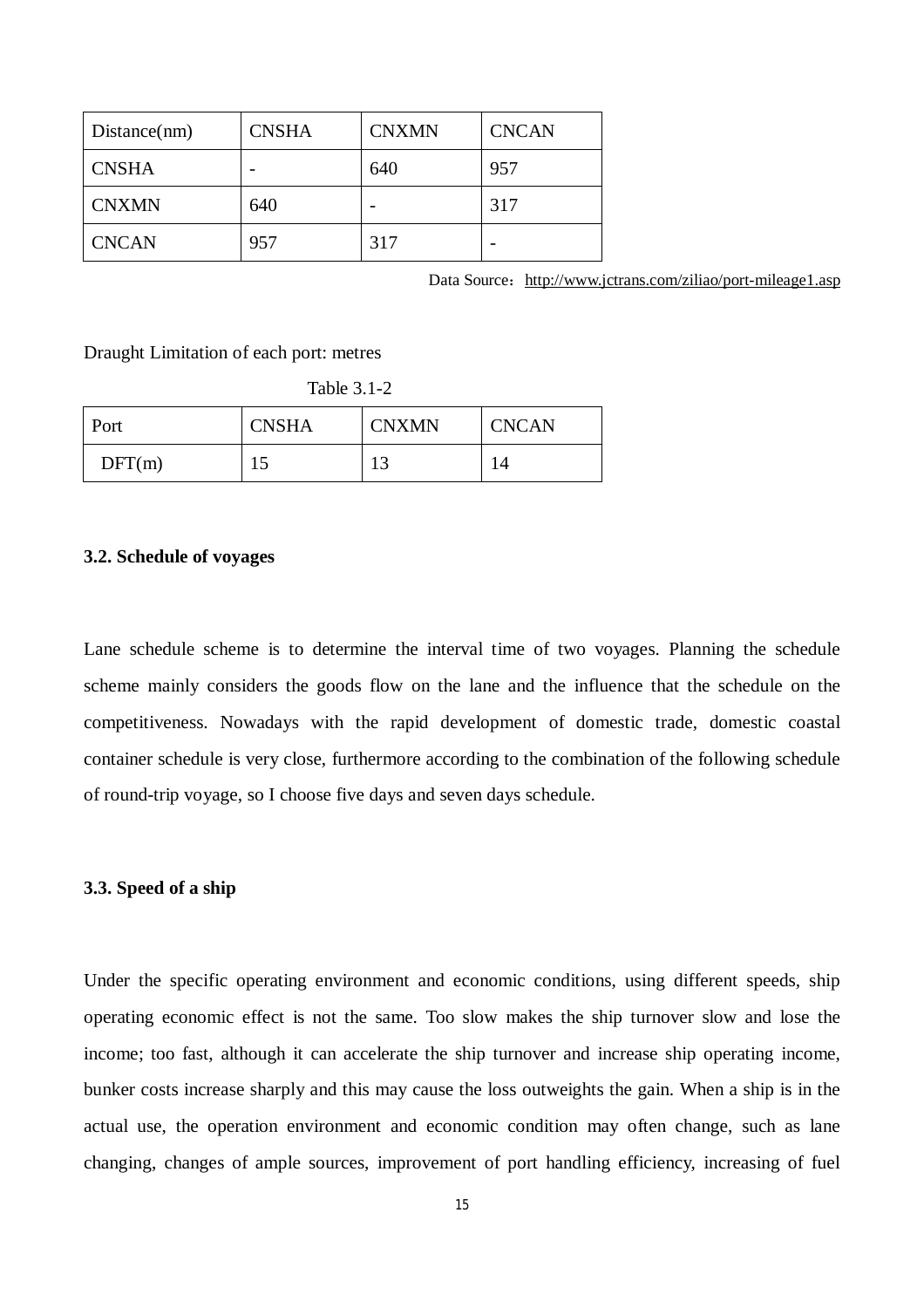prices and etc. In actual operation process, we should often follow a ship technical performance, and combine the environmental condition to determine the best speed should be used. According to the practical situation of Shanghai Baoyin Shipping Co., I choose 14.4 knots and 16 knots as the vessel speed.

#### **3.4. Ship Volume**

Comprehensive analyzing "Shanghai - Guangzhou" lane cargo volume situation and the voyage time, I choose ships below 1000TEU. Considering from Shanghai to Guangzhou is about 320TEU every week and 350TEU from Guangzhou to Shanghai every week. Further considering direct route can bring cargo increasing and impact by the fiancial crisis, so I choose bigger than 250TEU. Meanwhile, considering Shanghai to Guangzhou Lane maritime distance is 957nm, and the distance is the medium. Analyzing from the aspect of the transportation cost, ship size can't exceed 800TEU, meanwile in consideration of the slot utlization rate should be more than 70%. Synthesizing the above factors, this paper chooses 319TEU, 412TEU and 610TEU three kinds of ships for the Baoyin Shipping Co., to demonstrate.

|                  | Ship Type 1 | Ship Type 2 | Ship Type 3 | Remark                   |
|------------------|-------------|-------------|-------------|--------------------------|
| Ship Type        | 319.00      | 412.00      | 610.00      |                          |
| (TEU)            |             |             |             |                          |
| Speed V I        | 14.40       | 14.40       | 14.40       | Data Source: China       |
| (knot)           |             |             |             | Shipbuilding net         |
| Speed VII        | 16.00       | 16.00       | 16.00       | http://www.shipbuilding. |
| (knot)           |             |             |             | com.cn/technic shiptype  |
| Main engine fuel |             |             |             | show.php                 |
| consumption      | 15.10       | 16.40       | 19.17       |                          |
| OCM I (ton/day)  |             |             |             |                          |

Table 3.4-1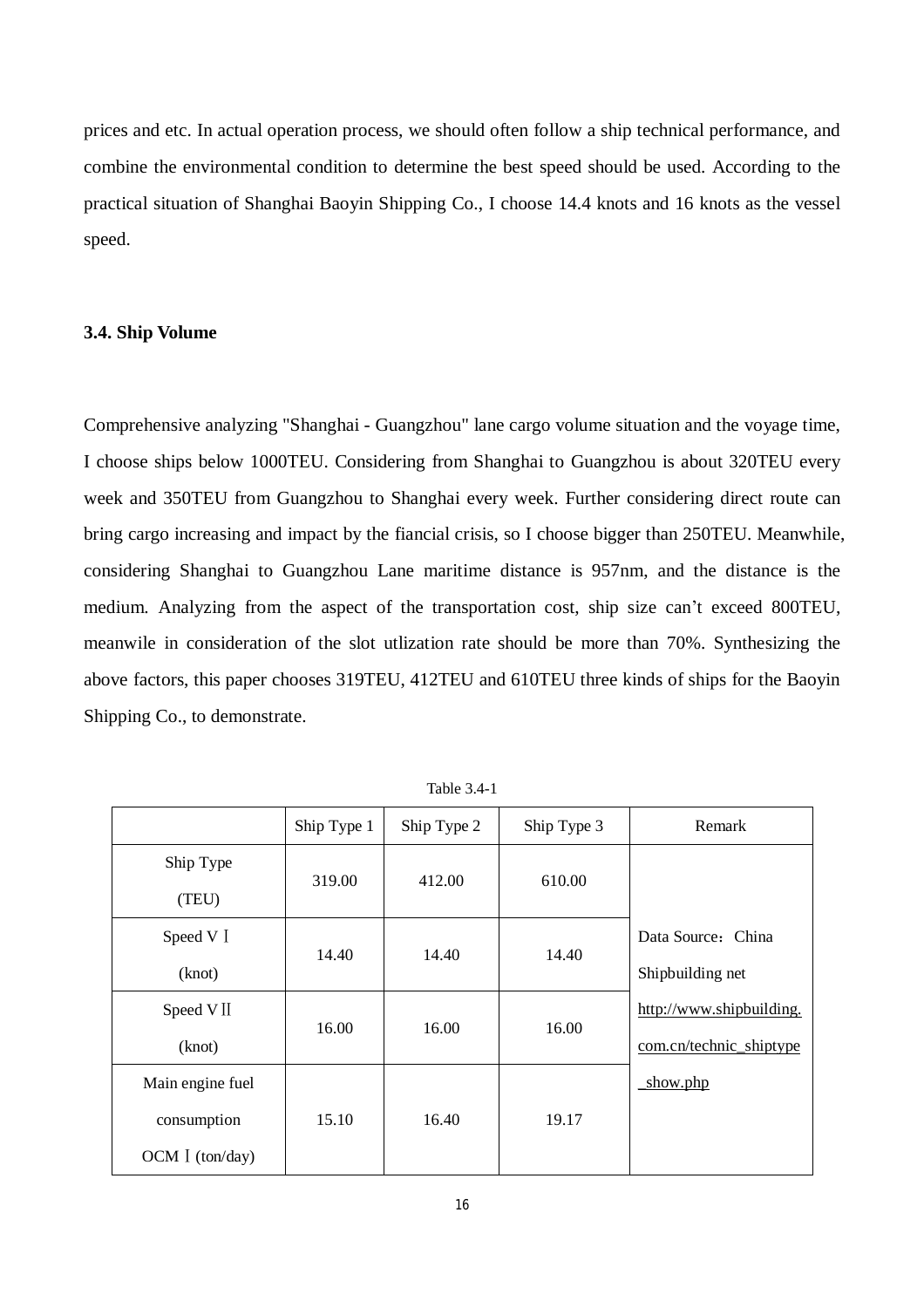| Main engine fuel         |      |      |      |  |
|--------------------------|------|------|------|--|
| consumption              | 4.50 | 5.10 | 5.80 |  |
| $OCM II$ (ton/day)       |      |      |      |  |
| Newbuilding Ship Price   |      |      |      |  |
| $(10,000\text{dollars})$ | 1050 | 1355 | 1710 |  |

## **Chapter4. Liner Shipping Route Optimization**

## **4.1. Operating indexes evaluation**

4.1.1. Operating time (Operating rate=95%)

According to experience, operating rate takes around 95%, including voyage sailing time, berthing time and etc.

4.1.2. Round-trip sailing time (Tsr)

Tsr= $2*L/V$  (L - voyage distance, V - speed of the vessel)

Under calling port scheme (a), vessel speed is 14.4 knots:

|                     | Ship Type 1 | Ship Type 2 | Ship Type 3 | Remark                    |
|---------------------|-------------|-------------|-------------|---------------------------|
| Speed V I (knots)   | 14.40       | 14.40       | 14.40       |                           |
| Voyage sailing time | 5.54        | 5.54        | 5.54        | $Tsr=2*L/V$ [ $(L=957nm)$ |
| Tsr/day)            |             |             |             |                           |

Table 4.1.2-1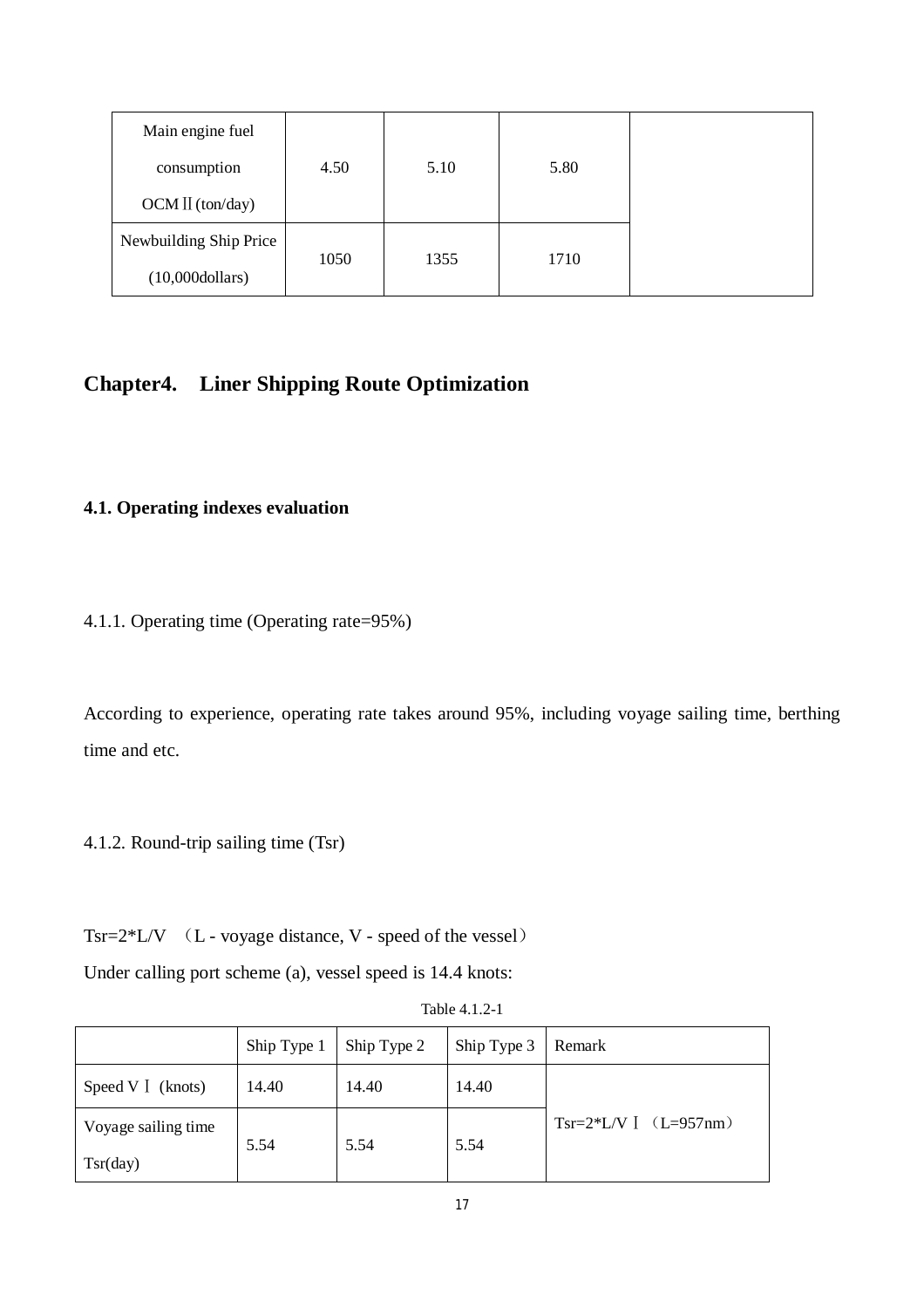Under calling port scheme (b), vessel speed is 16 knots:

|                     | Ship Type 1 | Ship Type 2 | Ship Type 3 | Remark                        |
|---------------------|-------------|-------------|-------------|-------------------------------|
| Speed V II (knot)   | 16.00       | 16.00       | 16.00       |                               |
| Voyage sailing time |             |             |             | $Tsr$ II = 2*L/V II (L=957nm) |
| $Tsr$ (day)         | 4.98        | 4.98        | 4.98        |                               |

Table 4.1.2-2

4.1.3. Voyage anchor time (TPr)

 $T_{pr}=Q/M_1+Q/M_2$ 

Q—single voyage capacity (TEU)

M1、M2—total efficiency of loading&discharging&berthing at POL&POD

These 3 kinds of ships just need a bridge crane to complete. At each port, it takes three minutes to load or discharge a container and it doesn't consider the volume imbalance. Taking  $M1 = M2$ , in the (a) calling scheme I take 75% of total capacity and (b) calling scheme taking 85% of total capacity.

Therefore, under calling scheme (a),

Table 4.1.3-1

|                 | Ship type 1 | Ship Type 2 | Ship Type 3 | Remark                 |
|-----------------|-------------|-------------|-------------|------------------------|
| Ship Type (TEU) | 319.00      | 412.00      | 610.00      |                        |
| Voyage Berthing |             |             |             | $T_{pr} = Q/M1 + Q/M2$ |
| Time $(TPT)$    | 1.99        | 2.58        | 3.81        |                        |

Under calling scheme (b), due to calling at Xiamen Port, the voyage berthing time should plus loading and discharging time at Xiamen Port.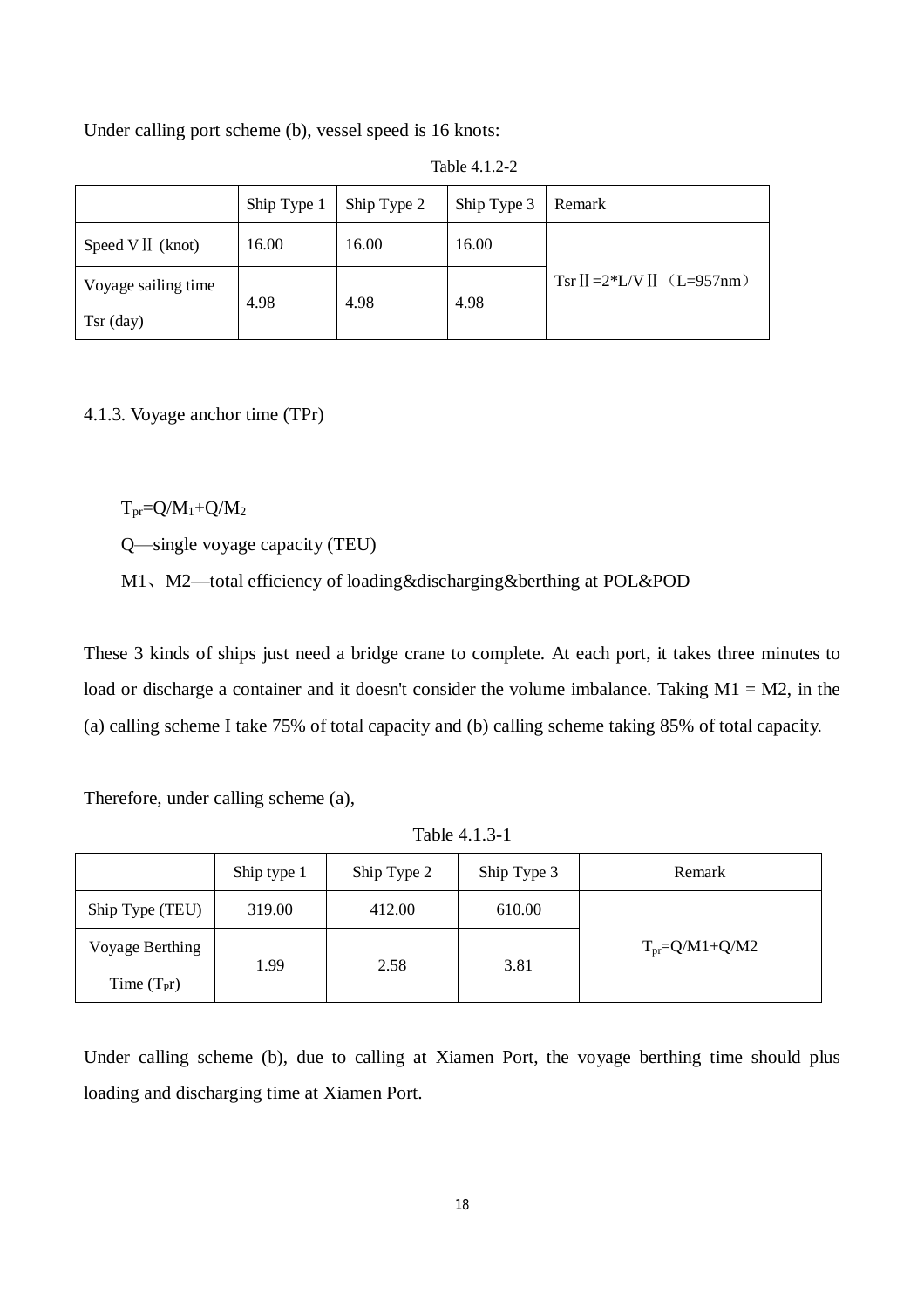Table 4.1.3-2

|                 | Ship Type 1 | Ship Type 2 | Ship Type 3 | Remark          |
|-----------------|-------------|-------------|-------------|-----------------|
| Ship Type (TEU) | 319.00      | 412.00      | 610.00      |                 |
| Voyage Berthing | 3.39        | 4.38        | 6.48        | $Tpr=Q/M1+Q/M2$ |
| Time (TPr')     |             |             |             |                 |

## 4.1.4. Round-trip voyage time (Tspr= Tsr+Tpr)

Assuming the total surplus time of round-trip voyage is one day.

Under calling scheme (a), voyage speed is 14.4 knots,

|                           | Ship Type 1 | Ship Type 2 | Ship Type 3 | 备注 |  |  |                        |
|---------------------------|-------------|-------------|-------------|----|--|--|------------------------|
| Voyage Time (Tsr)         | 5.54        | 5.54        | 5.54        |    |  |  |                        |
| Voyage Berthing           | 1.99        | 2.58        | 3.81        |    |  |  |                        |
| Time (TPr)                |             |             |             |    |  |  | Tspr $I = Tsr I + Tpr$ |
| <b>Total Surplus Time</b> |             | 1           | 1           |    |  |  |                        |
| Round-Trip Voyage         | 8.53        | 9.11        | 10.35       |    |  |  |                        |
| Time (Tspr $\Gamma$ )     |             |             |             |    |  |  |                        |

Table 4.1.4-1

Under calling scheme (a), voyage speed is 16 knots,

Table 4.1.4-2

|                           | Ship Type 1 | Ship Type 2 | Ship Type 3 | Remark                 |  |
|---------------------------|-------------|-------------|-------------|------------------------|--|
| Voyage Time (Tsr)         | 4.98        | 4.98        | 4.98        |                        |  |
| Voyage Berthing           | 1.99        | 2.58        | 3.81        | Tspr $I = Tsr I + Tpr$ |  |
| Time (TPr)                |             |             |             |                        |  |
| <b>Total Surplus Time</b> |             |             |             |                        |  |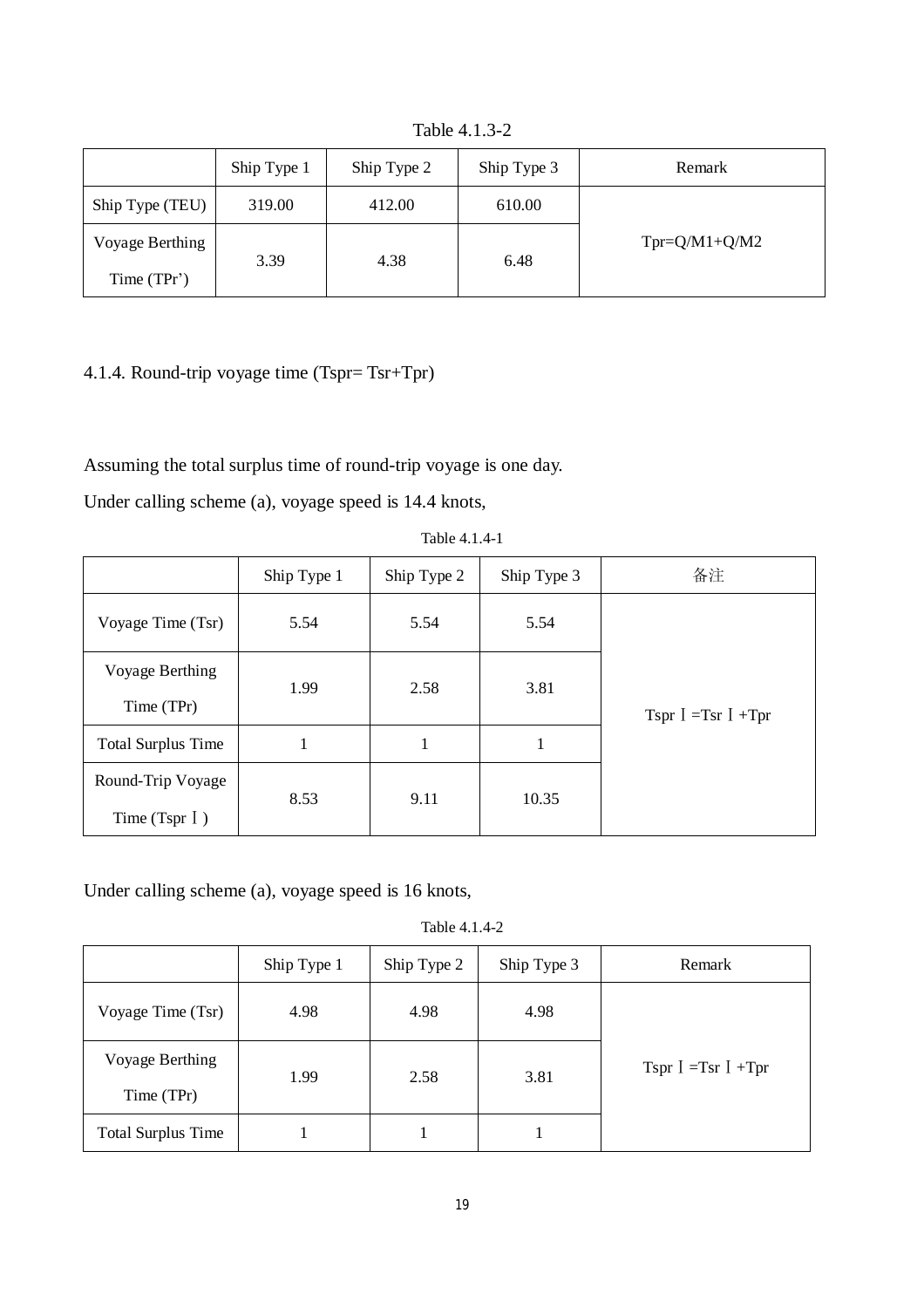| Round-Trip Voyage      | 7.98 | 8.56 | 9.80 |  |
|------------------------|------|------|------|--|
| Time (Tspr $\lceil$ ') |      |      |      |  |

Under calling scheme (b), voyage speed is 14.4 knots,

| Table 4.1.4-3             |             |             |             |                        |  |
|---------------------------|-------------|-------------|-------------|------------------------|--|
|                           | Ship Type 1 | Ship Type 2 | Ship Type 3 | Remark                 |  |
| Voyage Time (Tsr)         | 5.54        | 5.54        | 5.54        |                        |  |
| Voyage Berthing           | 3.40        | 4.38        | 6.48        |                        |  |
| Time (TPr)                |             |             |             | Tspr $I = Tsr I + Tpr$ |  |
| <b>Total Surplus Time</b> | 1           |             |             |                        |  |
| Round-trip Voyage         |             |             |             |                        |  |
| Time $(Tspr II)$          | 9.93        | 10.92       | 13.02       |                        |  |

Under calling scheme (b), voyage speed is 16 knots,

#### Table 4.1.4-4

|                           | Ship Type 1 | Ship Type 2 | Ship Type 3 | Remark                 |  |
|---------------------------|-------------|-------------|-------------|------------------------|--|
| Voyage Time (Tsr)         | 4.98        | 4.98        | 4.98        |                        |  |
| Voyage Berthing           | 3.40        | 4.38        | 6.48        |                        |  |
| Time (TPr)                |             |             |             | Tspr $I = Tsr I + Tpr$ |  |
| <b>Total Surplus Time</b> |             |             |             |                        |  |
| Round-trip Voyage         | 9.37        | 10.36       |             |                        |  |
| Time (Tspr $II'$ )        |             |             | 12.47       |                        |  |

## 4.1.5. Round-trip times anually (n)

### n=operating time/round-trip voyage time

Under calling scheme (a), voyage speed is 14.4 knots,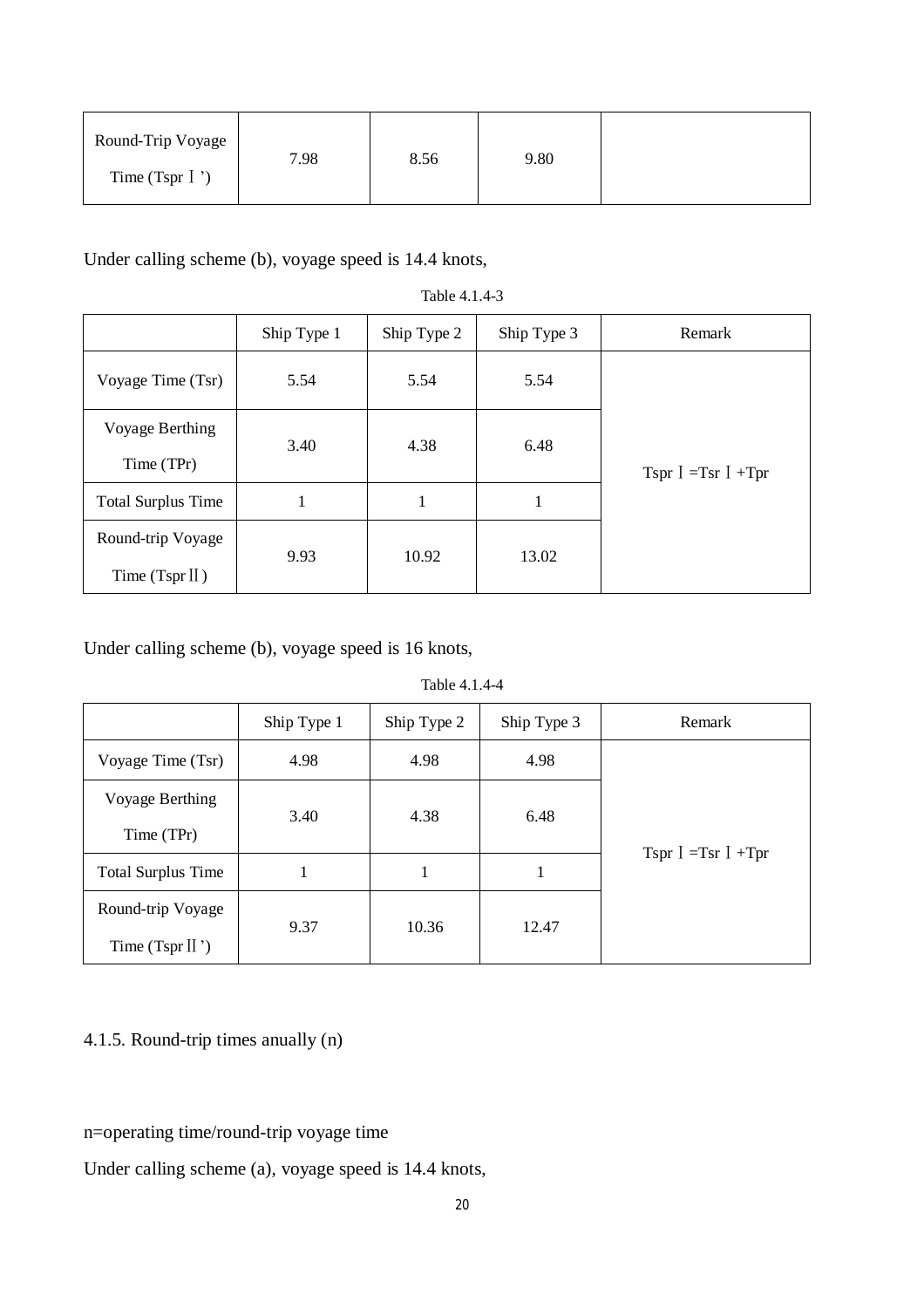|                       | Ship Type 1 | Ship Type 2 | Ship Type 3 | Remark                              |  |    |  |                              |
|-----------------------|-------------|-------------|-------------|-------------------------------------|--|----|--|------------------------------|
| Annual operating time | 346.75      | 346.75      | 346.75      | $365*0.95$ (operating rate is 0.95) |  |    |  |                              |
| (T)                   |             |             |             |                                     |  |    |  |                              |
| Annual round-trip     | 40          | 38          |             | $n \leq$ =INT(annual operating      |  |    |  |                              |
| times $(nl)$          |             |             |             |                                     |  | 33 |  | time/round-trip voyage time) |

Table 4.1.5-1

Under calling scheme (a), voyage speed is 16 knots,

Table 4.1.5-2

|                              | Ship Type 1 | Ship Type 2 | Ship Type 3 | <b>Remark</b>                                |
|------------------------------|-------------|-------------|-------------|----------------------------------------------|
| Annual operating time<br>(T) | 346.75      | 346.75      | 346.75      | $365*0.95$ (operating rate is 0.95)          |
| Annual round-trip            | 43          | 40          | 35          | $n \leq \text{INT}(\text{annual operating})$ |
| times $(n \mid \cdot)$       |             |             |             | time/round-trip voyage time)                 |

Under calling scheme (b), voyage speed is 14.4 knots,

Table 4.1.5-3

|                       | Ship Type 1 | Ship Type 2 | Ship Type 3 | Remark                              |
|-----------------------|-------------|-------------|-------------|-------------------------------------|
| Annual operating time | 346.75      | 346.75      | 346.75      | $365*0.95$ (operating rate is 0.95) |
| (T)                   |             |             |             |                                     |
| Annual round-trip     | 34          | 31          | 26          | $n II = INT(annual operating)$      |
| times $(n II)$        |             |             |             | time/round-trip voyage time)        |

Under calling scheme (b), voyage speed is 16 knots,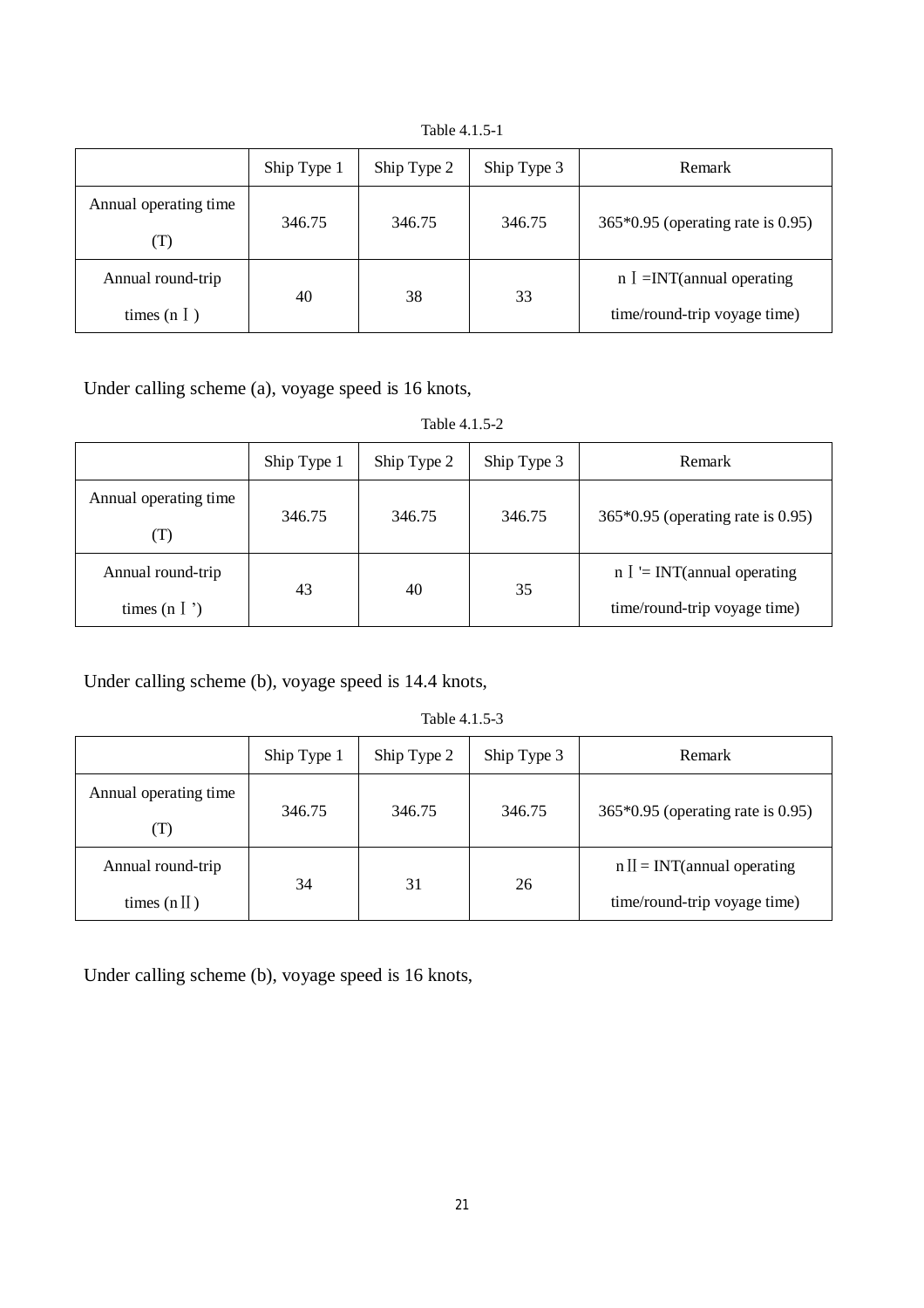|                           | Ship Type 1 | Ship Type 2 | Ship Type 3 | <b>Remark</b>                       |
|---------------------------|-------------|-------------|-------------|-------------------------------------|
| Annual operating time (T) | 346.75      | 346.75      | 346.75      | $365*0.95$ (operating rate is 0.95) |
| Annual round-trip times   | 36          | 33          | 27          | $n II = INT$ (INT(annual operating  |
| $(n \mathbb{I}^{\prime})$ |             |             |             | time/round-trip voyage time)        |

Table 4.1.5-4

4.1.6. Fuel consumption of a single ship anually

Main engine daily voyage fuel consumption: OCM

Auxiliary engine daily voyage fuel consumpion is 10% of the main engine, namely, OCG=0.1OCM Auxiliary engine and boiler daily berthing fuel consumption=0.8OCG

Main engine 70% sailing time uses bunker oil and 30% sailing time uses light oil; both of the auxiliary engine and boiler use light oil.

Bunker oil:  $WH = 0.7$ Tsr  $*OCM*n$ 

Light oil: Wl=0.3Tsr\*OCM\*n+0.1Tsr\*OCM\*n+0.8Tpr\*OCM\*n= $(0.4$  Tsr+0.8 Tpr) \*OCM\*n

|                                     | Ship Type 1 | Ship Type 2 | Ship Type 3 |  |
|-------------------------------------|-------------|-------------|-------------|--|
| Main engine daily voyage fuel       |             | 16.40       |             |  |
| consumption OCM $\dot{I}$ (ton/day) | 15.10       |             | 19.17       |  |
| Main engine daily berthing fuel     | 4.50        | 5.10        | 5.80        |  |
| consumption OCM II (ton)            |             |             |             |  |
| Round-Trip Voyage time (Tspr I)     | 8.53        | 9.11        | 10.35       |  |
| Round-Trip Voyage time (Tspr I)     | 7.98        | 8.56        | 9.80        |  |
| Round-Trip Voyage time (Tspr II)    | 9.93        | 10.92       | 13.02       |  |
| Round-Trip Voyage time (Tspr II')   | 9.37        | 10.36       | 12.47       |  |

Table 4.1.6-1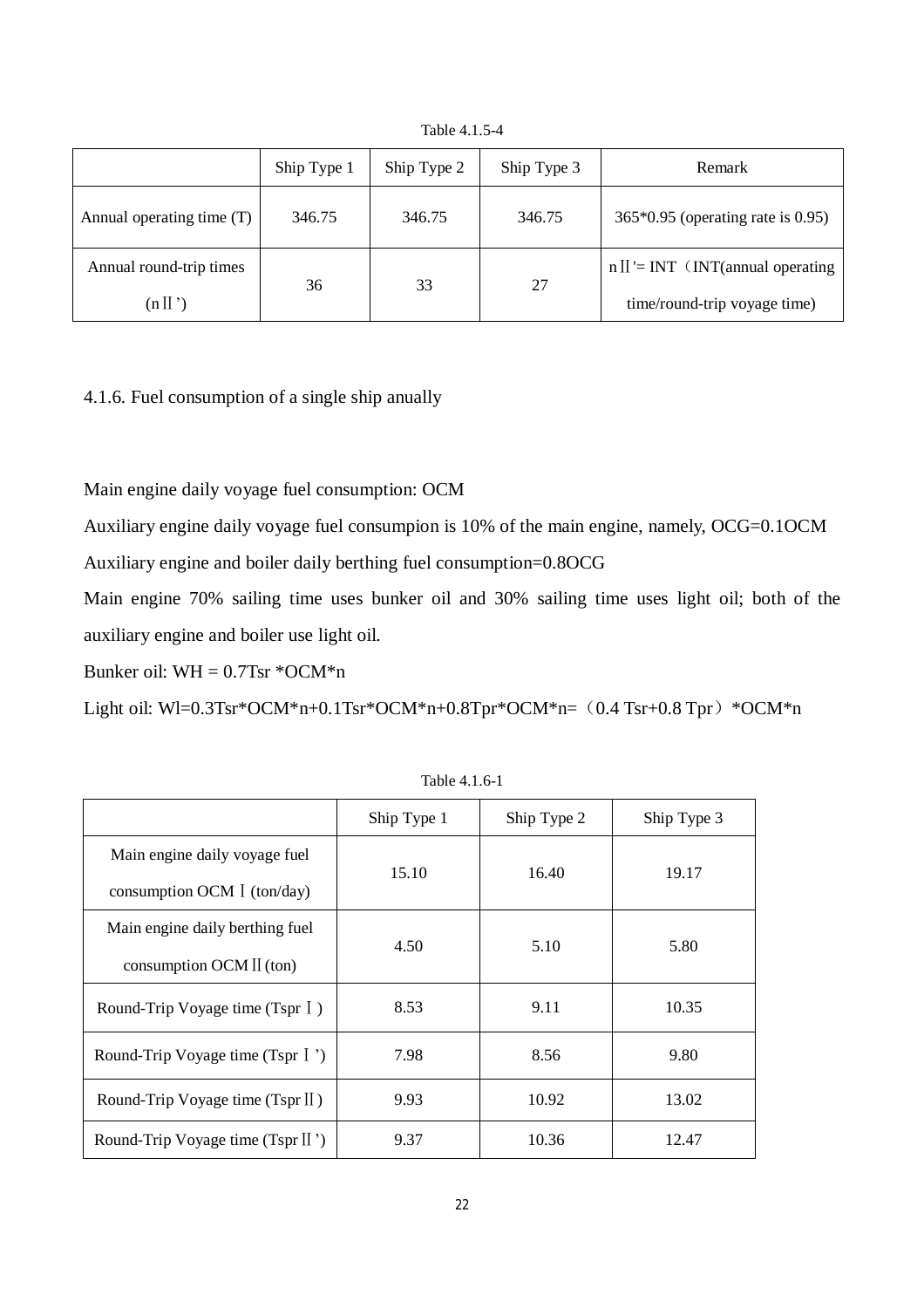| Round-trip times any (n $\overline{I}$ ) | 40      | 38      | 33      |
|------------------------------------------|---------|---------|---------|
| Round-trip times anyally (n $\Gamma$ )   | 43      | 40      | 35      |
| Round-trip times anyally $(n II)$        | 34      | 31      | 26      |
| Round-trip times any $(n II')$           | 36      | 33      | 27      |
| Bunker Oil - Wh I (ton)                  | 2341.55 | 2415.98 | 2452.46 |
| Bunker Oil - Wh I '(ton)                 | 2265.45 | 2288.83 | 2340.99 |
| Bunker Oil - Wh II (ton)                 | 1990.32 | 1970.93 | 1932.24 |
| Bunker Oil - Wh II' (ton)                | 1896.65 | 1888.28 | 1805.90 |
| Light Oil Wl I                           | 2301.41 | 2664.35 | 3330.87 |
| Lignt Oil W1 I                           | 2330.18 | 2659.26 | 3384.10 |
| Light Oil Wl II                          | 2529.41 | 2906.67 | 3688.45 |
| Light Oil WI II'                         | 2557.77 | 2974.3  | 3715.65 |

## **4.2. Ship financial indexes evaluation**

## 4.2.1. Ship Price (P)

A vessel is put into operation, we should mainly consider new building ship price.

| Table 4.2.1-1 |
|---------------|
|---------------|

|                        | Ship Type 1 | Ship Type 2 | Ship Type 3 |
|------------------------|-------------|-------------|-------------|
| New building Ship      | 1050.00     | 1355.00     | 1710.00     |
| Price (10,000 dallars) |             |             |             |

## 4.2.2. Analysis of Ship's capital sources and conditions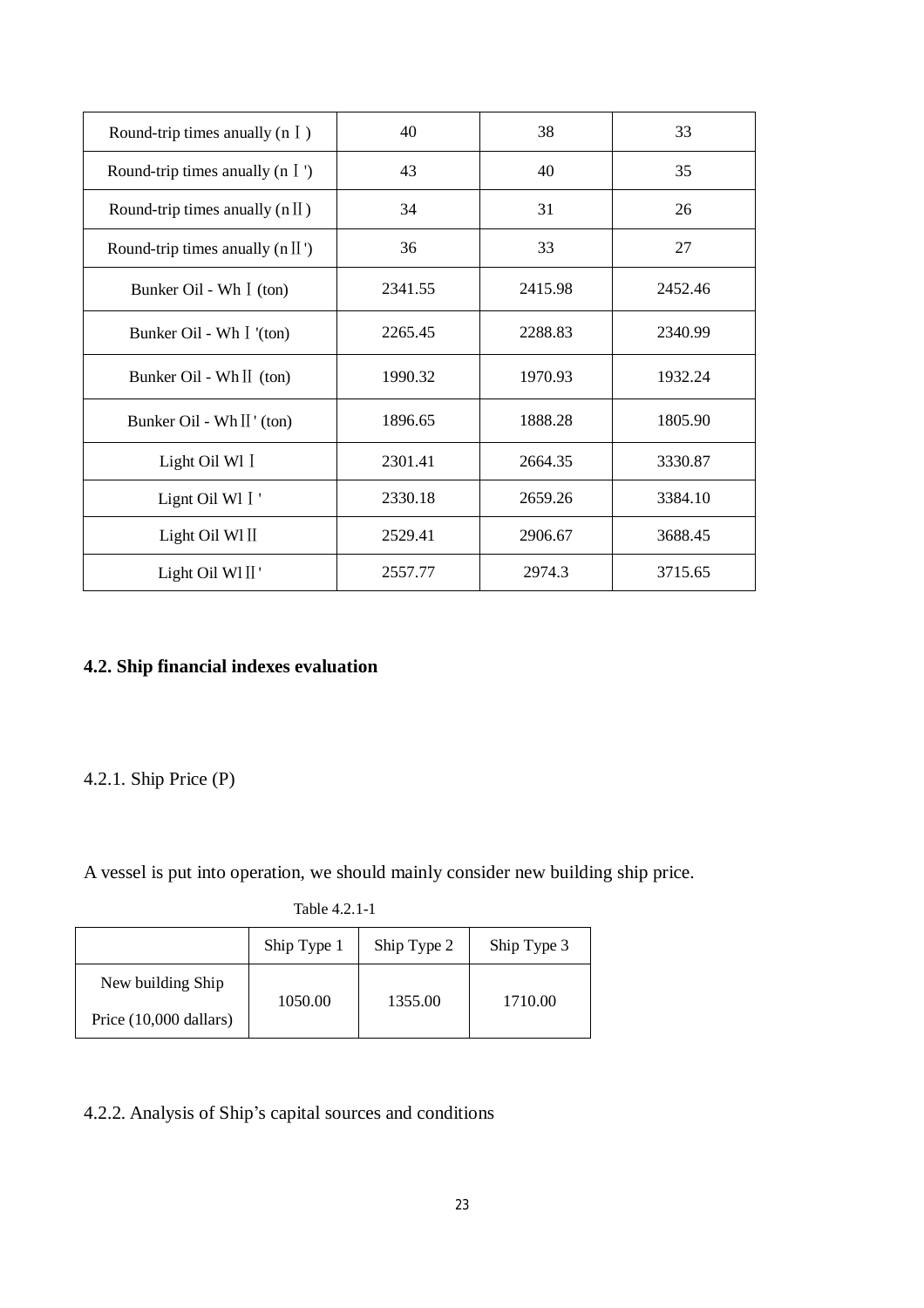From the general experience, an ordinary enterprise can only solve about one-third of capital when investing on a ship and two-thirds of capital mainly relys on external source.

4.2.3. Ship cost and depreciation (S1)

(1) Capital cost and depreciation

Usually we use "straight-line depreciation method" to calculate. Through searching the materials I obtain container ship of such type average life is 20 years and the residual value is 8% of the original value, depreciation cost S1,

S1= (P-L)/N=P (1-8%)/N=92%P/N

S1——depreciation cost (CNY);

P——Ship Investment Capital (CNY);

L——Ship Residual Value;

N——Depreciation Life (ship expected service life)

|                            | Ship Type1 | Ship Type 2 | Ship Type 3 | Remark                    |
|----------------------------|------------|-------------|-------------|---------------------------|
| Newbuilding Ship Price P   |            |             |             |                           |
| $(10,000$ dallars)         | 1050.00    | 1355.00     | 1710.00     |                           |
| Depreciation S1            |            |             |             | $S1=(P-L)/N=P(1-8%)/N=92$ |
| $(10,000 \text{ dollars})$ | 48.3       | 62.3        | 78.7        | % $P/N$ , N=20 years      |

Table 4.2.3-1

#### 4.2.4. Annual crew costs (S2)

The crew cost is the crew's (including trainees) all expenditures who is working on the vessels, including crew basic salary, various subsidies and allowances, and training expenses, welfare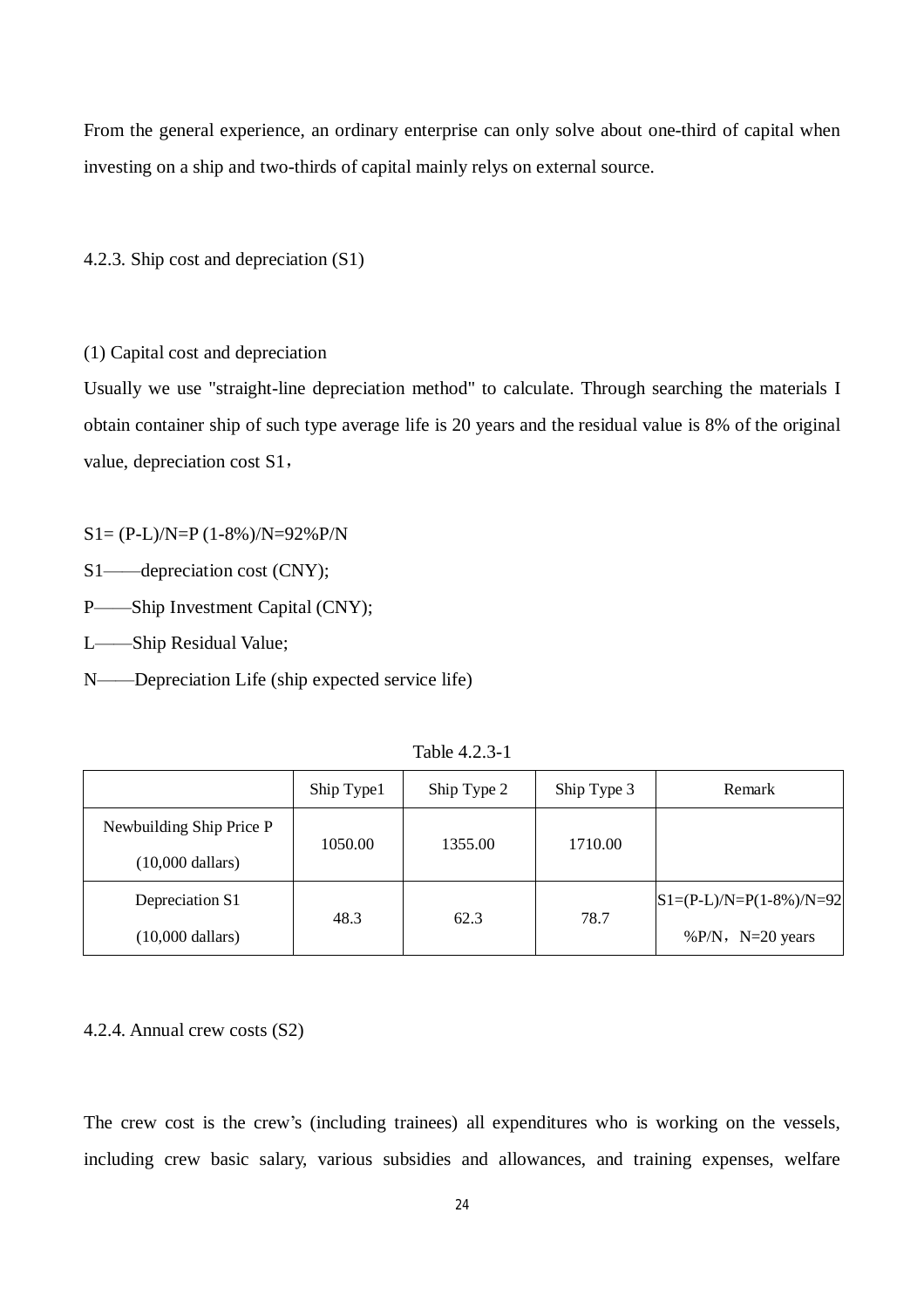expenses, travelling expenses and other expenses. In two schedules and two calling ports schemes, crew cost is the same. According to Shanghai Baoyin Shipping Company's datas over the years showes that:

Ship Type 1—319TEU: Annual Crew Cost S2=280,000 dallars

Ship Type 2—412TEU: Annual Crew Cost S2=330,000 dallars

Ship Type 3—610TEU: Annual Crew Cost S2=350,000 dallars

#### 4.2.5. Annual repair expenses (S3)

Ship's daily maintenance and repairing lead to regular maintenance costs and ship's periodic repair costs. Repairing cost is according to the percentage of the ship price, taking 3% of the ship price of the annual maintenance and repairing costs:

 $S3 = P*3%$ 

Table 4.2.5-1

|                                                | Ship Type 1 | Ship Type 2 | Ship Type 3 | Remark         |
|------------------------------------------------|-------------|-------------|-------------|----------------|
| New building Ship Price $P(10,000)$            |             | 1355.00     | 1710.00     |                |
| dallars)                                       | 1050.00     |             |             |                |
| Annual Repairing Cost $S_3 \cap 0.000$ dallars | 31.5        | 40.7        | 51.3        | $S_3 = P^*3\%$ |

4.2.6. Annual premium (S4)

The premium is for shipowners to have the insurance of ships, such as ship risks, freight insurance, the crew risks and etc. According to the current situation of the insurance company, in this paper the cost of insurance premium takes 1.0% of the ship price.

Annual Premium: S4=P\*1.0%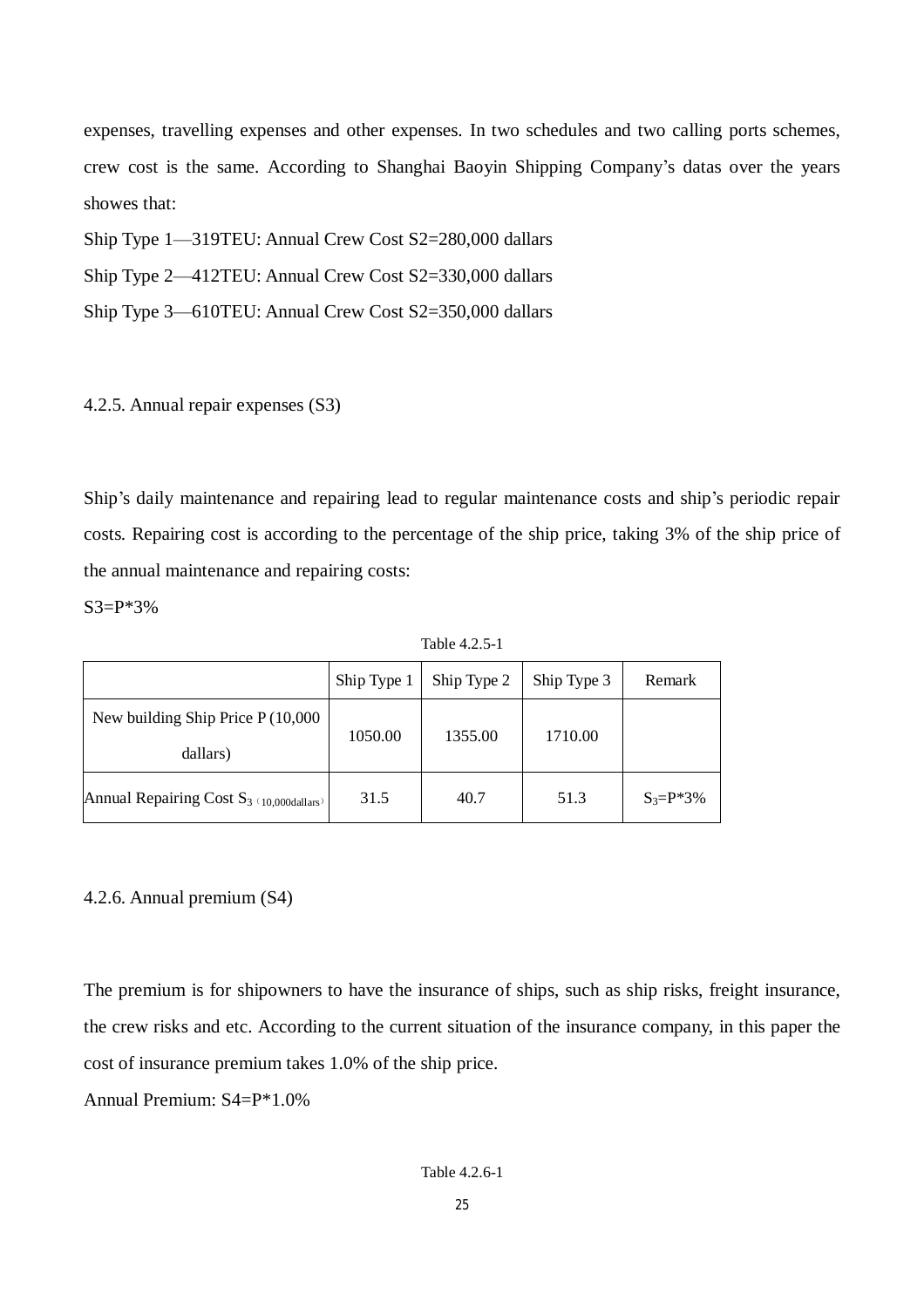|                                                 | Ship Type 1 | Ship Type 2 | Ship Type 3 | Remark          |
|-------------------------------------------------|-------------|-------------|-------------|-----------------|
| Newbuilding Ship Price P<br>$(10,0000)$ dallars | 1050.00     | 1355.00     | 1710.00     |                 |
| Annual Premium S4 (10,000 dallars)              | 10.5        | 13.55       | 17.10       | $S4 = P^*1.0\%$ |

### 4.2.7. Annual fuel oil costs (S5=500\*WH+650\*WL)

WH—annual bunker oil consumption

WL—annual light oil consumption

According to the market fuel price in 2011, bunker oil is 650USD/ton and light oil is 800USD/ton.

| Scheme                                     |         | 2       | 3       | 4       | 5       | 6       |         | 8       |
|--------------------------------------------|---------|---------|---------|---------|---------|---------|---------|---------|
| Lane                                       | SH-GZ   | SH-GZ   | SH-GZ   | SH-GZ   | SH-GZ   | SH-GZ   | SH-GZ   | SH-GZ   |
| Ship Capacity/Ship Type (TEU)              | 319.00  | 319.00  | 319.00  | 319.00  | 412.00  | 412.00  | 412.00  | 412.00  |
| Ship Speed (knots)                         | 14.40   | 14.40   | 16.00   | 16.00   | 14.40   | 14.40   | 16.00   | 16.00   |
| Schedule (day)                             | 5.00    | 7.00    | 5.00    | 7.00    | 5.00    | 7.00    | 5.00    | 7.00    |
| Annual Bunker Oil Consumption (ton)        | 2341.55 | 2341.55 | 2265.45 | 2265.45 | 2415.98 | 2415.98 | 2288.83 | 2288.83 |
| Annual Light Oil Consumption (ton)         | 2301.41 | 2301.41 | 2330.18 | 2330.18 | 2664.35 | 2664.35 | 2659.26 | 2659.26 |
| Annual Bunker Oil Cost (USD)               | 1522007 | 1522007 | 1472541 | 1472541 | 1570388 | 1570388 | 1487736 | 1487736 |
| Annual Light oil Cost (USD)                | 1841126 | 1841126 | 1864140 | 1864140 | 2131482 | 2131482 | 2127408 | 2127408 |
| Annual Fuel Oil Cost $S_{5}$ [ (10,000USD) | 336.31  | 336.31  | 333.67  | 333.67  | 370.19  | 370.19  | 361.51  | 361.51  |

| Table 4.2.7-1 |  |  |
|---------------|--|--|
|               |  |  |

| Scheme                                        | 9       | 10      | 11      | 12      | 13       | 14       | 15      | 16                       |
|-----------------------------------------------|---------|---------|---------|---------|----------|----------|---------|--------------------------|
| Lane                                          | SH-GZ   | SH-GZ   | SH-GZ   | SH-GZ   | SH-XM-GZ | SH-XM-GZ |         | <b>SH-XM-GZISH-XM-GZ</b> |
| Ship Capacity/Ship Type (TEU)                 | 610.00  | 610.00  | 610.00  | 610.00  | 319.00   | 319.00   | 319.00  | 319.00                   |
| Ship Speed (knots)                            | 14.40   | 14.40   | 16.00   | 16.00   | 14.40    | 14.40    | 16.00   | 16.00                    |
| Schedule $(day)$                              | 5.00    | 7.00    | 5.00    | 7.00    | 5.00     | 7.00     | 5.00    | 7.00                     |
| Annual Bunker Oil Consumption (ton)           | 2452.46 | 2452.46 | 2340.99 | 2340.99 | 1990.32  | 1990.32  | 1896.65 | 1896.65                  |
| Annual Light Oil Consumption (ton)            | 3330.87 | 3330.87 | 3384.10 | 3384.10 | 2529.41  | 2678.20  | 2557.77 | 2392.15                  |
| Annual Bunker Oil Cost (USD)                  | 1594100 | 1594100 | 1521641 | 1521641 | 1293706  | 1293706  | 1232825 | 1232825                  |
| Annual Light oil Cost (USD)                   | 2664694 | 2664694 | 2707283 | 2707283 | 2023526  | 2142557  | 2046219 | 1913719                  |
| Annual Fuel Oil Cost $S_{5}$ [ $(10,000$ USD) | 425.88  | 425.88  | 422.89  | 422.89  | 331.72   | 343.63   | 327.90  | 314.65                   |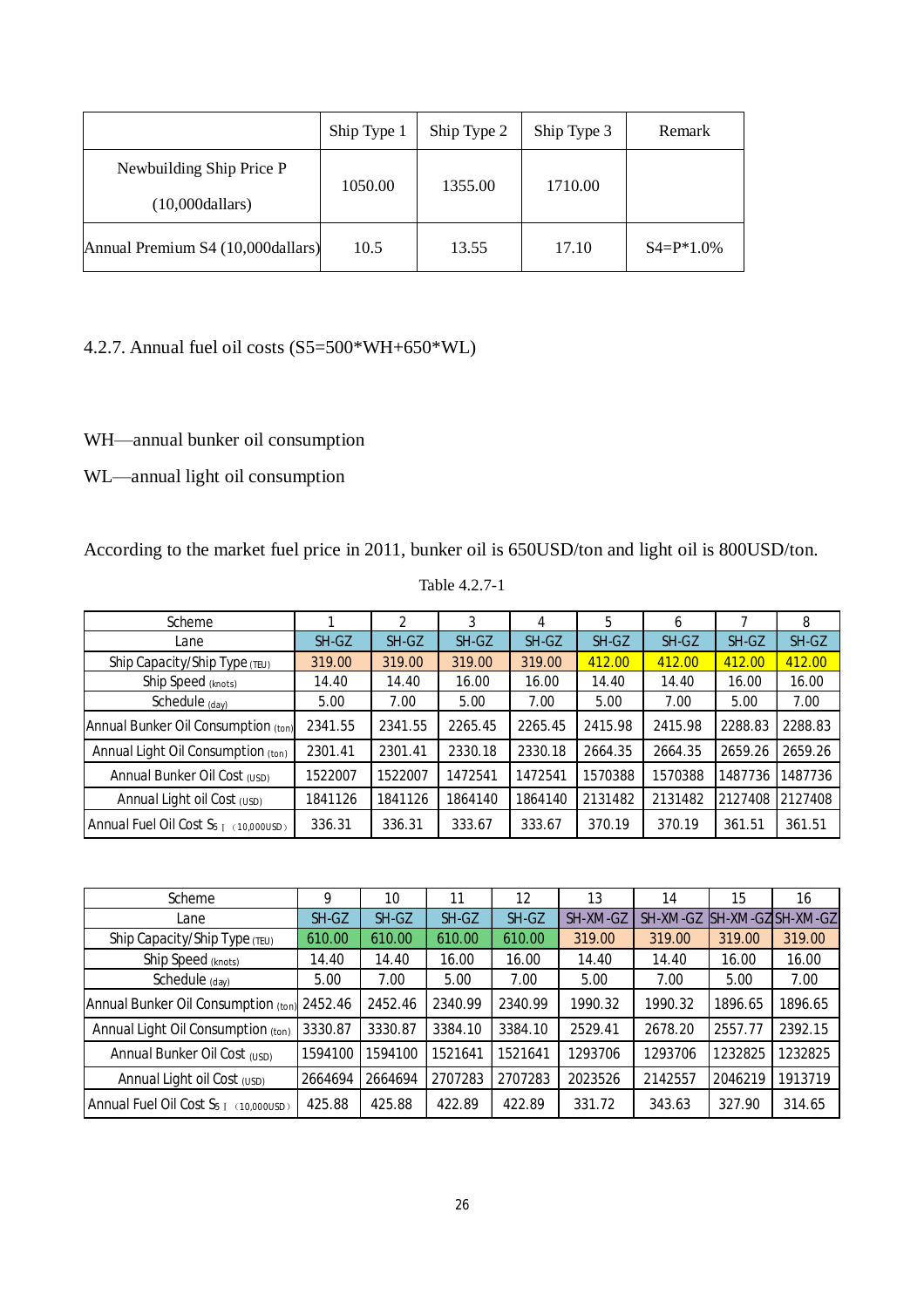| Scheme                                        | 17      | 18      | 19      | 20                                                                      | 21      | 22      | 23      | 24      |
|-----------------------------------------------|---------|---------|---------|-------------------------------------------------------------------------|---------|---------|---------|---------|
| Lane                                          |         |         |         | SH-XM-GZ SH-XM-GZ SH-XM-GZ SH-XM-GZ SH-XM-GZ SH-XM-GZ SH-XM-GZ SH-XM-GZ |         |         |         |         |
| Ship Capacity/Ship Type (TEU)                 | 412.00  | 412.00  | 412.00  | 412.00                                                                  | 610.00  | 610.00  | 610.00  | 610.00  |
| Ship Speed (knots)                            | 14.40   | 14.40   | 16.00   | 16.00                                                                   | 14.40   | 14.40   | 16.00   | 16.00   |
| Schedule (day)                                | 5.00    | 7.00    | 5.00    | 7.00                                                                    | 5.00    | 7.00    | 5.00    | 7.00    |
| Annual Bunker Oil Consumption (ton)           | 1970.93 | 1970.93 | 1888.28 | 1888.28                                                                 | 1932.24 | 1932.24 | 1805.90 | 1805.90 |
| Annual Light Oil Consumption (ton)            | 2906.66 | 3094.19 | 2974.30 | 2739.19                                                                 | 3688.45 | 3830.31 | 3715.65 | 3715.65 |
| Annual Bunker Oil Cost (USD)                  | 1281106 | 1281106 | 1227382 | 1227382                                                                 | 1255958 | 1255958 | 1173838 | 1173838 |
| Annual Light oil Cost (USD)                   | 2325331 | 2475353 | 2379440 | 2191353                                                                 | 2950757 | 3064248 | 2972519 | 2972519 |
| Annual Fuel Oil Cost $S_{5}$ [ $(10,000$ USD) | 360.64  | 375.65  | 360.68  | 341.87                                                                  | 420.67  | 432.02  | 414.64  | 414.64  |

4.2.8. Annual lubricating oil costs (S6)

According to the datas in Baoyin Shipping, lubricating oil costs is 7%-10% of the fuel oil cost. Here I take 8% of the fuel oil costs.

4.2.9. Material and supplies costs (S7)

Material and supplies cost is 10% of fuel oil cost.

S7 =fuel oil cost\*10%

4.2.10. Annual port charges (S8)

This charge includes harbour dues, agency fee, tug charges and etc occurring in the port.

 $S8 =$  Average port charges each voyage  $*$  Annual voyage times

Shanghai Baoyin Shipping should pay 65USD port charges in Shanghai Port per TEU and 70USD port charges in Guangzhou Port per TEU.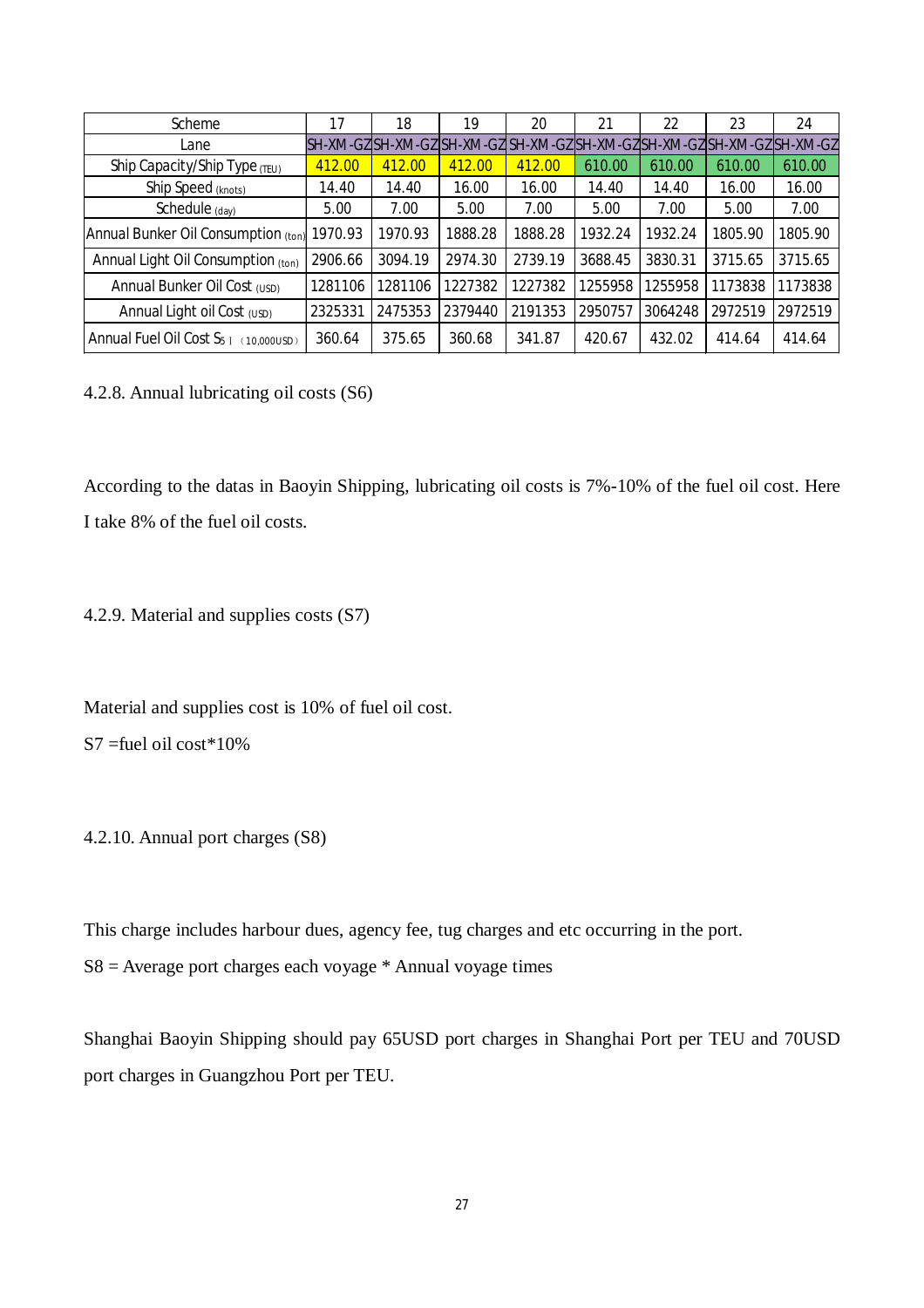4.2.11. Administration cost and other costs (S9)

This cost is 20% of the total operating cost.

4.2.12. Total cost (YC)

YC=S1+S2+S3+S4+S5+S6+S7+S8+S9

4.2.13. Annual freight revenue (F)

 $F=Q*f$ 

Q— Single boat annual capacity (TEU)

F — Lane freight (USD/TEU)

Recently, from Shanghai to Hangzhou the ocean freight maintains around 200-600USD, Shanghai Baoyin Shipping OFT rate is 450USD/TEU.

Data Source: Shipping China, FCL price, http://ship.shippingchina.com/fclprice/index/index.html

4.2.14. Annual income (AⅠ)

A  $I =$  freight revenue F  $I -$  total cost YC  $I +$  depreciation cost S1

Table 4.2.14-1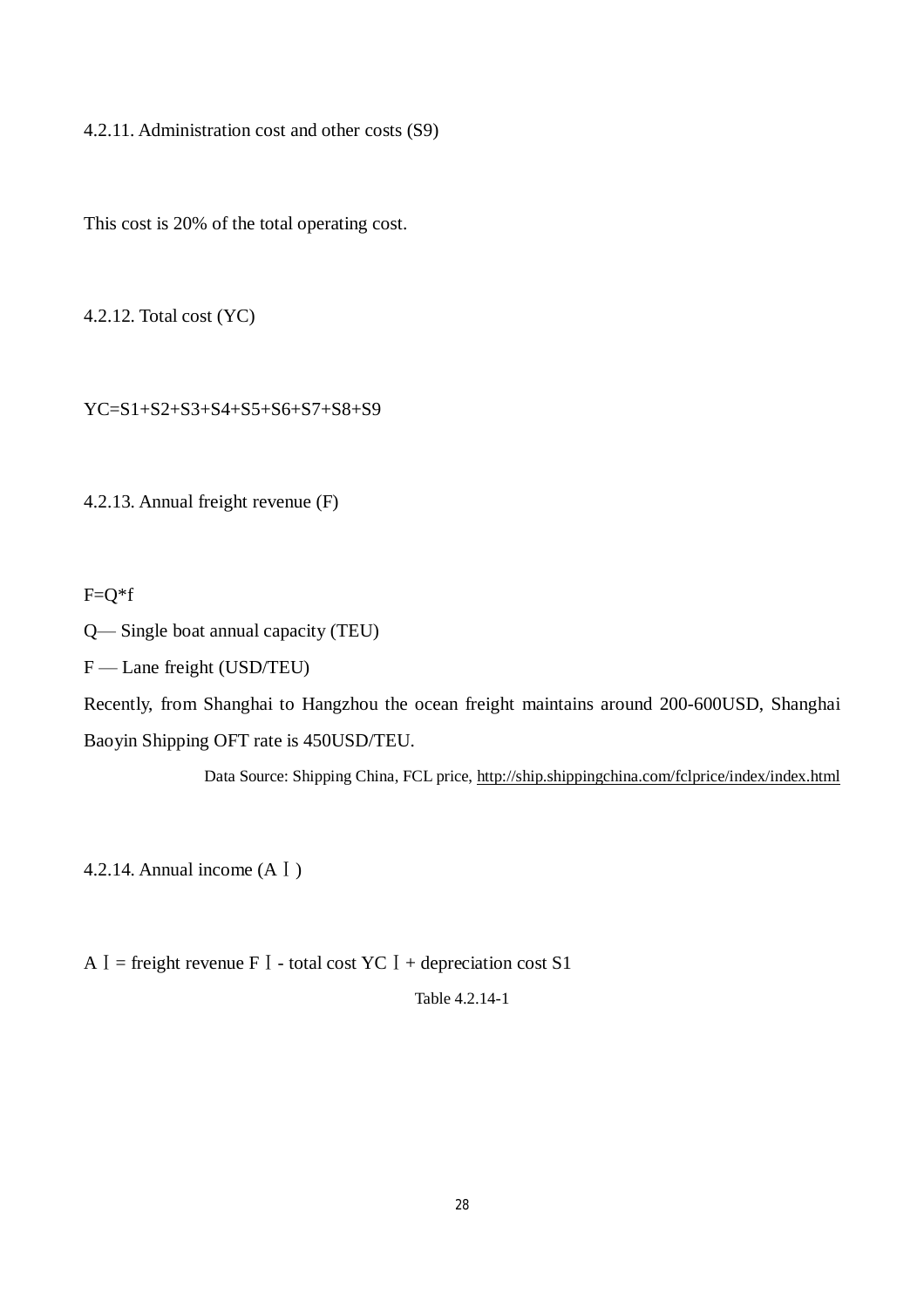| Scheme                                                 |        | $\mathfrak{p}$ | 3      | 4      | 5       | 6       |         | 8       |
|--------------------------------------------------------|--------|----------------|--------|--------|---------|---------|---------|---------|
| Lane                                                   | SH-GZ  | SH-GZ          | SH-GZ  | SH-GZ  | SH-GZ   | SH-GZ   | SH-GZ   | SH-GZ   |
| Ship Capacity/Ship Type (TEU)                          | 319.00 | 319.00         | 319.00 | 319.00 | 412.00  | 412.00  | 412.00  | 412.00  |
| Ship Speed (knots)                                     | 14.40  | 14.40          | 16.00  | 16.00  | 14.40   | 14.40   | 16.00   | 16.00   |
| Schedule (day)                                         | 5.00   | 7.00           | 5.00   | 7.00   | 5.00    | 7.00    | 5.00    | 7.00    |
| Annual Fuel Oil Cost S <sub>5 I (10,000USD)</sub>      | 336.31 | 336.31         | 333.67 | 333.67 | 370.19  | 370.19  | 361.51  | 361.51  |
| Annual lubricating oil costs $S_{6}$ [ $(10.00005D)$ ] | 26.91  | 26.91          | 26.69  | 26.69  | 29.61   | 29.61   | 28.92   | 28.92   |
| Material and supplies costs $S_{7}$ [ (10,000USD)      | 33.63  | 33.63          | 33.37  | 33.37  | 37.02   | 37.02   | 36.15   | 36.15   |
| Annual port charges S <sub>8 1 (10,000USD)</sub>       | 258.39 | 258.39         | 277.77 | 277.77 | 317.03  | 317.03  | 333.72  | 333.72  |
| Administration cost and other costs $S_{9}$ T          | 26.11  | 26.11          | 26.01  | 26.01  | 30.77   | 30.77   | 30.45   | 30.45   |
| Total cost (YC) (10,000USD)                            | 799.65 | 799.65         | 815.81 | 815.81 | 934.15  | 934.15  | 940.29  | 940.29  |
| Annual freight revenue $F_{(USD)}$                     | 861.30 | 861.30         | 925.90 | 925.90 | 1056.78 | 1056.78 | 1112.40 | 1112.40 |
| Annual income (10,000USD)                              | 109.95 | 109.95         | 158.39 | 158.39 | 184.96  | 184.96  | 234.44  | 234.44  |

| Scheme                                                         | 9       | 10      | 11      | 12      | 13       | 14       | 15       | 16       |
|----------------------------------------------------------------|---------|---------|---------|---------|----------|----------|----------|----------|
| Lane                                                           | SH-GZ   | SH-GZ   | SH-GZ   | SH-GZ   | SH-XM-GZ | SH-XM-GZ | SH-XM-GZ | SH-XM-GZ |
| Ship Capacity/Ship Type (TEU)                                  | 610.00  | 610.00  | 610.00  | 610.00  | 319.00   | 319.00   | 319.00   | 319.00   |
| Ship Speed <sub>(knots)</sub>                                  | 14.40   | 14.40   | 16.00   | 16.00   | 14.40    | 14.40    | 16.00    | 16.00    |
| Schedule (day)                                                 | 5.00    | 7.00    | 5.00    | 7.00    | 5.00     | 7.00     | 5.00     | 7.00     |
| Annual Fuel Oil Cost S <sub>5 I (10,000USD)</sub>              | 425.88  | 425.88  | 422.89  | 422.89  | 331.72   | 343.63   | 327.90   | 314.65   |
| Annual lubricating oil costs $S_{6}$ [ $(10.000 \text{USD})$ ] | 34.07   | 34.07   | 33.83   | 33.83   | 26.54    | 27.49    | 26.23    | 25.17    |
| Material and supplies costs $S_{7}$ (10,000USD)                | 42.59   | 42.59   | 42.29   | 42.29   | 33.17    | 34.36    | 32.79    | 31.47    |
| Annual port charges S <sub>8 1 (10,000USD)</sub>               | 407.63  | 407.63  | 432.34  | 432.34  | 248.92   | 248.92   | 263.56   | 263.56   |
| Administration cost and other costs $S_{9}$ i                  | 36.01   | 36.01   | 35.90   | 35.90   | 25.94    | 26.37    | 25.80    | 25.33    |
| Total cost (YC) (10,000USD)                                    | 1128.24 | 1128.24 | 1149.31 | 1149.31 | 784.59   | 799.07   | 794.59   | 778.48   |
| Annual freight revenue F (USD)                                 | 1358.78 | 1358.78 | 1441.13 | 1441.13 | 829.72   | 829.72   | 878.53   | 878.53   |
| Annual income (10,000USD)                                      | 309.19  | 309.19  | 370.47  | 370.47  | 93.43    | 78.95    | 132.24   | 148.35   |

| Scheme                                                 | 17       | 18        | 19      | 20                         | 21      | 22       | 23       | 24               |
|--------------------------------------------------------|----------|-----------|---------|----------------------------|---------|----------|----------|------------------|
| Lane                                                   | SH-XM-GZ | ISH-XM-GZ |         | SH-XM-GZISH-XM-GZISH-XM-GZ |         | SH-XM-GZ | SH-XM-GZ | <b>ISH-XM-GZ</b> |
| Ship Capacity/Ship Type (TEU)                          | 412.00   | 412.00    | 412.00  | 412.00                     | 610.00  | 610.00   | 610.00   | 610.00           |
| Ship Speed (knots)                                     | 14.40    | 14.40     | 16.00   | 16.00                      | 14.40   | 14.40    | 16.00    | 16.00            |
| Schedule (day)                                         | 5.00     | 7.00      | 5.00    | 7.00                       | 5.00    | 7.00     | 5.00     | 7.00             |
| Annual Fuel Oil Cost S <sub>5 I (10,000USD)</sub>      | 360.64   | 375.65    | 360.68  | 341.87                     | 420.67  | 432.02   | 414.64   | 414.64           |
| Annual lubricating oil costs $S_{6}$ [ $(10.000050)$ ] | 28.85    | 30.05     | 28.85   | 27.35                      | 33.65   | 34.56    | 33.17    | 33.17            |
| Material and supplies costs $S_{7,1}$ (10,000USD)      | 36.06    | 37.56     | 36.07   | 34.19                      | 42.07   | 43.20    | 41.46    | 41.46            |
| Annual port charges $S_{8}$ [ $(10,000$ usD)           | 293.12   | 293.12    | 312.03  | 312.03                     | 363.99  | 363.99   | 377.99   | 377.99           |
| Administration cost and other costs $S_{9,1}$          | 30.42    | 30.96     | 30.42   | 29.75                      | 35.82   | 36.23    | 35.61    | 35.61            |
| Total cost $(YC)$ (10,000USD)                          | 898.63   | 916.87    | 917.59  | 894.72                     | 1078.26 | 1092.06  | 1084.92  | 1084.92          |
| Annual freight revenue F (USD)                         | 977.06   | 977.06    | 1040.09 | 1040.09                    | 1213.29 | 1213.29  | 1259.96  | 1259.96          |
| Annual income (10,000USD)                              | 140.76   | 122.52    | 184.84  | 207.71                     | 213.69  | 199.89   | 253.69   | 253.69           |

From the above table, I can conclude that directly from Shanghai to Guangzhou, using 610TEU vessel, choosing 16knots as ship speed and using five or seven days schedule can make the biggest annual income. (Scheme 11&12)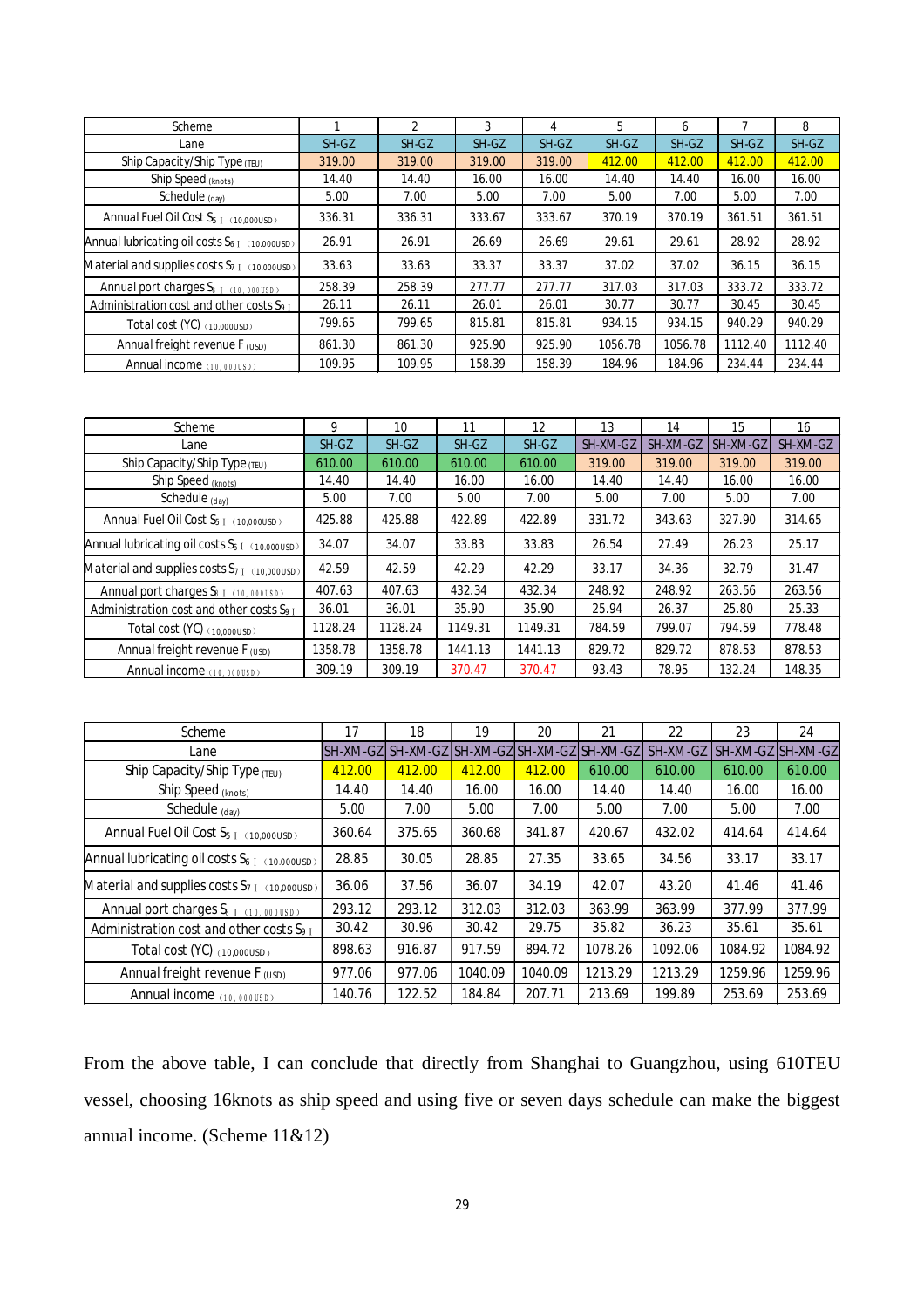## 4.2.15. Net profit

Turnover Tax = Freight revenue  $* 3\%$ 

Annual income  $tax =$  (Freight revenue – total cost – turnover cost)  $*$  33%

## **4.3. Ship investment indexes evaluation**

| <b>Scheme</b>              | 1         | $\overline{2}$ | 3      | 4      | 5      | 6      | 7      | 8      |
|----------------------------|-----------|----------------|--------|--------|--------|--------|--------|--------|
| Lane                       | SH-GZ     | SH-GZ          | SH-GZ  | SH-GZ  | SH-GZ  | SH-GZ  | SH-GZ  | SH-GZ  |
| Ship Type $(TEU)$          | 319.00    | 319.00         | 319.00 | 319.00 | 412.00 | 412.00 | 412.00 | 412.00 |
| Ship Speed (knots)         | 14.40     | 14.40          | 16.00  | 16.00  | 14.40  | 14.40  | 16.00  | 16.00  |
| Schedule (day)             | 5.00      | 7.00           | 5.00   | 7.00   | 5.00   | 7.00   | 5.00   | 7.00   |
| <b>NPV</b>                 | $-220.02$ | $-220.02$      | 141.73 | 141.73 | 37.73  | 37.73  | 407.29 | 407.29 |
| <b>NPVI</b>                | $-0.21$   | $-0.21$        | 0.13   | 0.13   | 0.03   | 0.03   | 0.30   | 0.30   |
| $\text{AAC}_{(10,000USD)}$ | 98.58     | 98.58          | 114.75 | 114.75 | 29.45  | 29.45  | 35.59  | 35.59  |
| <b>RFR</b>                 | 53.10     | 53.10          | 57.49  | 57.49  | 12.93  | 12.93  | 14.84  | 14.84  |
| <b>BCR</b>                 | 0.14      | 0.14           | 0.19   | 0.19   | 0.20   | 0.20   | 0.25   | 0.25   |
| <b>IRR</b>                 | 6%        | 6%             | 10%    | 10%    | 10%    | 10%    | 15%    | 15%    |
| <b>PBP</b>                 | 6.22      | 6.22           | 5.50   | 5.50   | 5.50   | 5.50   | 3.20   | 3.20   |

Table 4.3-1

| <b>Scheme</b>                         | 9        | 10       | 11      | 12      | 13              | 14                         | 15       | 16     |
|---------------------------------------|----------|----------|---------|---------|-----------------|----------------------------|----------|--------|
| Lane                                  | SH-GZ    | SH-GZ    | SH-GZ   | SH-GZ   | <b>SH-XM-GZ</b> | SH-XM-GZISH-XM-GZISH-XM-GZ |          |        |
| Ship Type $(TEU)$                     | 610.00   | 610.00   | 610.00  | 610.00  | 319.00          | 319.00                     | 319.00   | 319.00 |
| <b>Ship Speed (knots)</b>             | 14.40    | 14.40    | 16.00   | 16.00   | 14.40           | 14.40                      | 16.00    | 16.00  |
| Schedule (day)                        | 5.00     | 7.00     | 5.00    | 7.00    | 5.00            | 7.00                       | 5.00     | 7.00   |
| <b>NPV</b>                            | 613.59   | 613.59   | 1071.27 | 1071.27 | $-343.45$       | $-451.56$                  | $-53.59$ | 66.75  |
| <b>NPVI</b>                           | 0.36     | 0.36     | 0.63    | 0.63    | $-0.33$         | $-0.43$                    | $-0.05$  | 0.06   |
| $\overline{\mathsf{AAC}}$ (10,000USD) | $-13.49$ | $-13.49$ | 7.58    | 7.58    | 83.53           | 98.00                      | 93.53    | 77.41  |
| <b>RFR</b>                            | $-4.61$  | $-4.61$  | 2.44    | 2.44    | 46.70           | 54.80                      | 49.39    | 40.88  |
| <b>BCR</b>                            | 0.27     | 0.27     | 0.32    | 0.32    | 0.12            | 0.10                       | 0.17     | 0.19   |
| <b>IRR</b>                            | 17%      | 17%      | 19%     | 19%     | 3%              | 2%                         | 9%       | 9%     |
| <b>PBP</b>                            | 2.80     | 2.80     | 2.30    | 2.30    | 8.00            | 8.20                       | 6.00     | 5.80   |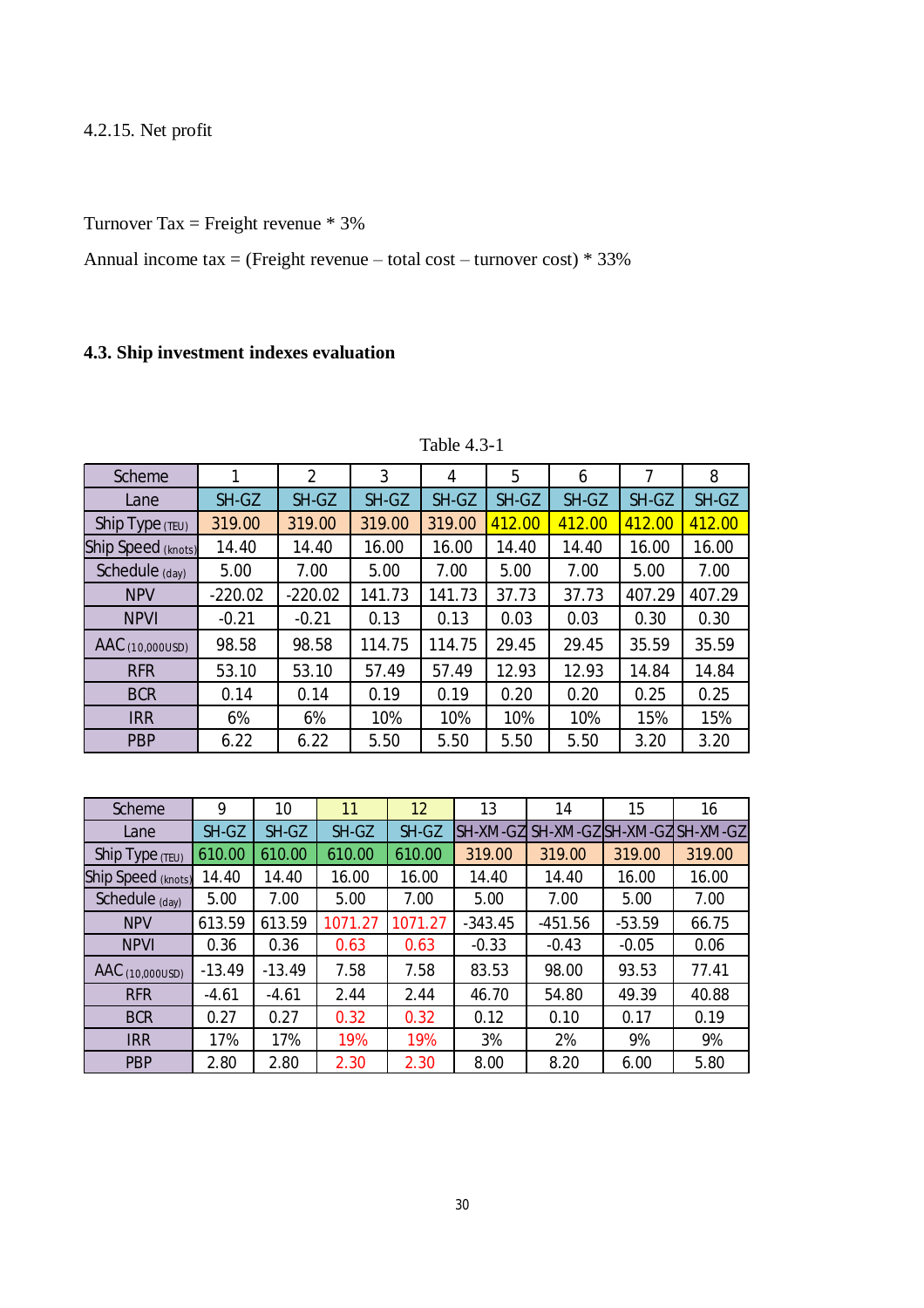| Scheme                     | 17        | 18        | 19     | 20                                                                      | 21       | 22        | 23       | 24       |
|----------------------------|-----------|-----------|--------|-------------------------------------------------------------------------|----------|-----------|----------|----------|
| Lane                       |           |           |        | SH-XM-GZ SH-XM-GZ SH-XM-GZ SH-XM-GZ SH-XM-GZ SH-XM-GZ SH-XM-GZ SH-XM-GZ |          |           |          |          |
| Ship Type $(TEU)$          | 412.00    | 412.00    | 412.00 | 412.00                                                                  | 610.00   | 610.00    | 610.00   | 610.00   |
| Ship Speed (knots)         | 14.40     | 14.40     | 16.00  | 16.00                                                                   | 14.40    | 14.40     | 16.00    | 16.00    |
| Schedule (day)             | 5.00      | 7.00      | 5.00   | 7.00                                                                    | 5.00     | 7.00      | 5.00     | 7.00     |
| <b>NPV</b>                 | $-292.41$ | $-428.66$ | 36.82  | 207.64                                                                  | $-99.75$ | $-202.82$ | 199.05   | 199.05   |
| <b>NPVI</b>                | $-0.22$   | $-0.32$   | 0.03   | 0.15                                                                    | $-0.06$  | $-0.12$   | 0.12     | 0.12     |
| $\text{AAC}_{(10,000USD)}$ | $-6.08$   | 12.17     | 12.88  | $-9.99$                                                                 | $-63.47$ | $-49.67$  | $-56.81$ | $-56.81$ |
| <b>RFR</b>                 | $-2.89$   | 5.78      | 5.75   | $-4.46$                                                                 | $-24.27$ | $-18.99$  | $-20.92$ | $-20.92$ |
| <b>BCR</b>                 | 0.16      | 0.13      | 0.20   | 0.23                                                                    | 0.20     | 0.18      | 0.23     | 0.23     |
| <b>IRR</b>                 | 5%        | 3%        | 9%     | 11%                                                                     | 9%       | 9%        | 12%      | 12%      |
| <b>PBP</b>                 | 7.50      | 8.00      | 5.70   | 4.00                                                                    | 5.70     | 6.00      | 3.30     | 3.30     |

#### 4.3.1. Net Present Value (NPV)

NPV means the difference between the present value of cash inflows and the present value of cash outflows. NPV is used in capital budgeting to analyze the profitability of an investment or project. NPV analysis is sensitive to the reliability of future cash inflows that an investment or project will yield.

NPV—Net Present Value (the bigger the better)

P—Ship price

N—Ship use age

- A—Ship annual income, asuming that annual income is the same each year
- L—Ship residual value (8% of the ship price)
- I—12 %( marine enterprise base earnings ratio)

Look up the table and get:  $(P/A, I, n) = (P/A, 12\%, 20) = 7.469$ 

$$
(P/F, I, n) = (P/F, 12\%, 20) = 0.104
$$

$$
NPV = NA*(P/A, i, N) + L(P/F, i, N) - P
$$

According to the above calculation from table 4.3-1, I get the same answer as the biggest annual income that directly from Shanghai to Guangzhou, using 610TEU vessel, choosing 16knots as ship speed and using five or seven days schedule are two best choices. (Scheme 11&12)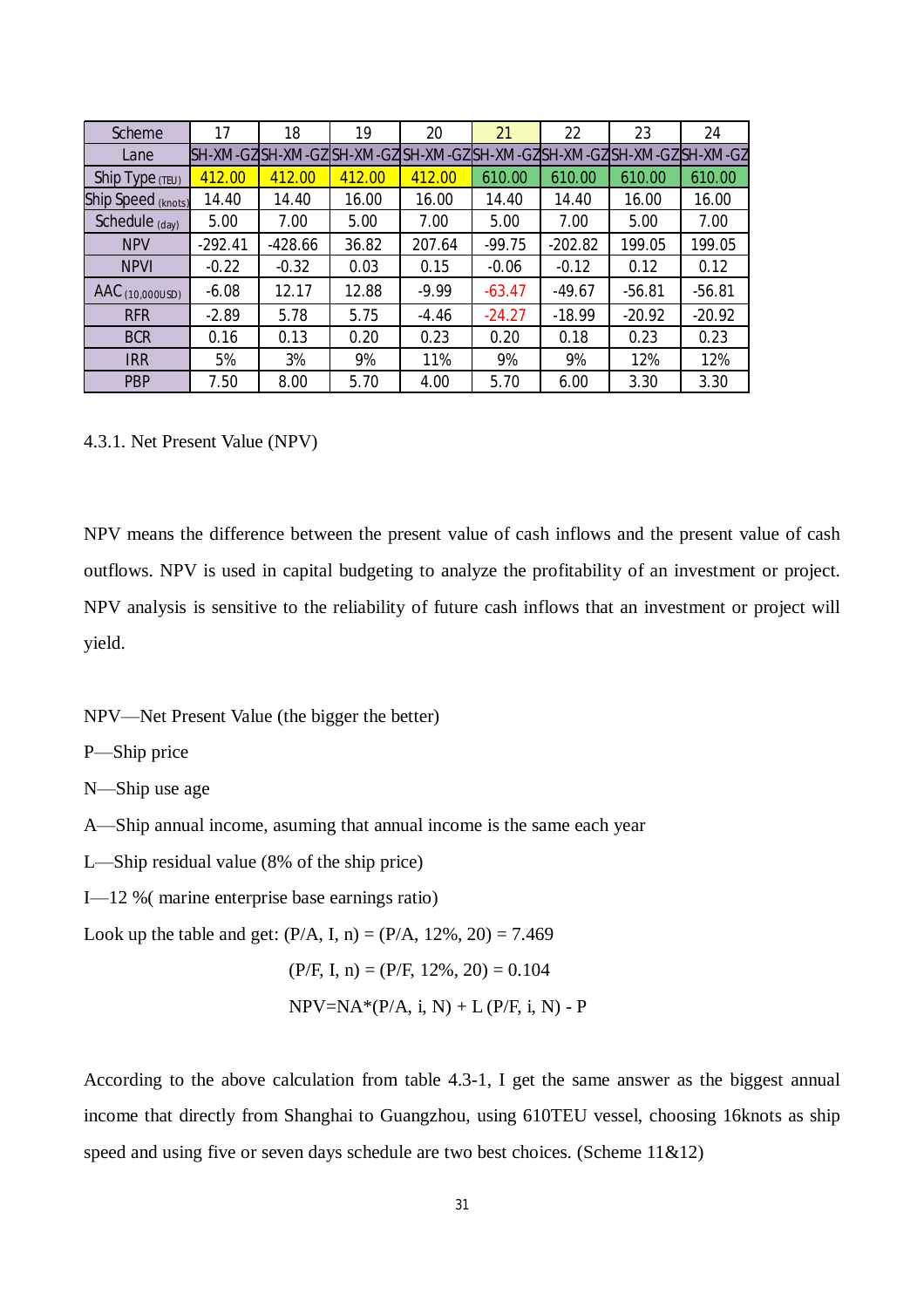#### 4.3.2. Net Present Value Index (NPVI)

Net Present Value Index (NPVI) equals Net Present Value (NPV) divide initial investment (P) and its value is also the bigger the better.

 $NPVI = NPV / P (ship price)$ 

The result is also the same as above from table 4.3-1. (Scheme  $11\&12$ )

4.3.3. Average Annual Cost index (AAC)

Here assuming that operating cost every year is the same.

 $AAC=Y+P(A/P,i,N)-L(A/F,i,N)$ 

Look up the table and get:  $(A/P, 12\%, 20) = 0.104$ 

 $(A/F, 12\%, 20) = 9.646$ AAC  $I =$  total cost  $Y + P$  (A/P, i, N) - L (A/F, I, N)

The smaller the AAC is, the bigger the profits are. Therefore from the above calculated table 4.3-1, scheme 21 is the best one which is to choose the second Lane from Shanghai to Xiamen to Guangzhou, use 610TEU vessel, 14.4knots speed and 5days schedule. (Scheme 21)

4.3.4. Required Freight Rate index (RFR)

Required Freight Rate is in order to get to the scheduled base earnings ratio, transporting unit volume can get the needful freight revenue. Its value should be the lower the better.

$$
RFR = ACC/\sum Q (1-t)
$$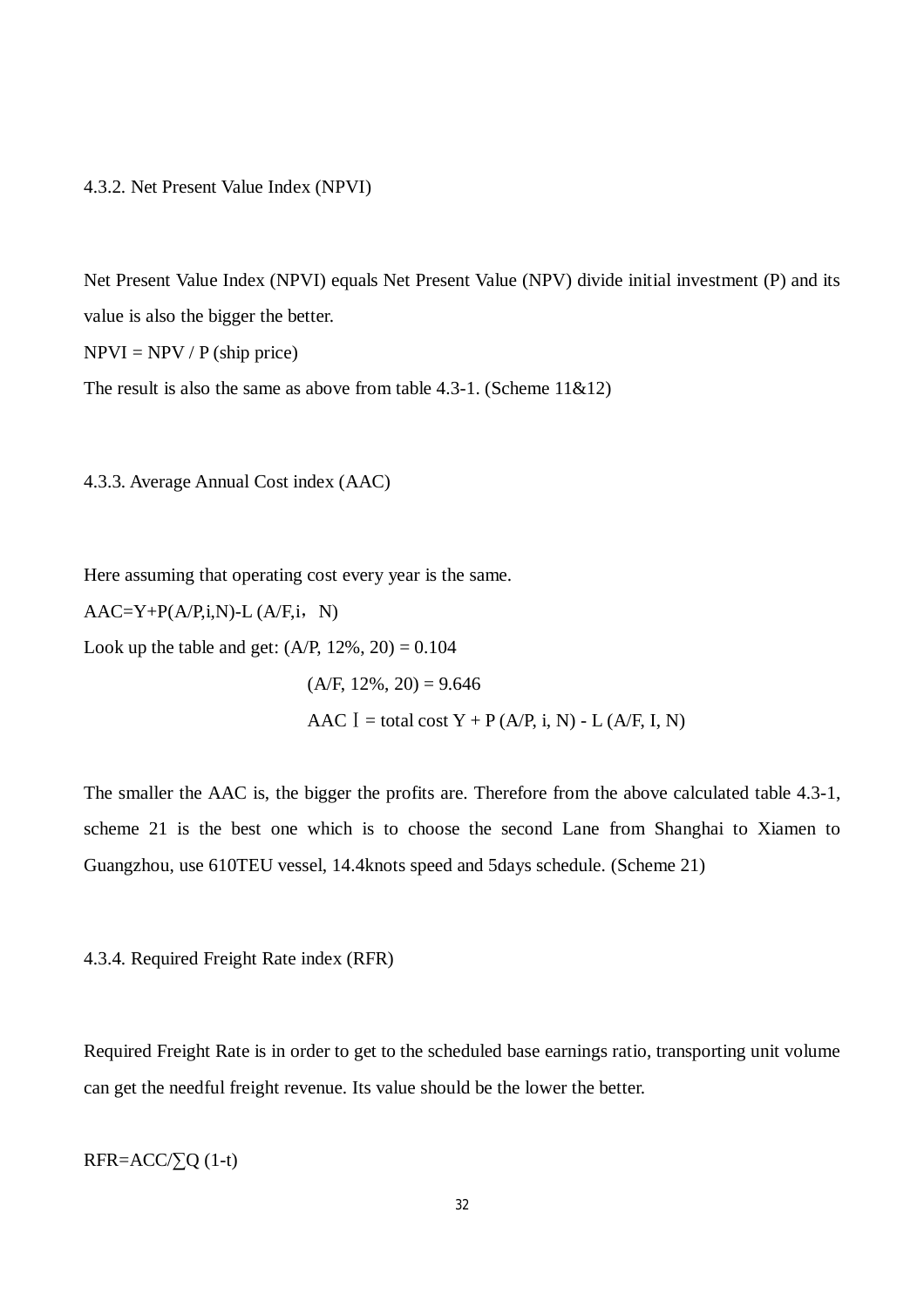$Q$  — annual single ship transport volume

 $T$  — turnover tax (here we take 3%)

Therefore from the above calculated table 4.3-1, scheme 21 is the lowest one which is to choose the second Lane from Shanghai to Xiamen to Guangzhou, use 610TEU vessel, 14.4knots speed and 5days schedule the same as the result of the ACC. (Scheme 21)

4.3.5. Benefit-Cost Ratio index (BCR)

BCR is investment prioroties' income present value comparing to cost present value. Assuming the annual income and annual total cost are always the same.

 $BCR = A/YC$ BCR—benefit – cost ratio A—annual income

YC—annual total cost

After calculation, I get scheme 11&12 are the two highest ones. From Shanghai to Guangzhou, using 610TEU vessel, choosing 16knots as ship speed and using five or seven days schedule are two best choices.

4.3.6. Internal rate of return index (IRR)

Internal rate of return is a rate of return used in capital budgeting to measure and compare the profitability of investments. The internal rate of return on an investment or project is the "annualized effective compounded return rate" or discount rate that makes the net present value (NPV) of all cash flows (both positive and negative) from a particular investment equal to zero. That is to say, when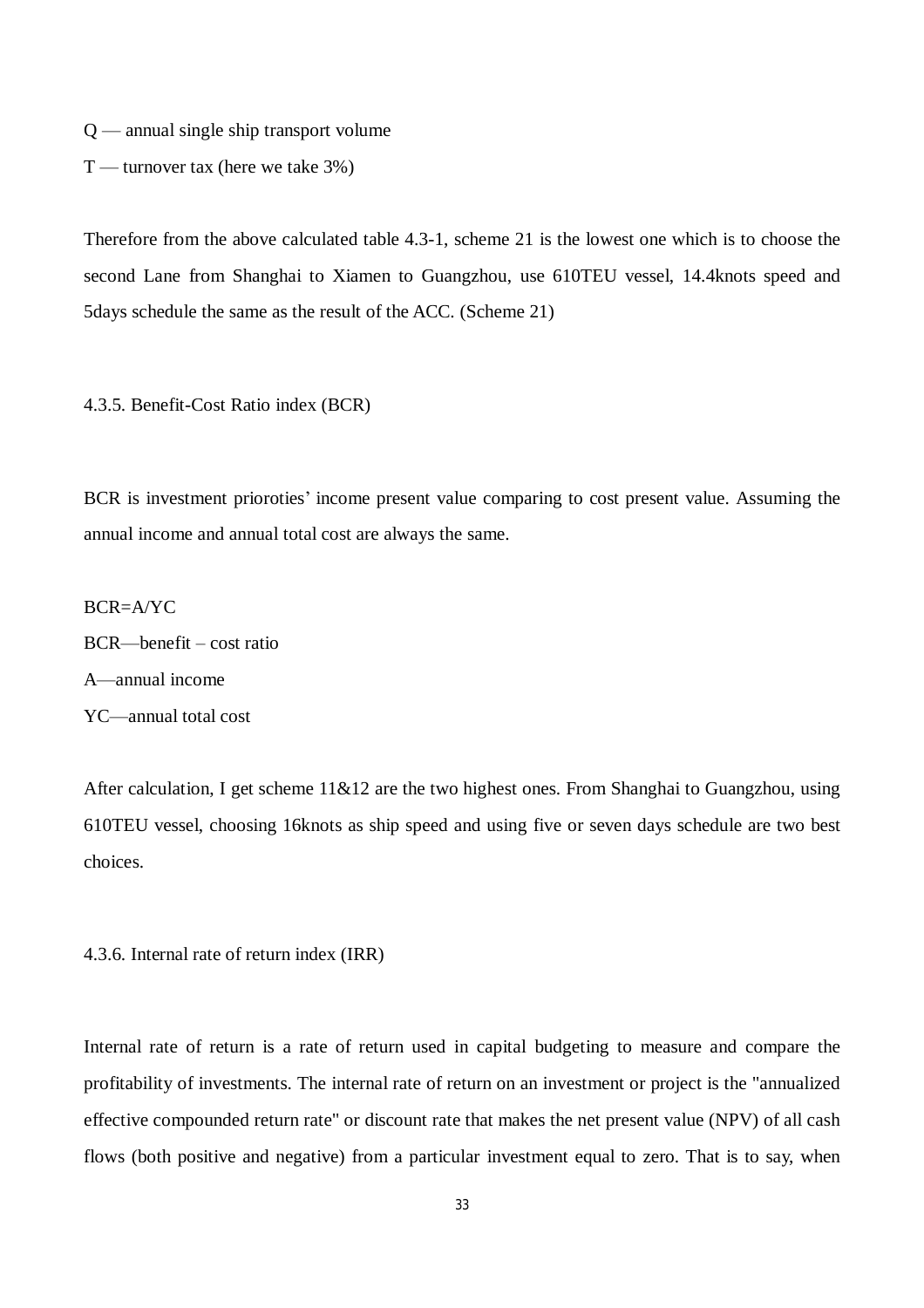making decision analysis of a long term investment, we should choose the program with a bigger internal rate of return.

 $\Sigma$  NCFt × (P / F, IRR, t) =0

IRR is an investment rate of return that a certain investment's NPV during the economic use period equals zero. Due to IRR index is implicit function, we can't use functional expression directly to solve. Generally, we use interpolation method iteration to get the solution.

Then, we get scheme  $11\&12$ 's IRR is the biggest one - 19%. Thus directly from Shanghai to Guangzhou, using 610TEU vessel, choosing 16knots as ship speed and using five or seven days schedule are two best choices.

4.3.7. Pay Back Period index (PBP)

Payback period in capital budgeting refers to the period of time required for the return on an investment to "repay" the sum of the original investment. The time value of money is not taken into account. Payback period intuitively measures how long something takes to "pay for itself." All else being equal, shorter payback periods are preferable to longer payback periods.

PBP = Cost of project/ Annual cash inflows

PBP holds that all other things being equal, the better investment is the one with shorter payback time.

$$
PBP = \frac{\lg(\frac{A}{A - pi})}{\lg(1 + i)}
$$

A─ Annual income (10,000dallars)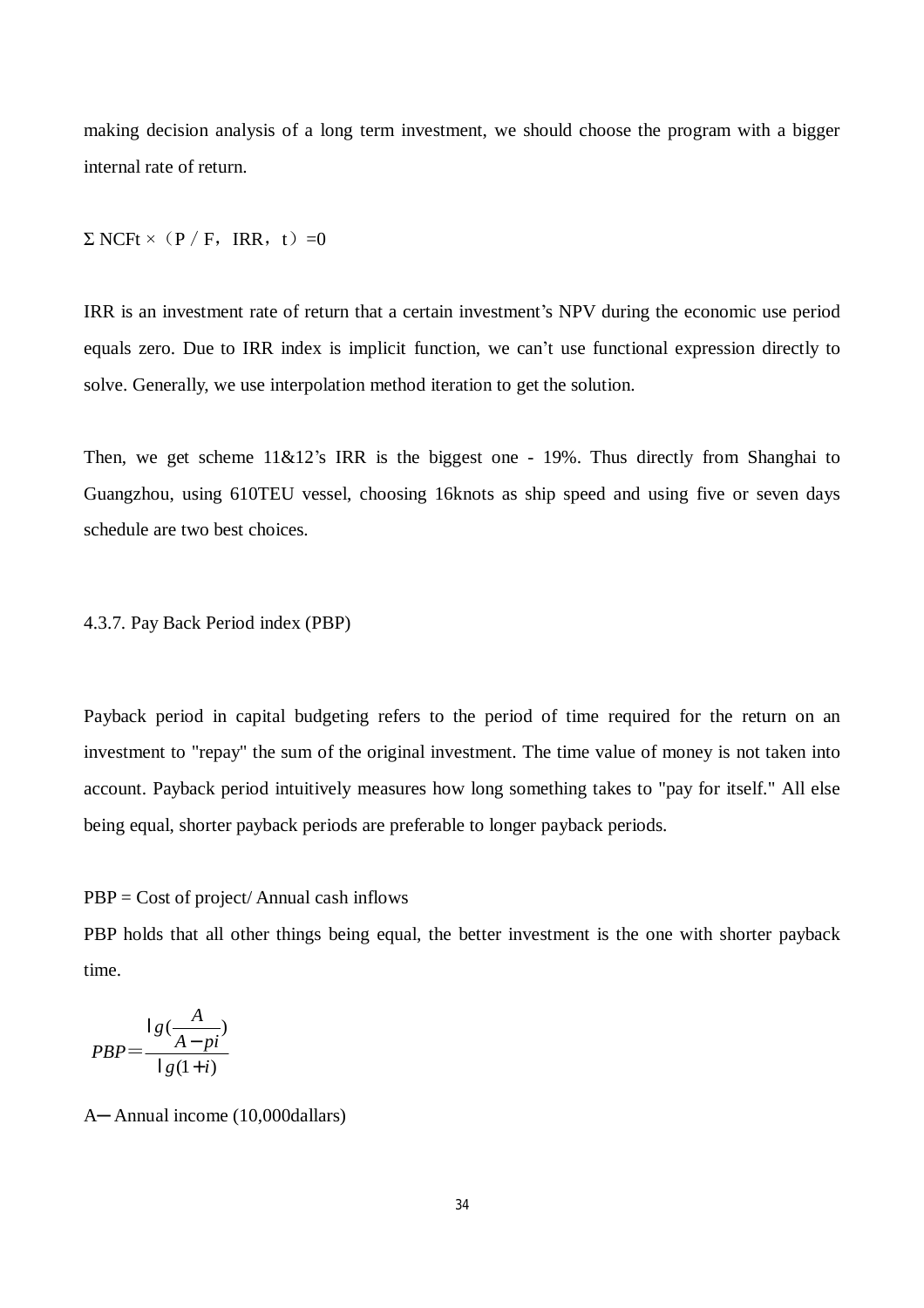After calculating, I get the table row of PBP that scheme 11 and 12 are the two best ones which only need 2.3years Pay Back Period. From Shanghai to Guangzhou, using 610TEU vessel, choosing 16knots as ship speed and using five or seven days schedule are two best choices.

#### **4.4. Comprehensive evaluating indexes**

In these twenty four schemes, none of the scheme can make the above indexes come to optimization. Thus we need to convert and synthesize these indexes, namely to use multiobjective method to synthesize the different types of ships and get the best type of ship.

During the process of argumentation, I use linear weighted sum method to analyze and optimize. Through analysis, I give the six indexes NPV, NPVI, ACC, RFR, BCR, IRR and PBP weighting coefficient 0.2, 0.05, 0.15, 0.15, 0.15, 0.15 and 0.15. Here AAC, RFR and PBP do as negative value.

| Scheme                 | 1         | 2         | 3      | 4      | 5      | 6      | 7      | 8      |
|------------------------|-----------|-----------|--------|--------|--------|--------|--------|--------|
| Lane                   | SH-GZ     | SH-GZ     | SH-GZ  | SH-GZ  | SH-GZ  | SH-GZ  | SH-GZ  | SH-GZ  |
| Ship Type $(TEU)$      | 319.00    | 319.00    | 319.00 | 319.00 | 412.00 | 412.00 | 412.00 | 412.00 |
| Ship Speed (knots)     | 14.40     | 14.40     | 16.00  | 16.00  | 14.40  | 14.40  | 16.00  | 16.00  |
| Schedule (day)         | 5.00      | 7.00      | 5.00   | 7.00   | 5.00   | 7.00   | 5.00   | 7.00   |
| <b>NPV</b>             | $-220.02$ | $-220.02$ | 141.73 | 141.73 | 37.73  | 37.73  | 407.29 | 407.29 |
| <b>NPVI</b>            | $-0.21$   | $-0.21$   | 0.13   | 0.13   | 0.03   | 0.03   | 0.30   | 0.30   |
| <b>AAC</b> (10,000USD) | 98.58     | 98.58     | 114.75 | 114.75 | 29.45  | 29.45  | 35.59  | 35.59  |
| <b>RFR</b>             | 53.10     | 53.10     | 57.49  | 57.49  | 12.93  | 12.93  | 14.84  | 14.84  |
| <b>BCR</b>             | 0.14      | 0.14      | 0.19   | 0.19   | 0.20   | 0.20   | 0.25   | 0.25   |
| <b>IRR</b>             | 6%        | 6%        | 10%    | 10%    | 10%    | 10%    | 15%    | 15%    |
| <b>PBP</b>             | 6.22      | 6.22      | 5.50   | 5.50   | 5.50   | 5.50   | 3.20   | 3.20   |
| Comprehensive indexes  | (67.82)   | (67.82)   | 1.92   | 1.92   | 0.49   | 0.49   | 73.83  | 73.83  |

The below table shows the 24 schemes' comprehensive evaluation index: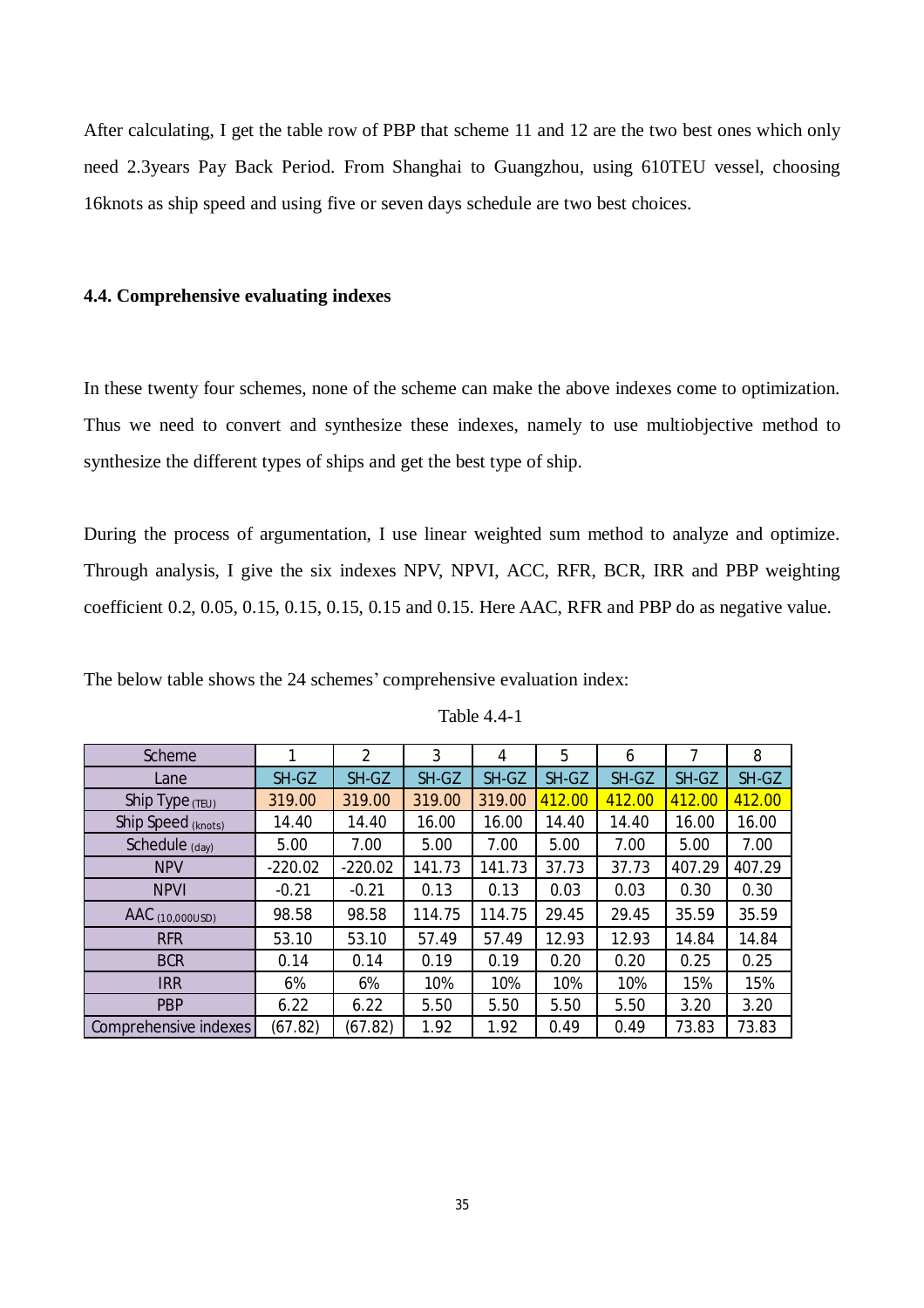| <b>Scheme</b>          | 9         | 10        | 11                        | 12      | 13        | 14                                           | 15       | 16                         |
|------------------------|-----------|-----------|---------------------------|---------|-----------|----------------------------------------------|----------|----------------------------|
| Lane                   | SH-GZ     | SH-GZ     | SH-GZ                     | SH-GZ   | SH-XM-GZ  |                                              |          | SH-XM-GZ SH-XM-GZ SH-XM-GZ |
| Ship Type $(TEU)$      | 610.00    | 610.00    | 610.00                    | 610.00  | 319.00    | 319.00                                       | 319.00   | 319.00                     |
| Ship Speed (knots)     | 14.40     | 14.40     | 16.00                     | 16.00   | 14.40     | 14.40                                        | 16.00    | 16.00                      |
| Schedule (day)         | 5.00      | 7.00      | 5.00                      | 7.00    | 5.00      | 7.00                                         | 5.00     | 7.00                       |
| <b>NPV</b>             | 613.59    | 613.59    | 1071.27                   | 1071.27 | $-343.45$ | $-451.56$                                    | $-53.59$ | 66.75                      |
| <b>NPVI</b>            | 0.36      | 0.36      | 0.63                      | 0.63    | $-0.33$   | $-0.43$                                      | $-0.05$  | 0.06                       |
| <b>AAC</b> (10,000USD) | $-13.49$  | $-13.49$  | 7.58                      | 7.58    | 83.53     | 98.00                                        | 93.53    | 77.41                      |
| <b>RFR</b>             | $-4.61$   | $-4.61$   | 2.44                      | 2.44    | 46.70     | 54.80                                        | 49.39    | 40.88                      |
| <b>BCR</b>             | 0.27      | 0.27      | 0.32                      | 0.32    | 0.12      | 0.10                                         | 0.17     | 0.19                       |
| <b>IRR</b>             | 17%       | 17%       | 19%                       | 19%     | 3%        | 2%                                           | 9%       | 9%                         |
| <b>PBP</b>             | 2.80      | 2.80      | 2.30                      | 2.30    | 8.00      | 8.20                                         | 6.00     | 5.80                       |
| Comprehensive indexes  | 125.49    | 125.49    | 213.16                    | 213.16  | (89.68)   | (114.82)                                     | (33.02)  | (5.11)                     |
|                        |           |           |                           |         |           |                                              |          |                            |
| Scheme                 | 17        | 18        | 19                        | 20      | 21        | 22                                           | 23       | 24                         |
| Lane                   |           |           | SH-XM-GZSH-XM-GZSSH-XM-GZ |         |           | SH-XM-GZ SH-XM-GZ SH-XM-GZ SH-XM-GZ SH-XM-GZ |          |                            |
| Ship Type (TEU)        | 412.00    | 412.00    | 412.00                    | 412.00  | 610.00    | 610.00                                       | 610.00   | 610.00                     |
| Ship Speed (knots)     | 14.40     | 14.40     | 16.00                     | 16.00   | 14.40     | 14.40                                        | 16.00    | 16.00                      |
| Schedule (day)         | 5.00      | 7.00      | 5.00                      | 7.00    | 5.00      | 7.00                                         | 5.00     | 7.00                       |
| <b>NPV</b>             | $-292.41$ | $-428.66$ | 36.82                     | 207.64  | $-99.75$  | $-202.82$                                    | 199.05   | 199.05                     |
| <b>NPVI</b>            | $-0.22$   | $-0.32$   | 0.03                      | 0.15    | $-0.06$   | $-0.12$                                      | 0.12     | 0.12                       |
| AAC (10,000USD)        | $-6.08$   | 12.17     | 12.88                     | $-9.99$ | $-63.47$  | $-49.67$                                     | $-56.81$ | $-56.81$                   |
| <b>RFR</b>             | $-2.89$   | 5.78      | 5.75                      | $-4.46$ | $-24.27$  | $-18.99$                                     | $-20.92$ | $-20.92$                   |
| <b>BCR</b>             | 0.16      | 0.13      | 0.20                      | 0.23    | 0.20      | 0.18                                         | 0.23     | 0.23                       |
| <b>IRR</b>             | 5%        | 3%        | 9%                        | 11%     | 9%        | 9%                                           | 12%      | 12%                        |
| <b>PBP</b>             | 7.50      | 8.00      | 5.70                      | 4.00    | 5.70      | 6.00                                         | 3.30     | 3.30                       |
| Comprehensive indexes  | (58.40)   | (89.87)   | 3.83                      | 43.35   | (7.61)    | (31.19)                                      | 51.19    | 51.19                      |

Through the above table, all of us can come to the conclusion that scheme 11 and 12 are the two best choices. Lane first from Shanghai direct to Guangzhou, 610TEU vessel, 16knots ship speed and schedule five or seven days are the most profitable.

## **Chapter5 Optimal Decision and Sensitivity Analysis**

The above indexes' calculation result is based on the determined assumption background. However, actually many parameters are uncertain, for instance fuel oil price will fluctuate, freight rate will be ups and downs, port charges will also change and etc. Parametric uncertainty will lead to result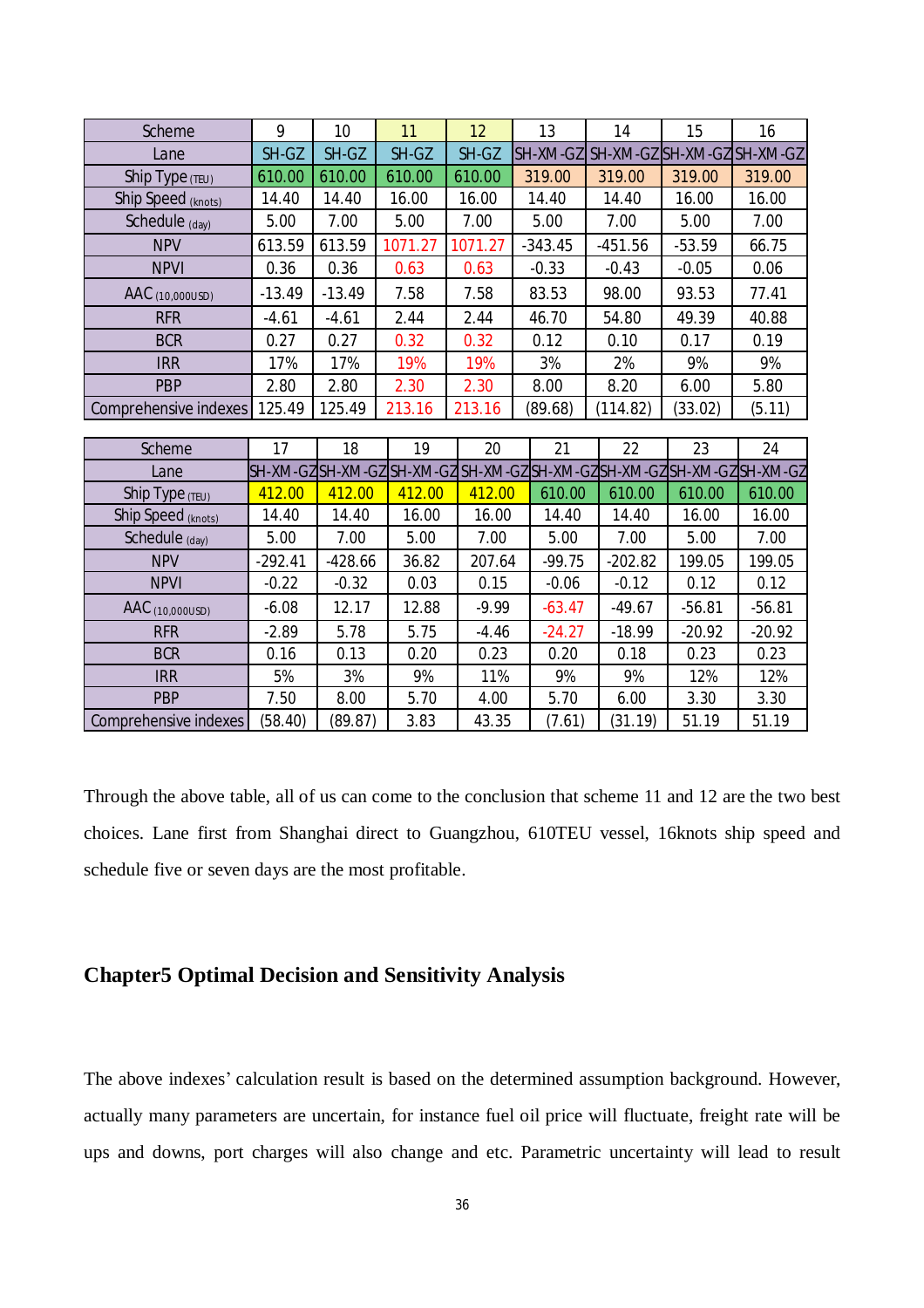uncertainty, and it will bring us investment risk, so we need to have risk analysis.

Thus in these parameters one or more factors in accordance with the estimated degree will change to beneficial or detrimental direction, then observe the changes impact on the economic analysis to judge these parameters changes' sensitive degree to the schemes, and find out after parameter fluctuations, and how the optimal scheme's main indexes change and the range of the change and law.

This paper chooses fuel oil price and freight rate as two factors, aiming at NPV, NPVI, AAC, RFR, BCR, IRR and PBP indexes to make sensitivity analysis.

Table 5-1 shows that when the ocean freight increases 5% & 10% or decreases 5% & 10%, the degree of the seven indexes change. Chart 5-1 is the line graph which shows the freight rate influencing on each indexes.

|  | anie |  |  |  |
|--|------|--|--|--|
|--|------|--|--|--|

|             | $-10%$  | $-5%$  | <b>Origional Freight Rate</b> | 5%      | 10%     |
|-------------|---------|--------|-------------------------------|---------|---------|
| <b>NPV</b>  | $-5.11$ | 533.08 | 1071.27                       | 1609.46 | 2147.65 |
| <b>NPVI</b> | 0.00    | 0.31   | 0.63                          | 0.94    | 1.26    |
| <b>AAC</b>  | 7.58    | 7.58   | 7.58                          | 7.58    | 7.58    |
| <b>RFR</b>  | 2.71    | 2.57   | 2.44                          | 2.32    | 2.22    |
| <b>BCR</b>  | 0.20    | 0.26   | 0.32                          | 0.39    | 0.45    |
| <b>IRR</b>  | 15%     | 17%    | 19%                           | 21%     | 23%     |
| <b>PBP</b>  | 2.90    | 2.60   | 2.30                          | 2.00    | 1.70    |



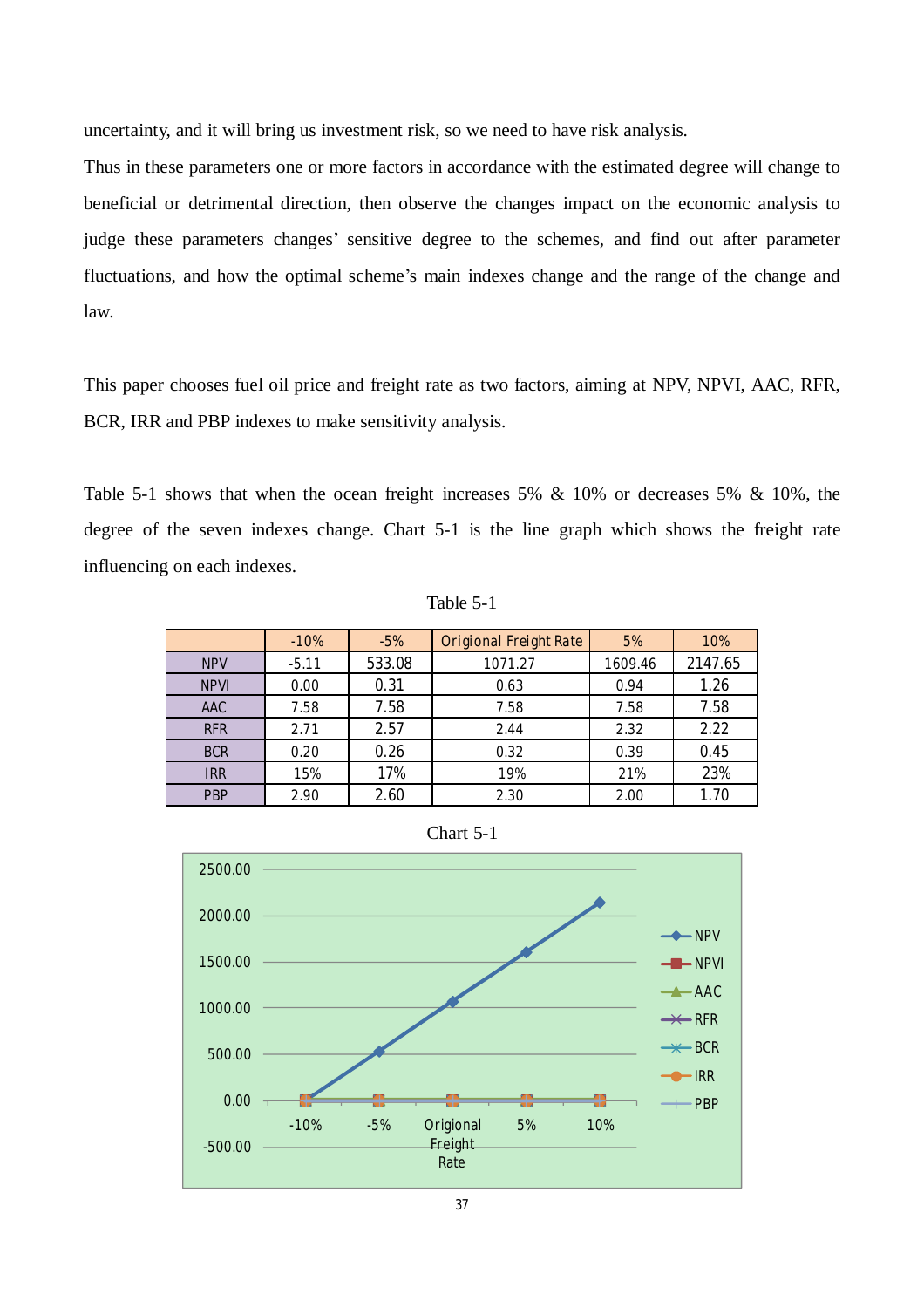Table 5-2 shows that when the fuel oil price increases 5% & 10% or decreases 5% & 10%, the degree of the seven indexes change. Chart 5-2 is the line graph which shows the fule oil price influencing on each indexes.

|             | 10%    | 5%     | <b>Origional Oil Price</b> | $-5%$    | $-10%$   |
|-------------|--------|--------|----------------------------|----------|----------|
| <b>NPV</b>  | 687.19 | 879.23 | 1071.27                    | 1263.31  | 1455.35  |
| <b>NPVI</b> | 0.40   | 0.51   | 0.63                       | 0.74     | 0.85     |
| <b>AAC</b>  | 59.01  | 33.29  | 7.58                       | $-18.13$ | $-43.84$ |
| <b>RFR</b>  | 18.99  | 10.72  | 2.44                       | $-5.84$  | $-14.11$ |
| <b>BCR</b>  | 0.27   | 0.29   | 0.32                       | 0.35     | 0.38     |
| <b>IRR</b>  | 17%    | 18%    | 19%                        | 20%      | 21%      |
| <b>PBP</b>  | 2.70   | 2.50   | 2.30                       | 2.10     | 1.90     |







From the sensitivity analysis of the above two tables and two charts, we can achieve that the impact by fluctuation of freight rate is bigger than the impact by fluctuation of fuel oil price to these indexes.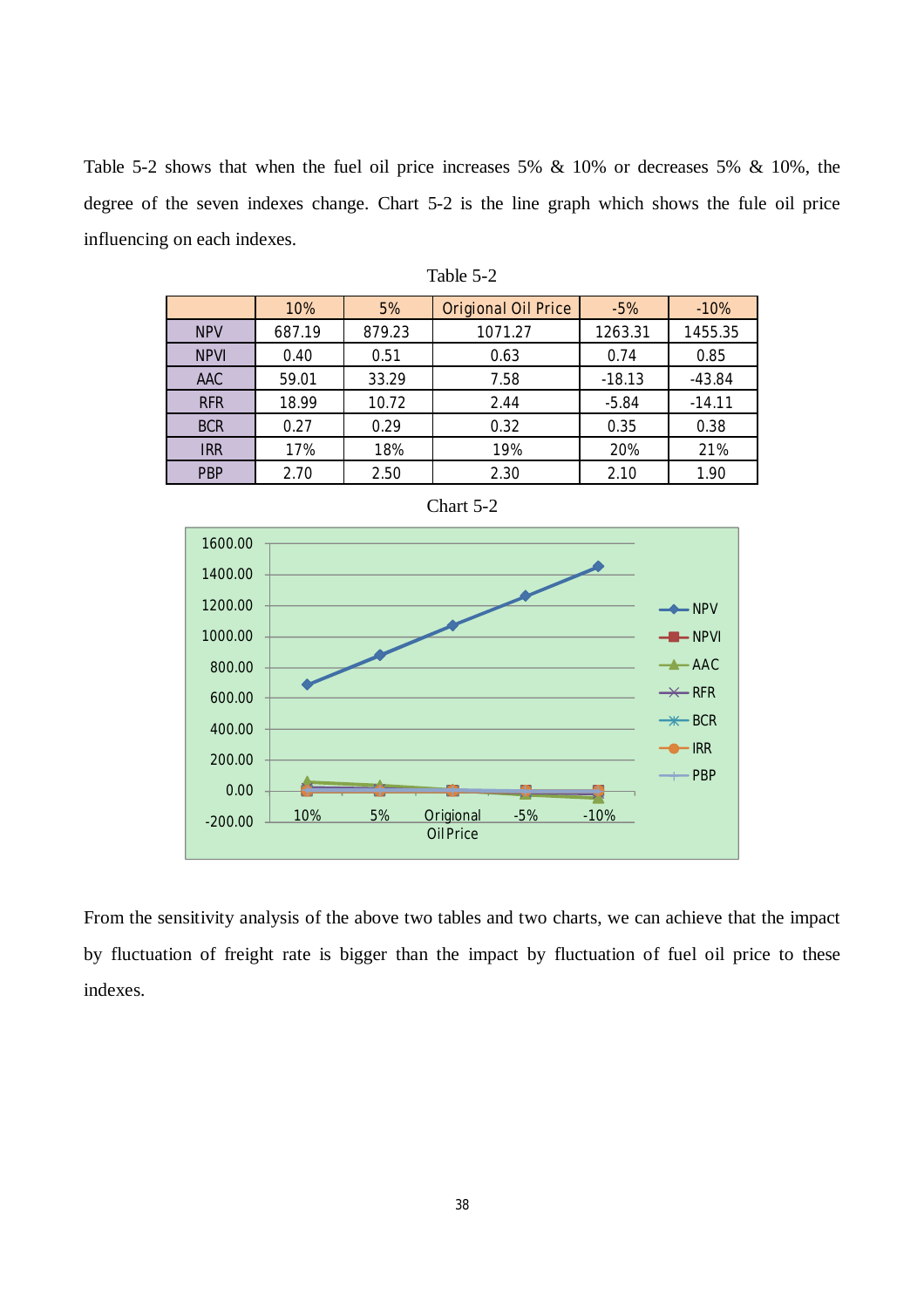### **Chapter6 Conclusion**

From the above calculation and analysis, I come to a conclusion that No. 11 and 12 are the two best choices. Shanghai Baoyin Shipping Co., Ltd can choose to use this scheme which is directly from Shanghai to Guangzhou, using 610TEU container vessel, 16 knots ship speed and schedule five or seven days are the most profitable.

The status quo of China's coastal container liner shipping is international container transportation in recent years develops rapidly. Optimum cargo volume fitting the container is improved, break-bulk transportation atrophies. Besides heavy and oversize cargo, bulk, liquid and container have become the main body of transportation, because container transportation has obvious advantages. It is also the embodiment of the economic development and social progress. The global economy gradually blends and it gets everyone's approval.

Therefore, a midium-sized shipping enterprise like Shanghai Baoyin Shipping Co., should optimize its profit through opening up a new lane, choosing the calling ports, choosing suitable ships and comfirming the schedule of the voyage and speed of the ship, the profit of this new container lane can reach to the maximization.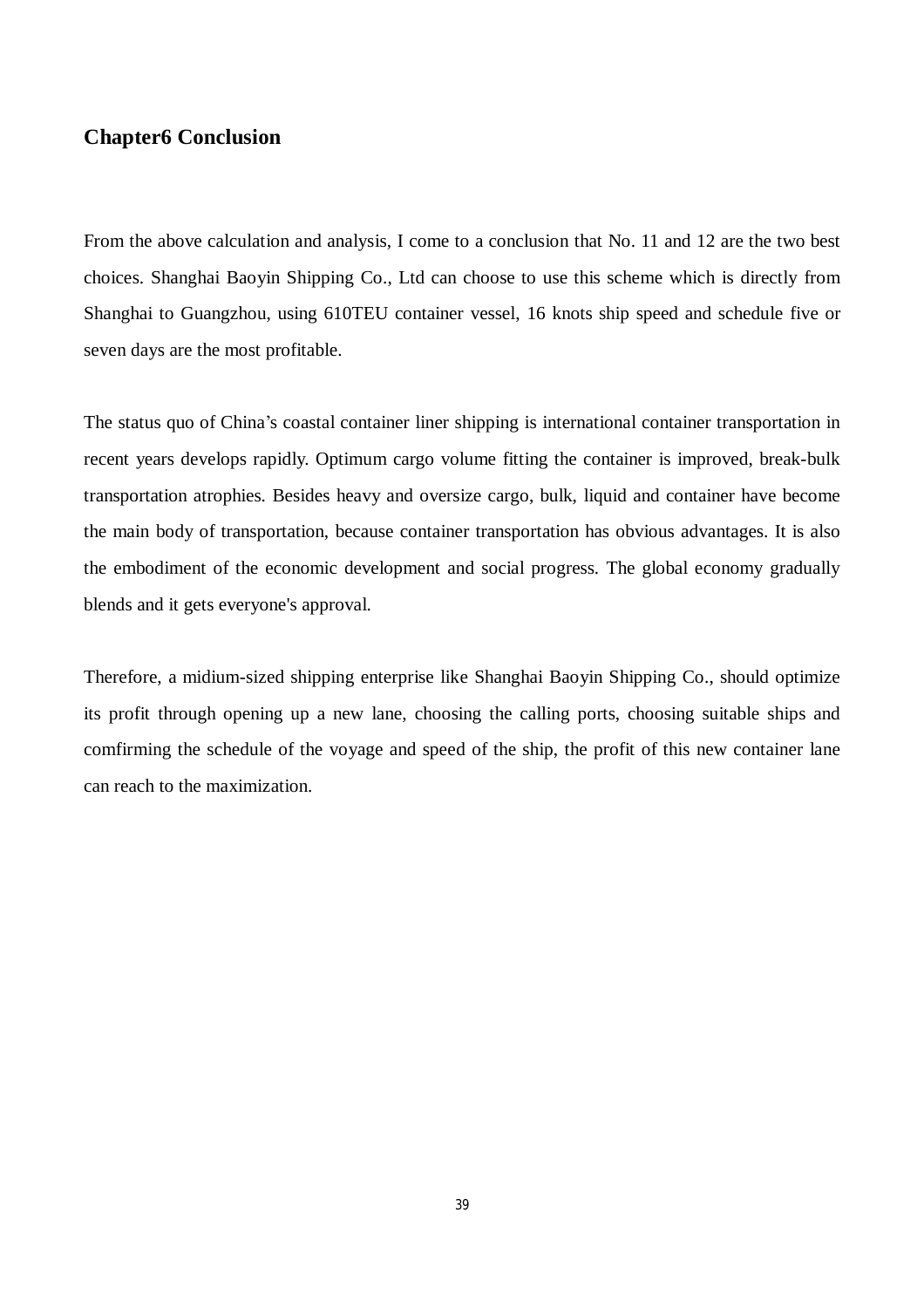#### **List of bibliography**

YAN Yong (1999) ,*An Improved Ants Genetic Algorithm to Solve the Problem of Route Optimization*, Microelectronics & Computer . Vol. 26, No. 2.

Dengjia and Le Meilong (2007),*Study on Optimization of Domestic Coastal Liner Shipping Routes*, China Water Transport, Vol.7, No.11.

Jiang Yi (2006), *Study on Tai Chang Power Plant ship distribution of coal shipping*,Shanghai Maritime University Master Dissertation.

Chen Chao and Zeng Qingcheng (2006). *Robust optimization model for asset deployment in a container shipping line*, Journal of Harbin Engineering University, Vol. 30, No. 1. Jan. 2009.

Shen Xuechao (2003). *Study on C container Liner Company's China-Persian Gulf trade lane optimization*, Shanghai Maritime University Master Dissertation.

Qian Tie, Zhi Baoqiang, Cheng Qinjian, Tang Jin and Lin Yuanhong (1987). *The Yangtze River system planning coal transportation system optimization mathematical model,* Port & Waterway Engineering.

Huang Fei Wu (2009), *Container Liner route optimization*, Containerization*.* 2009, Vol7.

Shen Xue Chao(2003),*Discuss on the Container Liner route optimization*, Water Transport Management.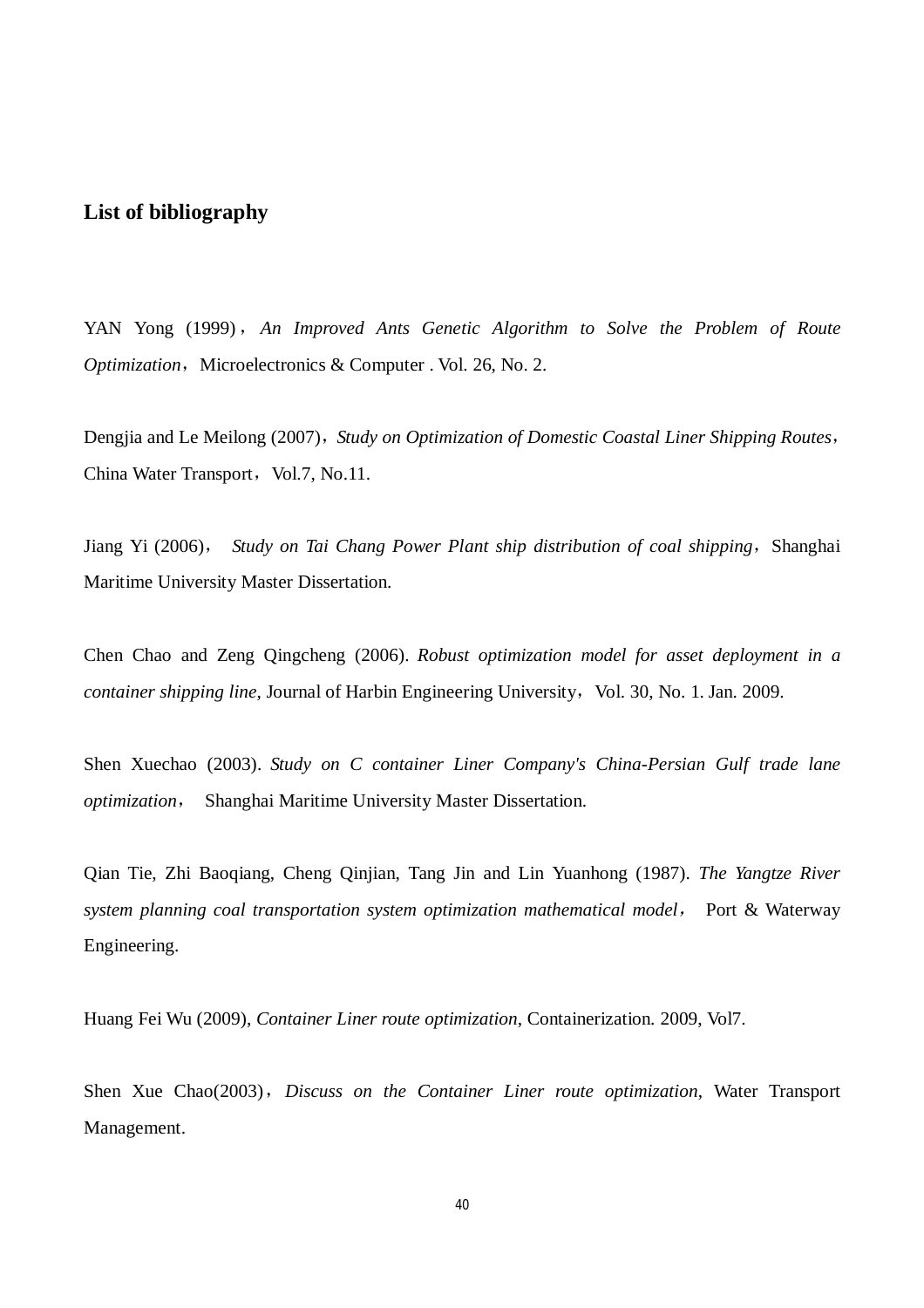Bin WANG and Guochun TANG (2010),*Stochastic Optimization Model for Container Shipping of Sea Carriage*. Journal of Transportation Systems Engineering and Information Technology, Volume 10, Issue 3, June 2010, Pages 58-63.

Ruiyou Zhang, Won Young Yun, Il Kyeong Moon (2010),*Modeling and optimization of a container drayage problem with resource constraints*, International Journal of Production Economics, In Press, Corrected Proof, Available online 13 February 2010.

Tzung-Nan Chuang, Chia-Tzu Lin, Jung-Yuan Kung, Ming-Da Lin (2010),*Planning the route of container ships: A fuzzy genetic approach*, Expert Systems with Applications, Volume 37, Issue 4, April 2010, Pages 2948-2956.

Kjetil Fagerholt (1999),*Optimal fleet design in a ship routing problem,* International Transactions in Operational Research, Volume 6, Issue 5, September 1999, Pages 453-464.

Si-Hwa Kim, Kyung-Keun Lee (1997),*An optimization-based decision support system for ship scheduling*. Computers & Industrial Engineering, Volume 33, Issues 3-4, December 1997, Pages 689-692.

Chaug-Ing Hsu, Yu-Ping Hsieh (2007),*Routing, ship size, and sailing frequency decision-making for a maritime hub-and-spoke container network*. Mathematical and Computer Modelling, Volume 45, Issues 7-8, April 2007, Pages 899-916.

Nurhadi Siswanto, Daryl Essam, Ruhul Sarker (2010),*Solving the ship inventory routing and scheduling problem with undedicated compartments*. Computers & Industrial Engineering, In Press, Corrected Proof, Available online 1 July 2010.

K.R. Kazmi, F.A. Khan (2008), *Sensitivity analysis for parametric generalized implicit quasi-variational-like inclusions involving P-η-accretive mappings.* Journal of Mathematical Analysis and Applications, Volume 337, Issue 2, 15 January 2008, Pages 1198-1210